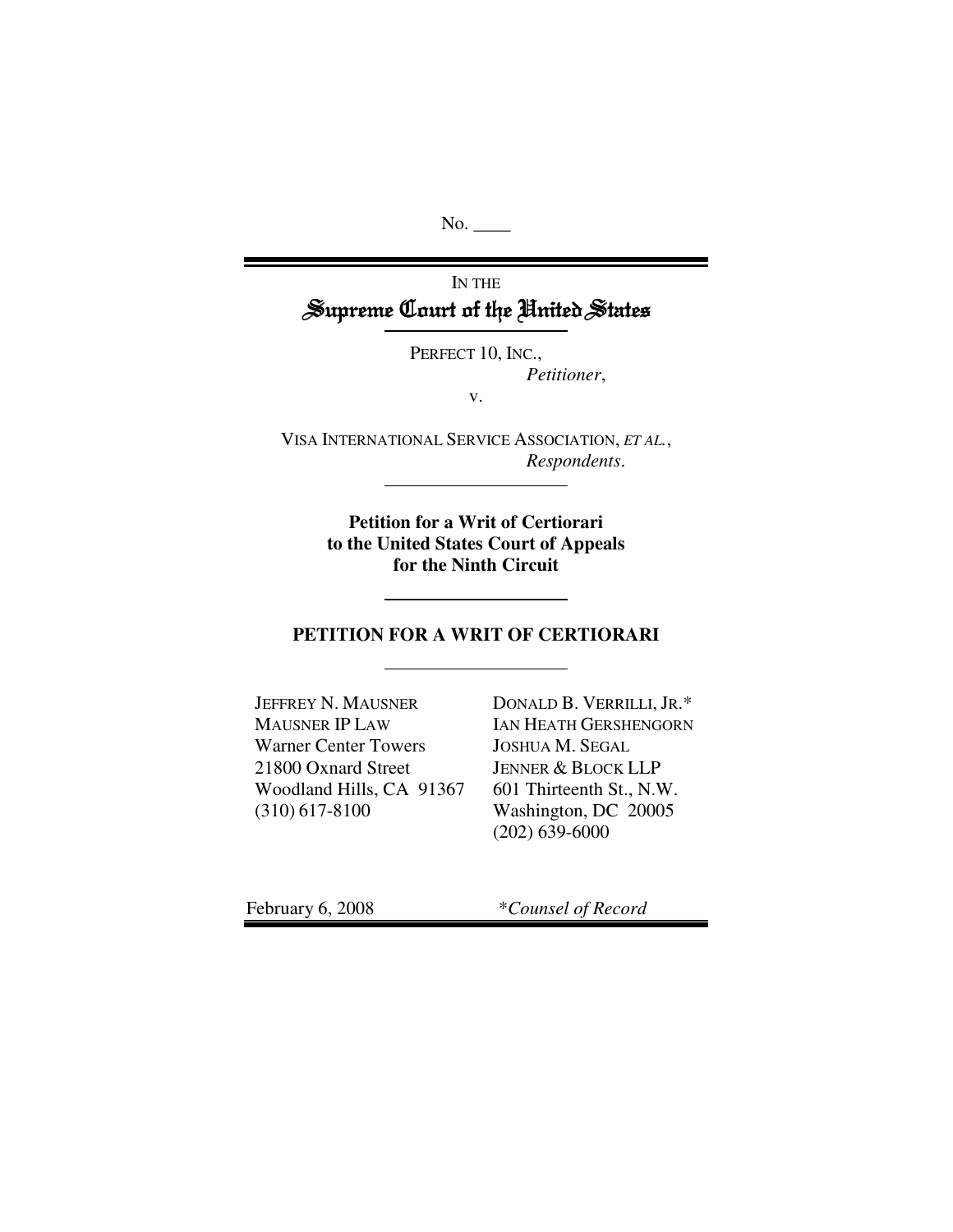#### **QUESTION PRESENTED**

Did the Ninth Circuit err in holding, contrary to long-established principles of secondary copyright liability, that financial institutions and credit card companies cannot be liable, as a matter of law, for the services they provide to websites that traffic in stolen copyrighted works, even if they know the websites are engaged in massive infringement, they profit from each infringing transaction, they have both the contractual right and the practical ability to stop or limit the infringing activity, and the infringing websites cannot viably function without the services these companies provide?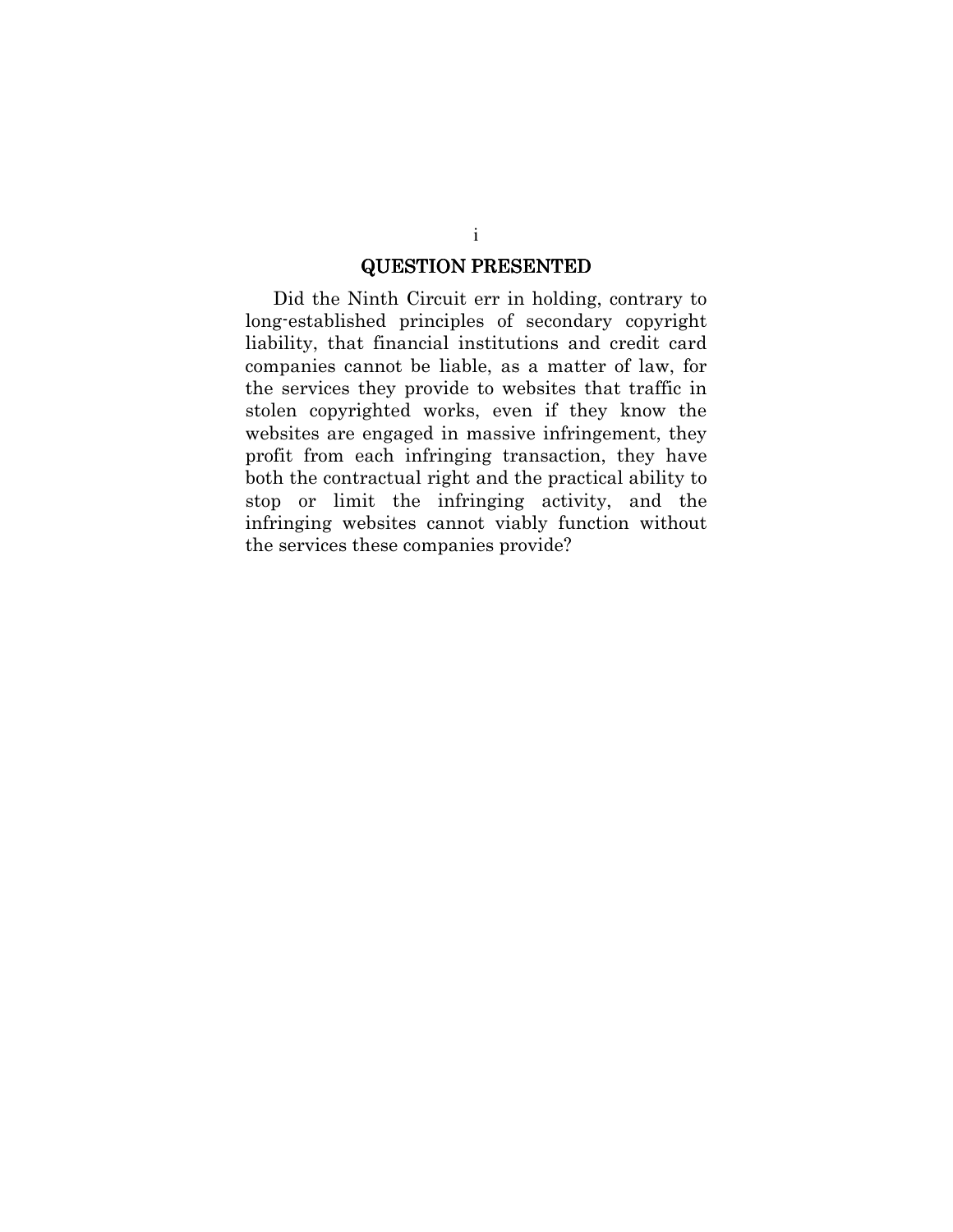#### PARTIES TO THE PROCEEDING

Pursuant to Rule  $14.1(b)$ , the following list identifies all of the parties appearing here and before the United States Court of Appeals for the Ninth Circuit.

The petitioner here and the plaintiff and appellant below is Perfect 10, Inc.

Respondents here and the defendants and appellees below are Visa International Service Association; Mastercard International, Inc.; First Data Corporation; Cardservice International, Inc.; and Humboldt Bank.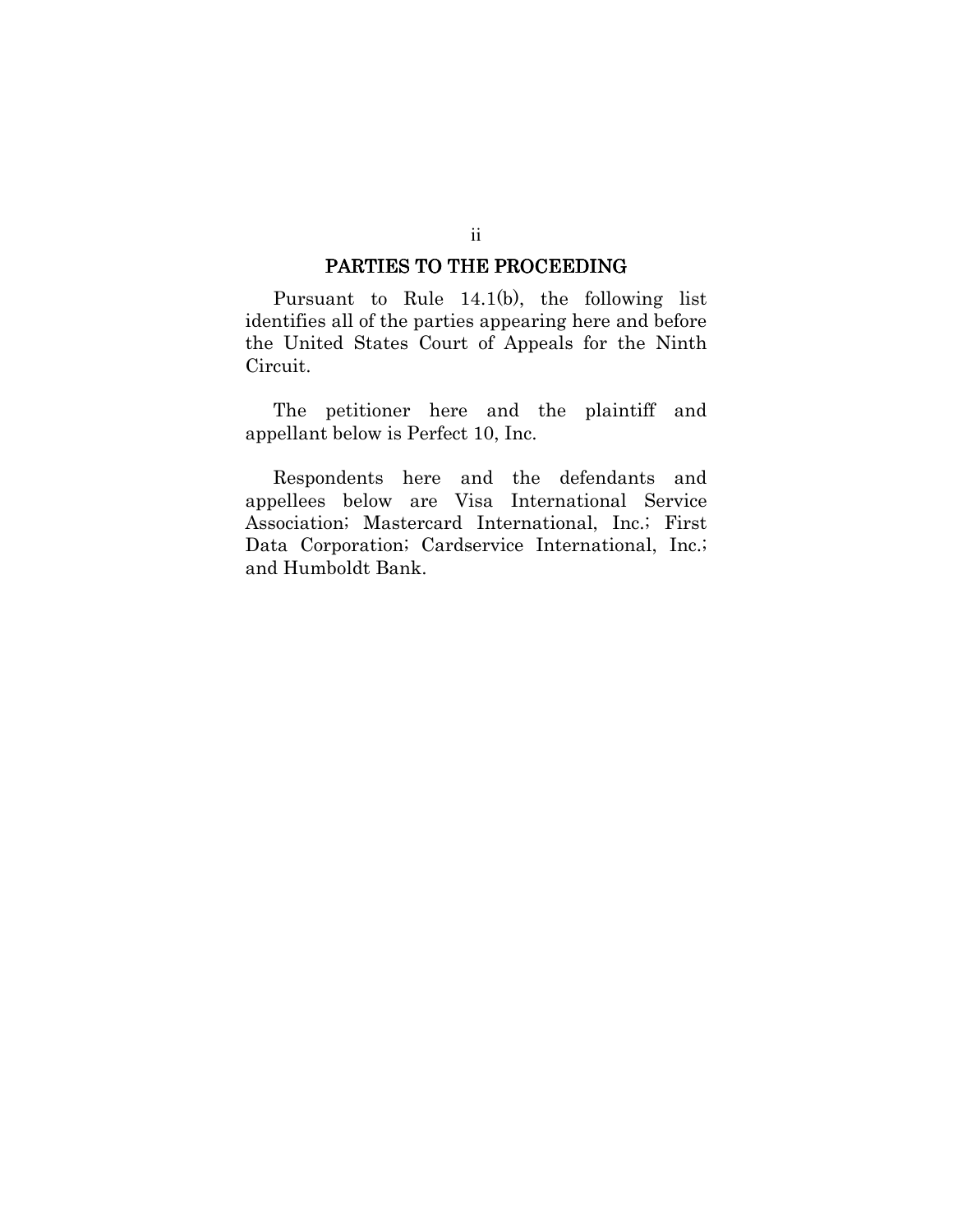### CORPORATE DISCLOSURE STATEMENT

Pursuant to Rule 29.6, petitioner states as follows:

Perfect 10, Inc. ("Perfect 10") has no parent company, and no publicly held corporation owns 10% or more of Perfect 10's stock.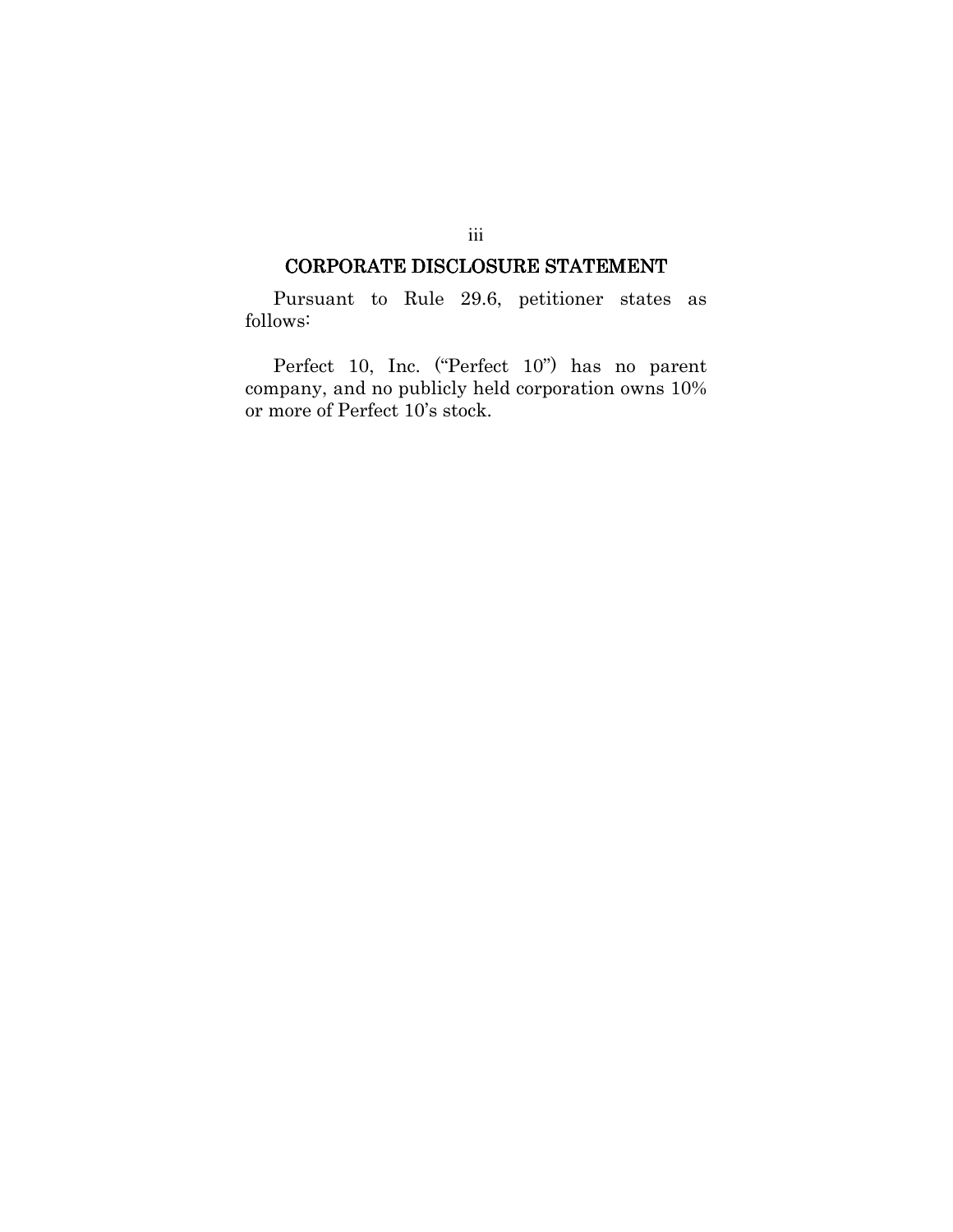## TABLE OF CONTENTS

| CORPORATE DISCLOSURE STATEMENT iii                                                                         |
|------------------------------------------------------------------------------------------------------------|
|                                                                                                            |
| PETITION FOR A WRIT OF CERTIORARI  1                                                                       |
|                                                                                                            |
|                                                                                                            |
| STATUTORY PROVISIONS INVOLVED 1                                                                            |
|                                                                                                            |
|                                                                                                            |
|                                                                                                            |
| REASONS FOR GRANTING THE WRIT 15                                                                           |
| THIS CASE PRESENTS AN IMPORTANT<br>L.<br>QUESTION OF FEDERAL LAW THAT<br>THIS COURT SHOULD SETTLE.  18     |
| A. Federal law has long given copyright<br>owners robust ways to combat<br>infringement by suing secondary |
| B. The Ninth Circuit has sharply departed                                                                  |
| C. The Ninth Circuit's decision encroaches                                                                 |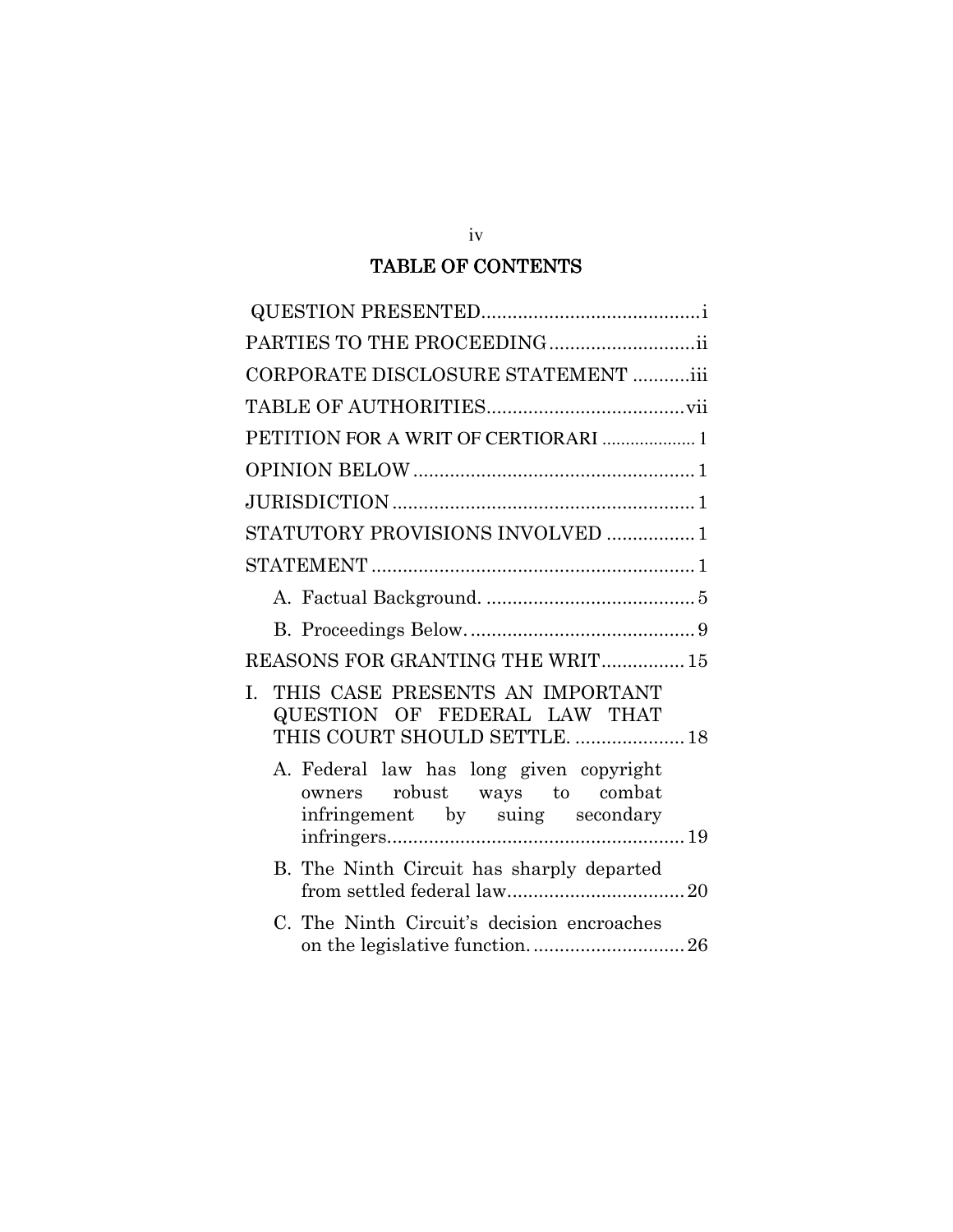| D. The Ninth Circuit's decision will have<br>devastating consequences for the content |  |
|---------------------------------------------------------------------------------------|--|
| II. THE DECISION BELOW CONFLICTS<br>WITH DECISIONS OF OTHER CIRCUITS31                |  |
|                                                                                       |  |

 $\overline{\mathbf{V}}$ 

### **APPENDIX A**

Perfect 10, Inc. v. VISA International Service, Ass'n, 494 F.3d 788 (9th Cir. 2007)....... 1a

## **APPENDIX B**

Perfect 10, Inc. v. VISA International Service, Ass'n, 73 U.S.P.Q.2d 1736 (N.D. 

### **APPENDIX C**

| Perfect 10, Inc. v. VISA International           |  |  |  |  |
|--------------------------------------------------|--|--|--|--|
| <i>Service, Ass'n</i> , 71 U.S.P.Q.2d 1914 (N.D. |  |  |  |  |
|                                                  |  |  |  |  |

### **APPENDIX D**

Denial of Petition for Rehearing, Perfect 10, Inc. v. VISA International Service, Ass'n, No. 05-15170 (9th Cir. Oct. 9, 2007)................. 113a

## **APPENDIX E**

Statutory Provisions Involved.......................... 115a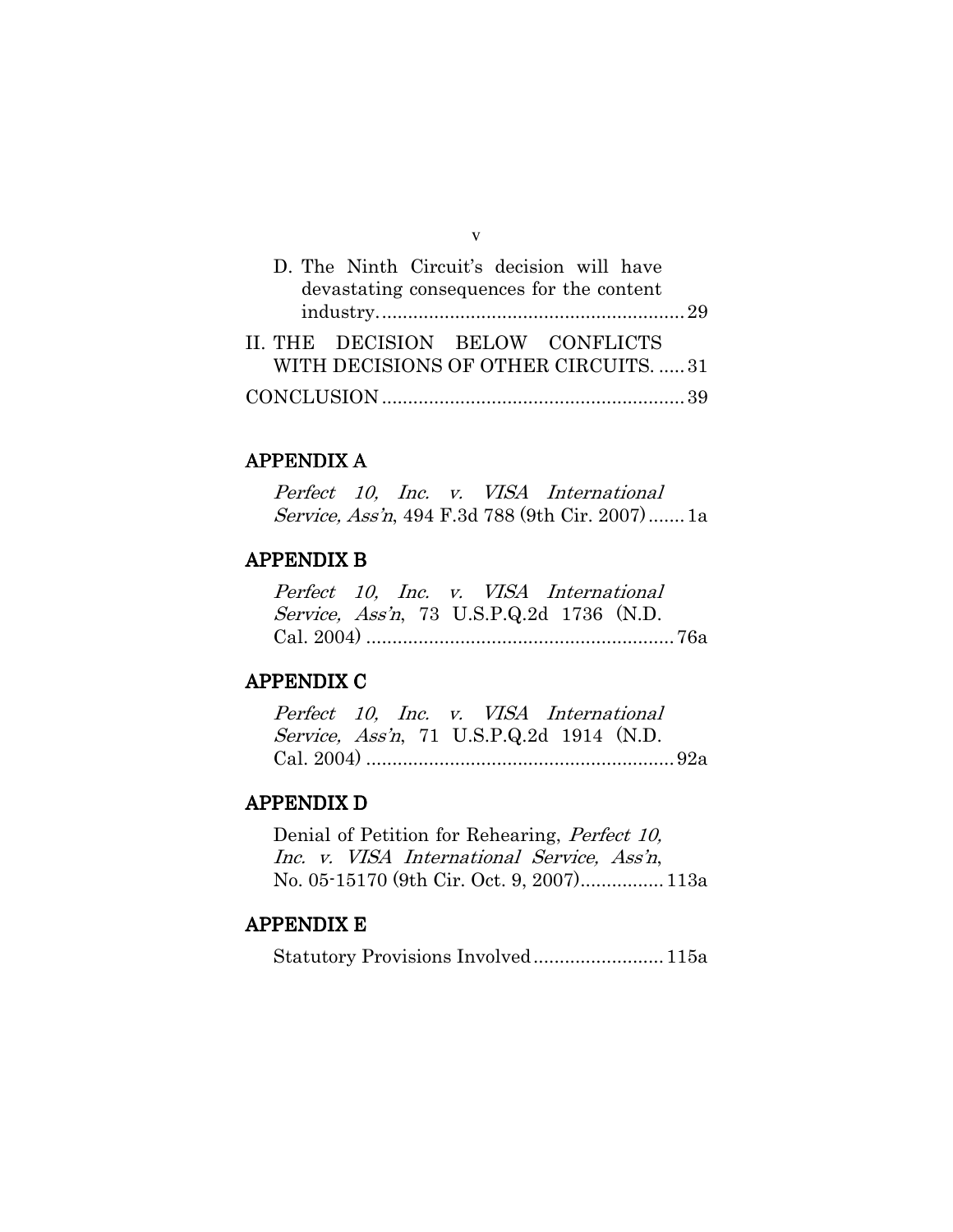## **APPENDIX F**

First Amended Complaint, Perfect 10, Inc. v. VISA International Service, Ass'n, Case No. C04-00371 (N.D. Cal. filed Sept. 3, 2004) ....... 117a

## vi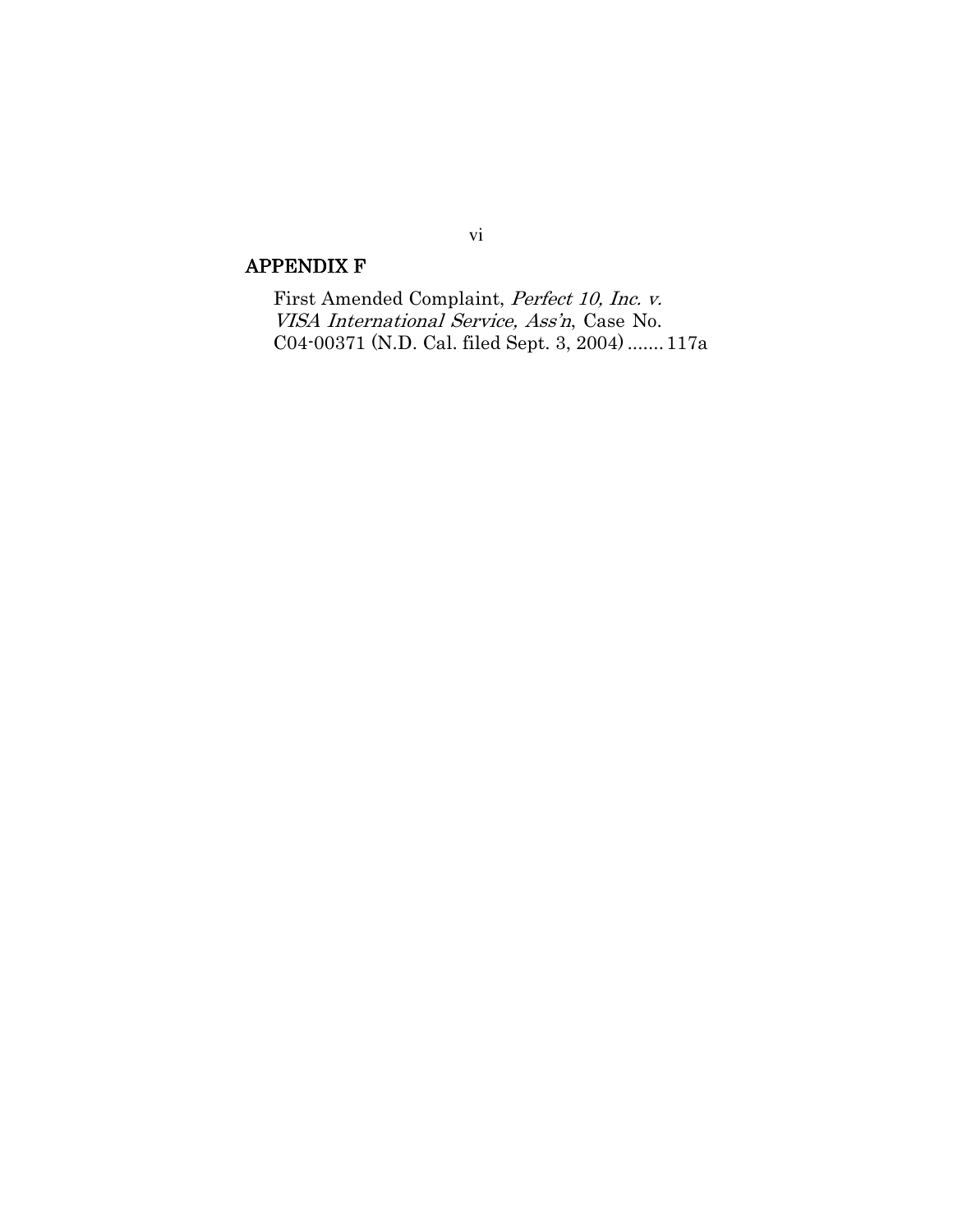## **TABLE OF AUTHORITIES**

# **CASES**

| ALS Scan, Inc. v. RemarQ Communities,                                                                                      |
|----------------------------------------------------------------------------------------------------------------------------|
| Aetna Casualty & Surety Co. v. Leahey<br><i>Construction Co.</i> , 219 F.3d 519 (6th Cir.                                  |
| In re Aimster Copyright Litigation, 334 F.3d                                                                               |
| Bridgeport Music, Inc. v. Rhyme Syndicate<br>Music, 376 F.3d 615 (6th Cir. 2004) 32, 35                                    |
| Columbia Pictures Industries, Inc. v. Redd<br><i>Horne, Inc.</i> , 749 F.2d 154 (3d Cir. 1984). 24, 32                     |
| Emery v. Visa International Service Ass'n,                                                                                 |
| Fortnightly Corp. v. United Artists<br><i>Television, Inc.</i> , 392 U.S. 390 (1968) 31                                    |
| Gershwin Publishing Corp. v. Columbia<br>Artists Management, Inc., 443 F.2d 1159<br>(2d Cir. 1971)  10, 19, 32, 34, 35, 36 |
| Hard Rock Cafe Licensing Corp. v.<br>Concession Services, Inc., 955 F.2d 1143                                              |
| Kalem Co. v. Harper Brothers, 222 U.S. 55                                                                                  |
| Lawyers Title Insurance Corp. v. United<br>American Bank of Memphis, 21 F. Supp.                                           |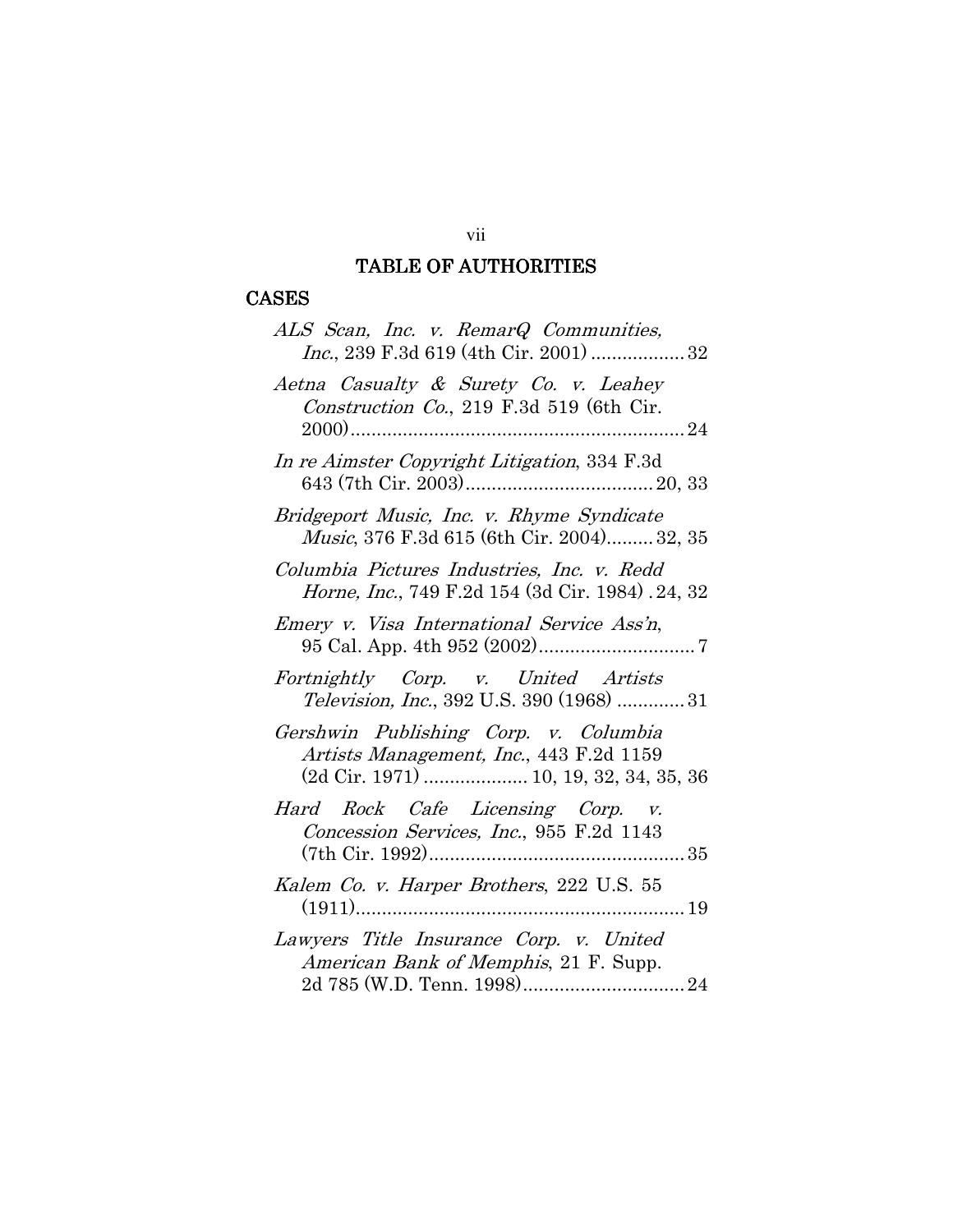# viii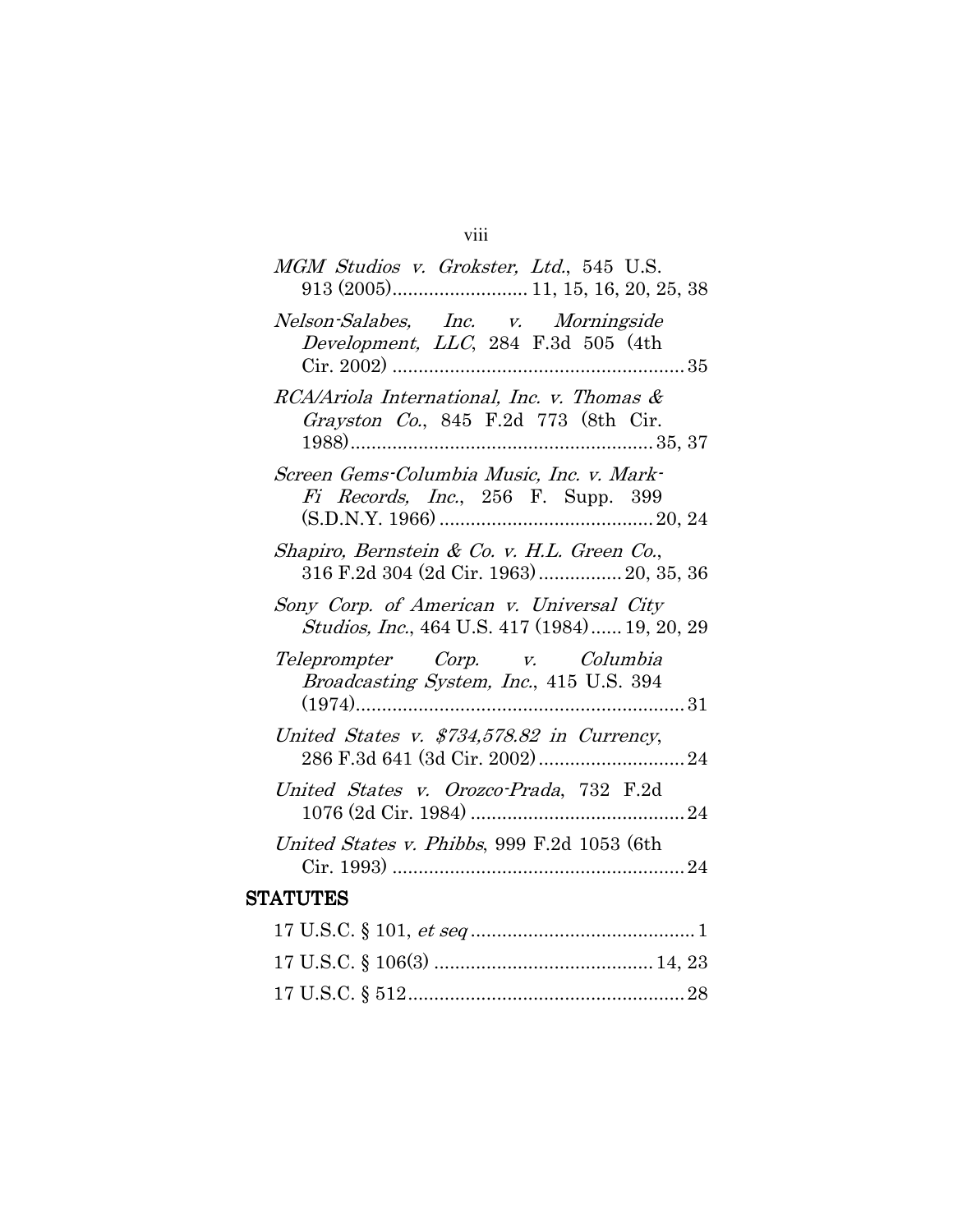# LEGISLATIVE MATERIAL

# **MISCELLANEOUS**

| Jane C. Ginsburg, <i>Putting Cars on the</i><br>"Information Superhighway," 95 Colum.                                                                                                                    |
|----------------------------------------------------------------------------------------------------------------------------------------------------------------------------------------------------------|
|                                                                                                                                                                                                          |
|                                                                                                                                                                                                          |
|                                                                                                                                                                                                          |
| Press Release, Office of the New York<br>Attorney General, Spitzer Hails<br>Establishment of New Banking Industry<br>Standard (Feb. 11, 2003), available at<br>http://www.oag.state.ny.us/press/2003/feb |
|                                                                                                                                                                                                          |
| The Russian Mp3 Download Sites, http://<br>www.squidoo.com/russianmp3sites (last                                                                                                                         |
| Tim Wu, <i>When Code Isn't Law</i> , 89 Va. L.                                                                                                                                                           |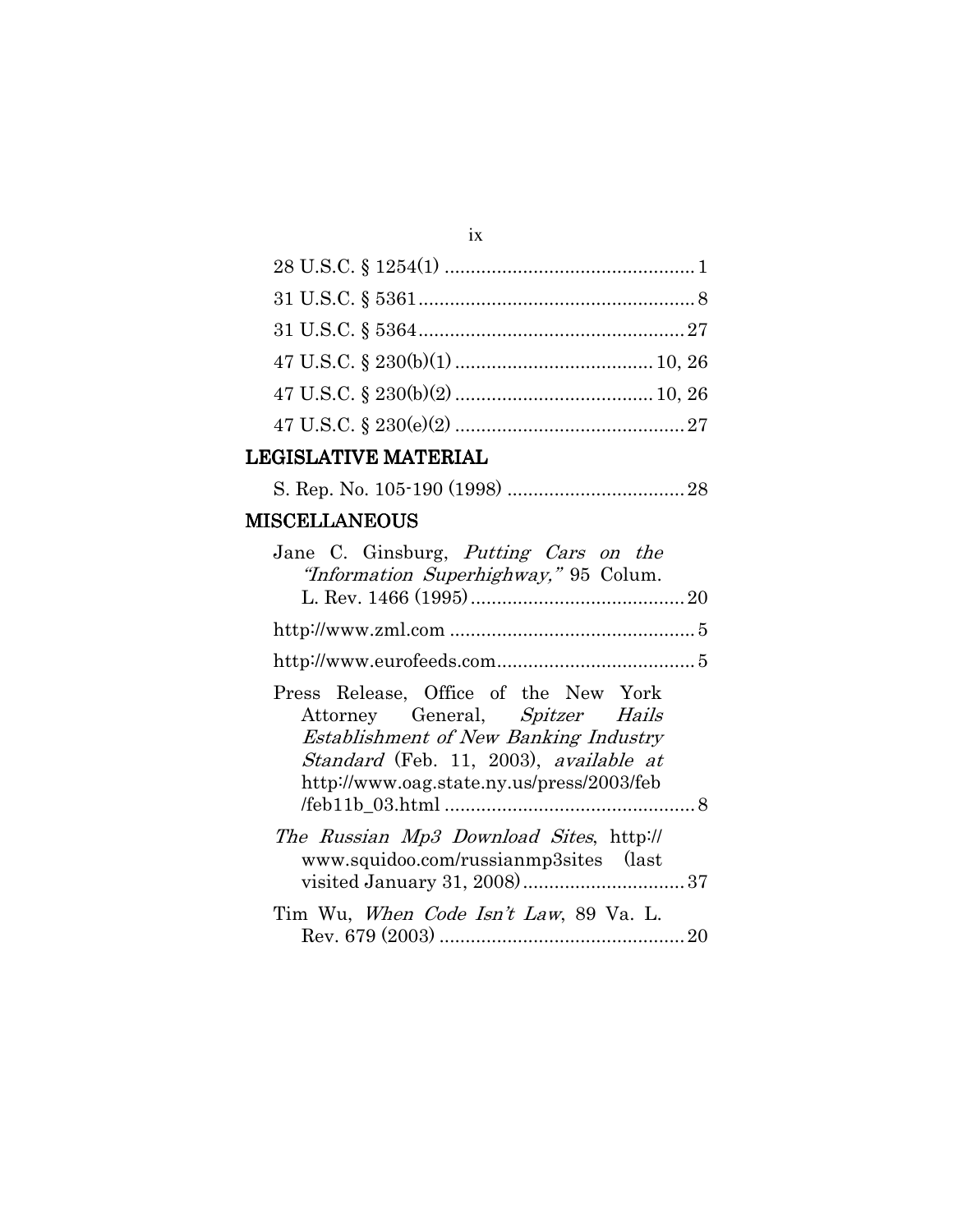#### PETITION FOR A WRIT OF CERTIORARI

Perfect 10, Inc. ("Perfect  $10$ ") respectfully petitions for a writ of certiorari to review the judgment of the United States Court of Appeals for the Ninth Circuit in this case.

## **OPINION BELOW**

The divided opinion of the court of appeals is reported at 494 F.3d 788, and it is reprinted in the appendix to this petition ("Pet. App.") at 1a-75a. The district court's opinions rendered on August 5, 2004  $(71 \text{ U.S.P.Q.2d } 1914)$  and December 3, 2004  $(73 \text{ V.S.P.Q.2d } 1914)$  $U.S.P.Q.2d$  1736) are reprinted at Pet. App. 76a- $112a.$ 

#### **JURISDICTION**

The court of appeals entered its judgment on July A timely petition for rehearing and 3, 2007. rehearing en banc was denied on October 9, 2007. Pet. App. 113a-114a. Justice Kennedy extended the time for filing this petition to February 6, 2008. This Court has jurisdiction under 28 U.S.C.  $\S 1254(1)$ .

#### STATUTORY PROVISIONS INVOLVED

This case involves provisions of the Copyright Act, 17 U.S.C.  $\S$  101, *et seq.* The pertinent provisions are reproduced at Pet. App. 115a-116a.

#### **STATEMENT**

This case presents critical questions concerning the viability of copyright protection in the digital age. Vast quantities of copyrighted motion pictures, shows, sound recordings, television computer programs, and photographs are being sold illegally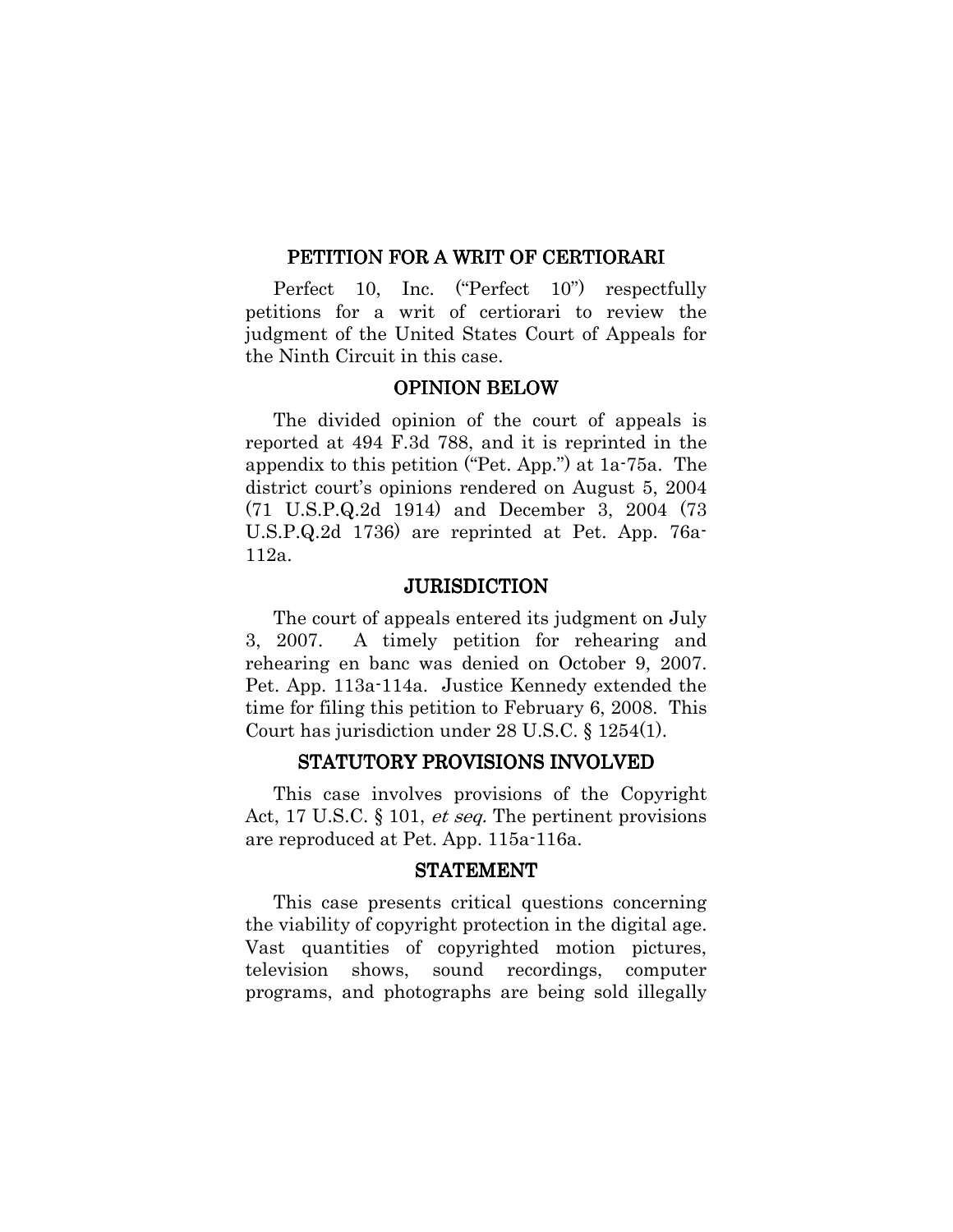on the Internet by companies that have set up shop in foreign locations where copyright law is brazenly ignored. These illegal operations often hide behind phony domain name registrations, and change locations or domain names on a regular basis. Through these stratagems, the operators of pirate websites remain beyond the effective reach of this nation's courts and enforcement authorities, while continuing to sell millions of pirated digital works to customers in the United States over the Internet.

The pirate websites cannot, however, insulate themselves entirely: they depend on credit card transactions to receive payment for their unlawful Indeed, it is precisely the ability to offer sales. convenient electronic payment options that allows pirate websites to transact business with U.S. customers without having to maintain a physical presence here.

The respondents in this case are credit card companies and financial institutions that process the websites' credit card transactions. Respondents set up merchant bank accounts for pirate website operators and earn substantial fees on every illegal sale of a copyrighted work by the websites. In fact, respondents charge the pirate website operators higher per-transaction fees than they charge legitimate businesses. Moreover, respondents know that the websites are engaged in massive infringement. Petitioner has repeatedly informed respondents that particular websites are using respondents' services consummate  $\mathbf{t}$ illegal transactions in petitioner's copyrighted works. And even without that express notice, respondents' own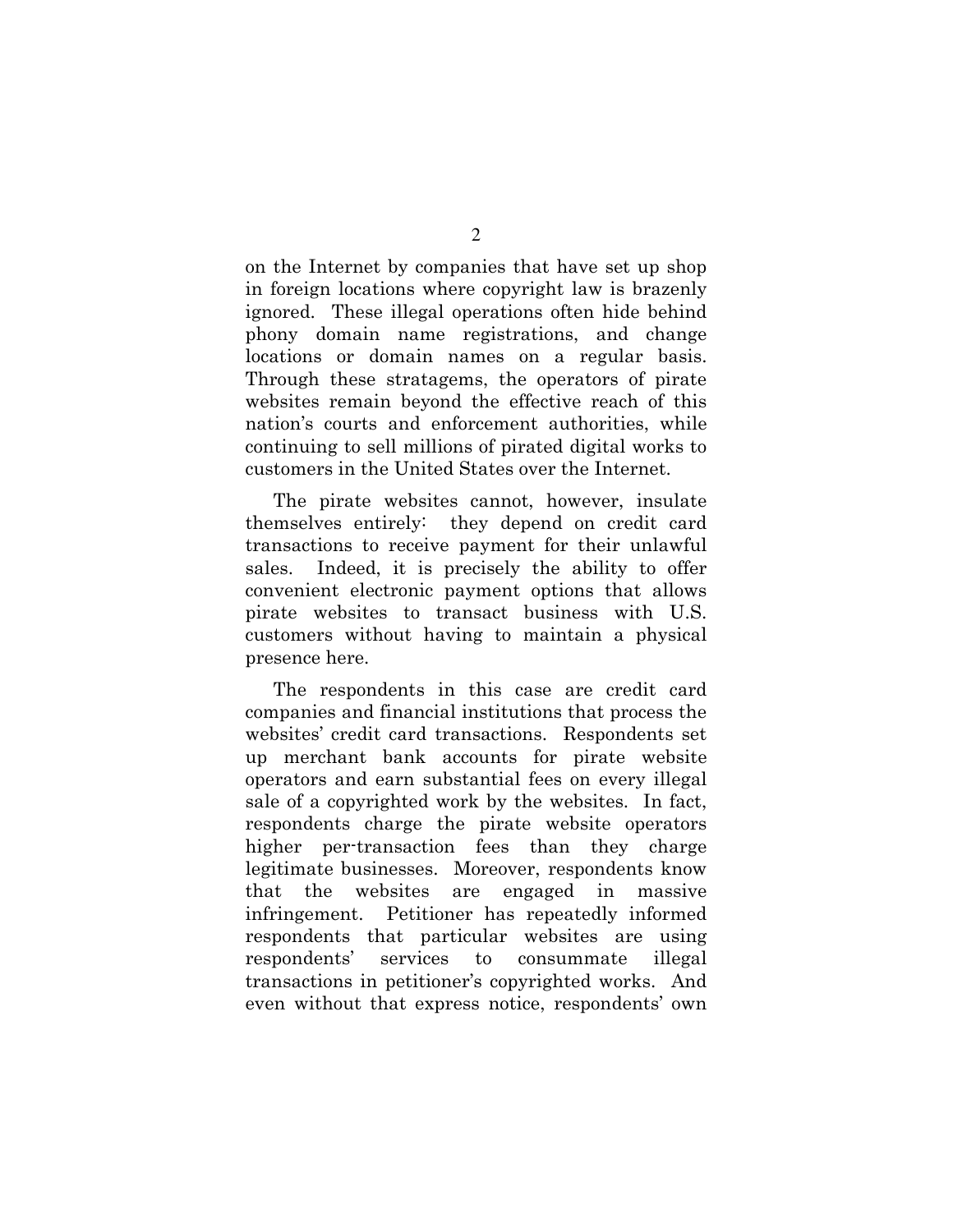(which) they perform before due diligence establishing a merchant bank account and extending credit card services) has put them on notice that the companies in question are trafficking in stolen intellectual property. Respondents have the contractual right to require the pirate websites to cease infringement as a condition of receiving continued services. It would be easy for them to require these unlawful businesses to stop selling stolen materials or to revoke their credit card Nonetheless, respondents processing privileges. continue to process payments from these websites, refuse to exercise their contractual rights to demand that the illegal conduct cease, and even lend an aura of respectability to the websites by requiring them to display the Visa and MasterCard logos.

Under longstanding, uniformly applied principles of copyright law, respondents would be subject to secondary liability for their active participation in this massive copyright piracy. Departing sharply from these established principles, a divided panel of the Ninth Circuit held that, as a matter of law, respondents' actions could never justify the imposition of secondary copyright liability. According to the Ninth Circuit, respondents' actual contribution to the massive infringement perpetrated by pirate websites is not actionable as contributory because these websites might infringement theoretically develop alternative payment mechanisms, and because respondents do not participate directly in the infringing acts of copying and distribution. Likewise, the Ninth Circuit held that respondents could not be subject to vicarious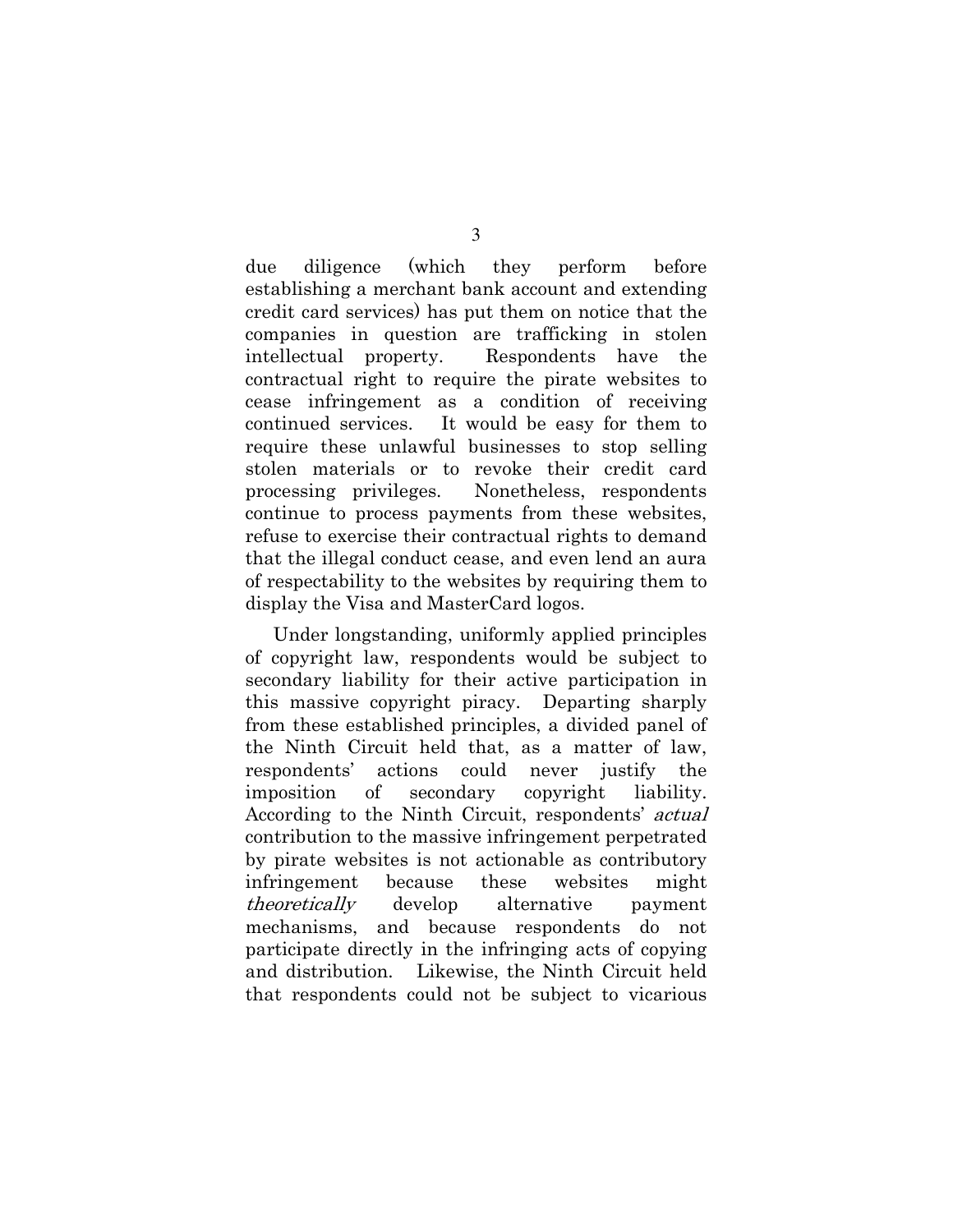liability, notwithstanding that they obtain a direct financial benefit from the infringing activity while declining to exercise their contractual rights to stop or limit it.

As Judge Kozinski's dissent explained, the majority's decision has made "very new – and very bad - law," "conflicts with . . . every material assistance case that I know of," and "will prove to be no end of trouble." Pet. App. 49a, 51a, 75a. Based on its own misguided view of public policy, and in disregard of decades of settled law, the Ninth Circuit majority has whittled the scope of secondary liability down to practically nothing. As Judge Kozinski put it:

the [petitioner's] Accepting truth of allegations, as we must on a motion to dismiss, the credit cards are easily liable for indirect infringement: copyright They knowingly provide a financial bridge between buyers and sellers of pirated works, enabling them to consummate infringing transactions, while making a profit on every sale. If such active participation in infringing conduct does not amount to indirect infringement, it's hard to *imagine what would.* 

*Id.* at 43a (emphasis added, footnotes omitted).

The Ninth Circuit's ruling threatens devastating consequences. By effectively providing immunity to the U.S. based payment networks that make this offshore piracy commercially viable, the Ninth Circuit's decision allows pirates to operate with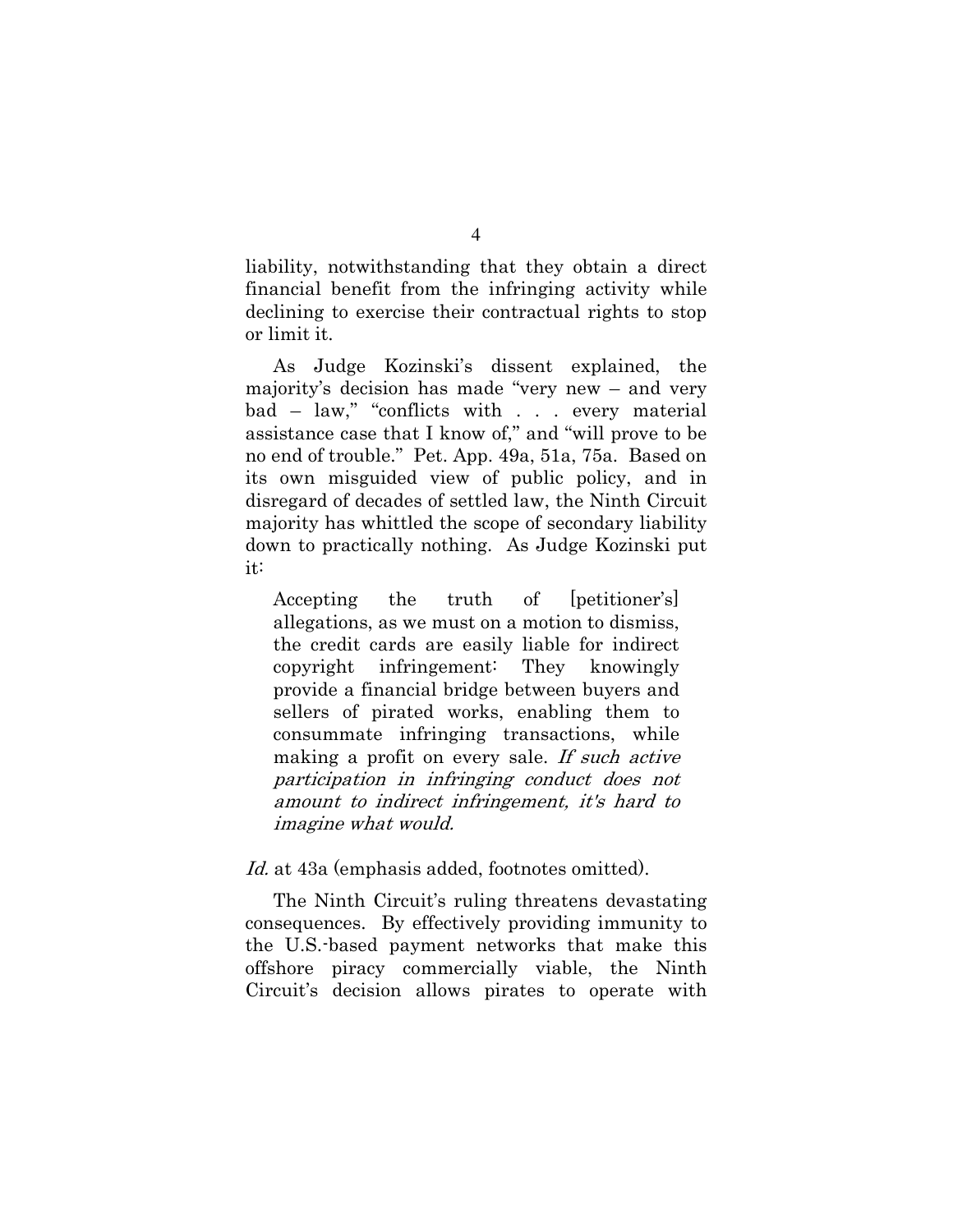Without this Court's impunity. immediate intervention, pirate websites will have free rein to sell billions of dollars in copyrighted content, leaving U.S. rights-holders without any effective remedy.

#### A. Factual Background.

1. The Internet, for all of its benefits, also makes possible copyright infringement on a previously unimaginable scale. Content owners such as movie studios, record companies, computer programmers, and magazine publishers (such as the petitioner) are the victims of massive theft by pirate websites that unlawfully make those copyrighted works available for sale over the Internet.

These websites offer vast amounts of pirated content of all varieties: music, movies, television shows, photographs, and even computer software. Some allow users to download this material in exchange for a per-item fee (much like legitimate sites such as Apple's iTunes) or charge users based on the amount of data they download. See, e.g., http://www.zml.com (offering access to "[o]ver 1500 movies of premium DVD quality". The website eurofeeds.com, for example, which has stolen over 15,000 of petitioner's images, also offers massive quantities of pirated full-length movies and songs, all exchange for subscription See in fees. http://www.eurofeeds.com (offering access to "Videos, MP3, Software, Games, and Erotica"); see also http://www.eurofeeds.com/nav.php?name=Faq&op=vi ew&id=15 (specifying price tiers for "[u]nlimited" downloads). Such pirate websites perpetrate copyright infringement on a massive scale.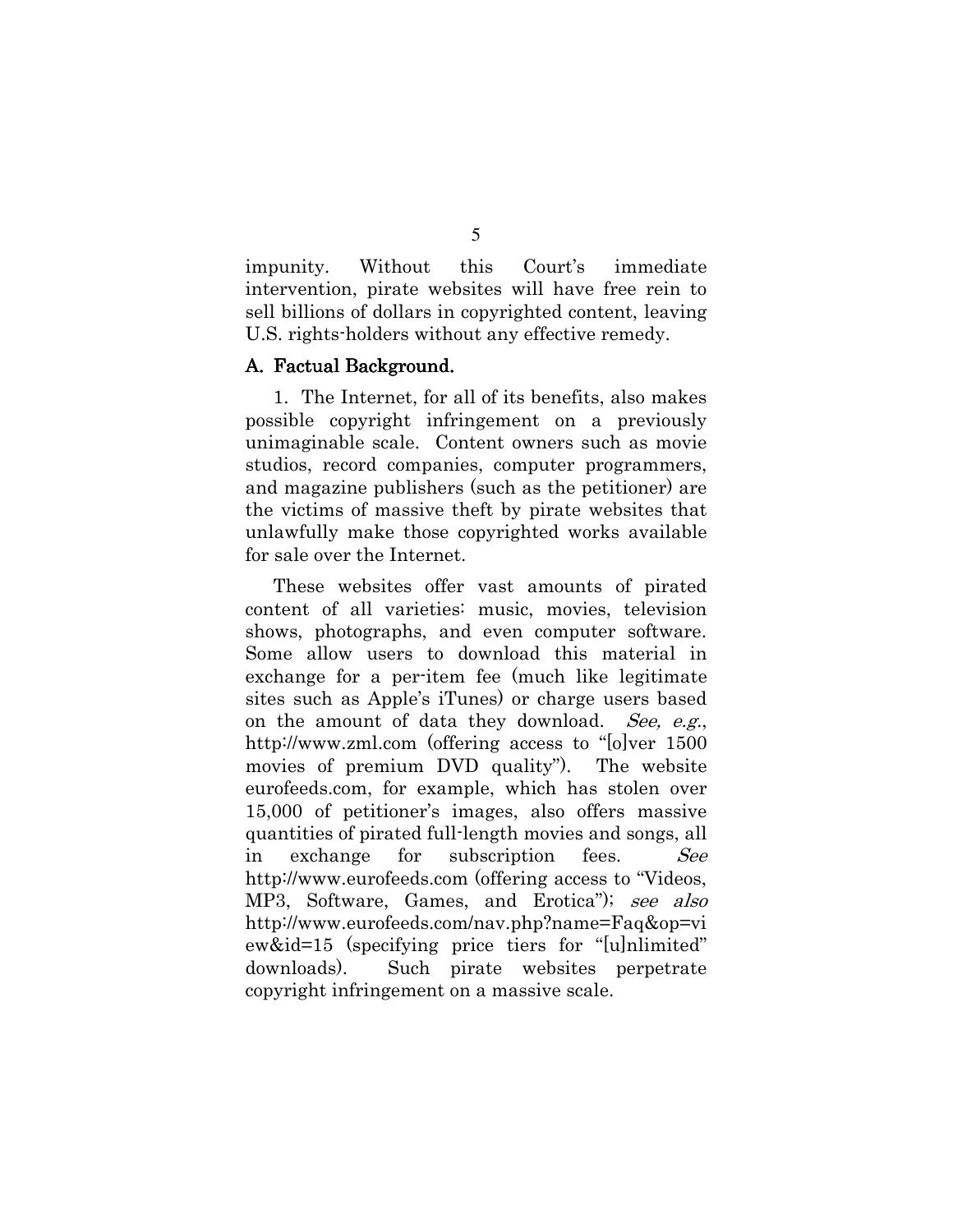As copyright owners have stepped up their efforts to combat piracy in the United States, operators of pirate websites – following the lead of Internet gambling operators  $-$  have moved their operations to "far-off jurisdictions, where lawsuits are difficult to bring and remedies impossible to enforce." Pet. App. 72a (Kozinski, J., dissenting). The Internet's global reach allows these illegal operations to continue to reach customers in the United States, but only if they have access to the network of payment services offered by respondents. As Judge Kozinski put it, "[t] he weak link in the pirates' nefarious scheme is their need to get paid; for this they must use the services of legitimate financial institutions." Pet. App. 72a; see also Compl. 1 35 (Pet. App. 128a-129a) (access to MasterCard and Visa "is tantamount to a pre-condition for running a successful online business," and the inability to access those payment networks would make it "impossible" for many online websites "to compete and operate at a profit").

2. Respondents Visa and Mastercard are joint ventures, owned by thousands of member banks. They operate vast networks that process hundreds of millions of dollars in payment card transactions every day. Member banks issue MasterCard and Visa cards, and they contract with merchants to accept those cards and to sell the resulting sales drafts to the member banks. Respondents receive substantial payments from the pirate websites for helping them set up merchant bank accounts and credit card processing capabilities. Then, by purchasing the sales drafts discount. at  $\mathbf{a}$ respondents earn a fee on every infringing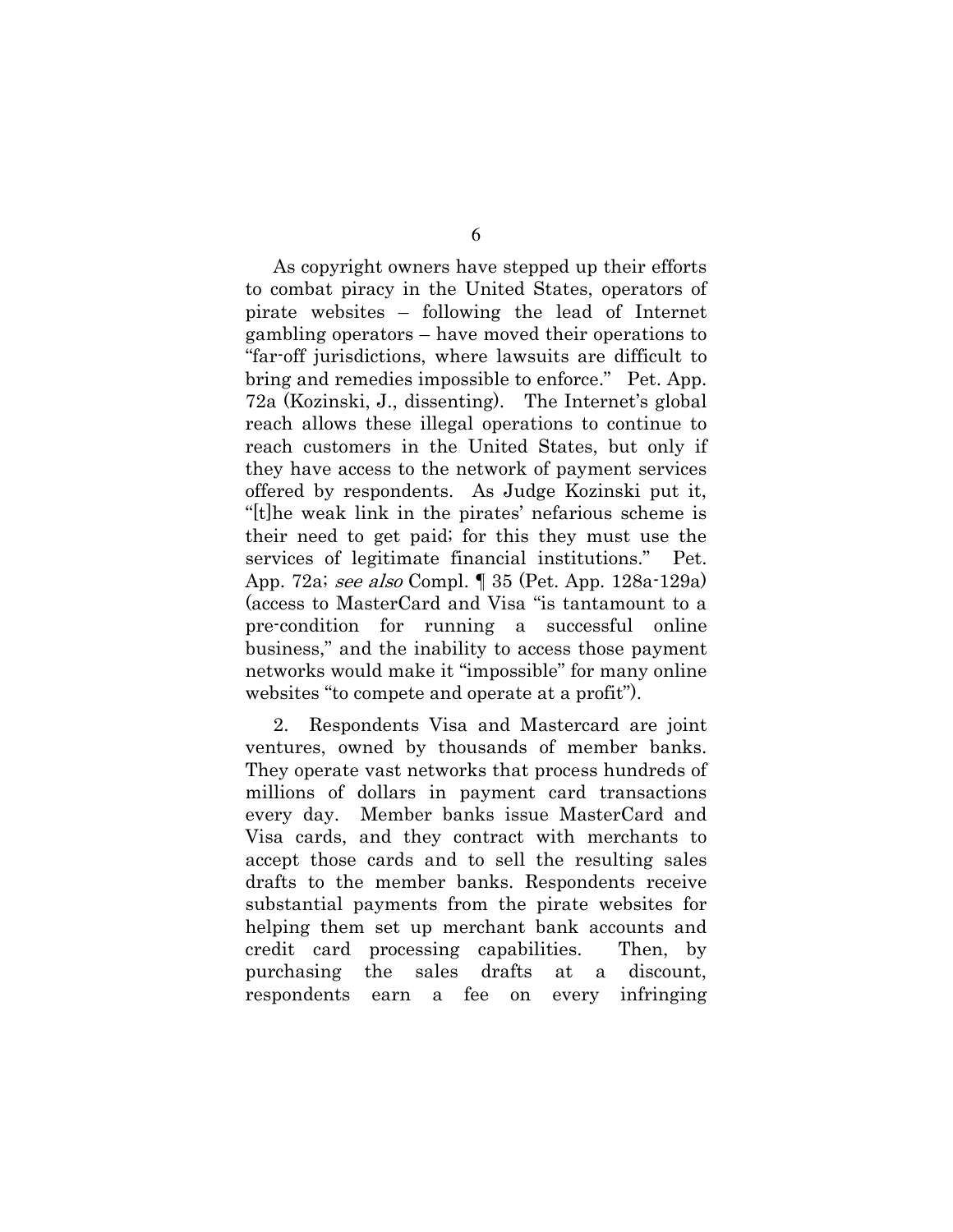transaction. See generally Emery v. Visa Int'l Serv. *Ass'n*, 95 Cal. App. 4th 952, 956 (2002) (describing respondents' credit card operations), *cited in* Pet. App. 43a n.2 (Kozinski, J., dissenting); see also Compl.  $\P\P$  8-13 (Pet. App. 120a-122a).

Merchants must undergo a rigorous review of their business operations prior to being accepted into respondents' networks. Every approved merchant must enter into a formal merchant agreement. Compl.  $\parallel$  15 (Pet. App. 122a-123a). The agreement requires the merchant to "comply with all laws, ordinances and regulations applicable to Merchant, Merchant's business, and any Card transaction," and it also provides that the merchant "warrants that it has the right to sell the product it sells." Compl. 19 (Pet. App. 123a-124a). When MasterCard or Visa "learns of a merchant engaged in illegal, fraudulent, or otherwise improper business practices, their own regulations require them to cause member banks to investigate and, depending on the nature of the misconduct, terminate the merchants from the Visa and MasterCard systems." Compl. ¶ 20 (Pet. App.  $124a)$ .

Moreover, respondents' agreements give them "the right... to suspend merchants from the Visa" and MasterCard systems, or to exclude them altogether." Compl.  $\parallel$  21 (Pet. App. 124a-125a). Among the grounds for suspension or exclusion is that merchants have engaged in illegal transactions or sell illegal products or services. Compl. 1 22 (Pet. App.  $125a$ ).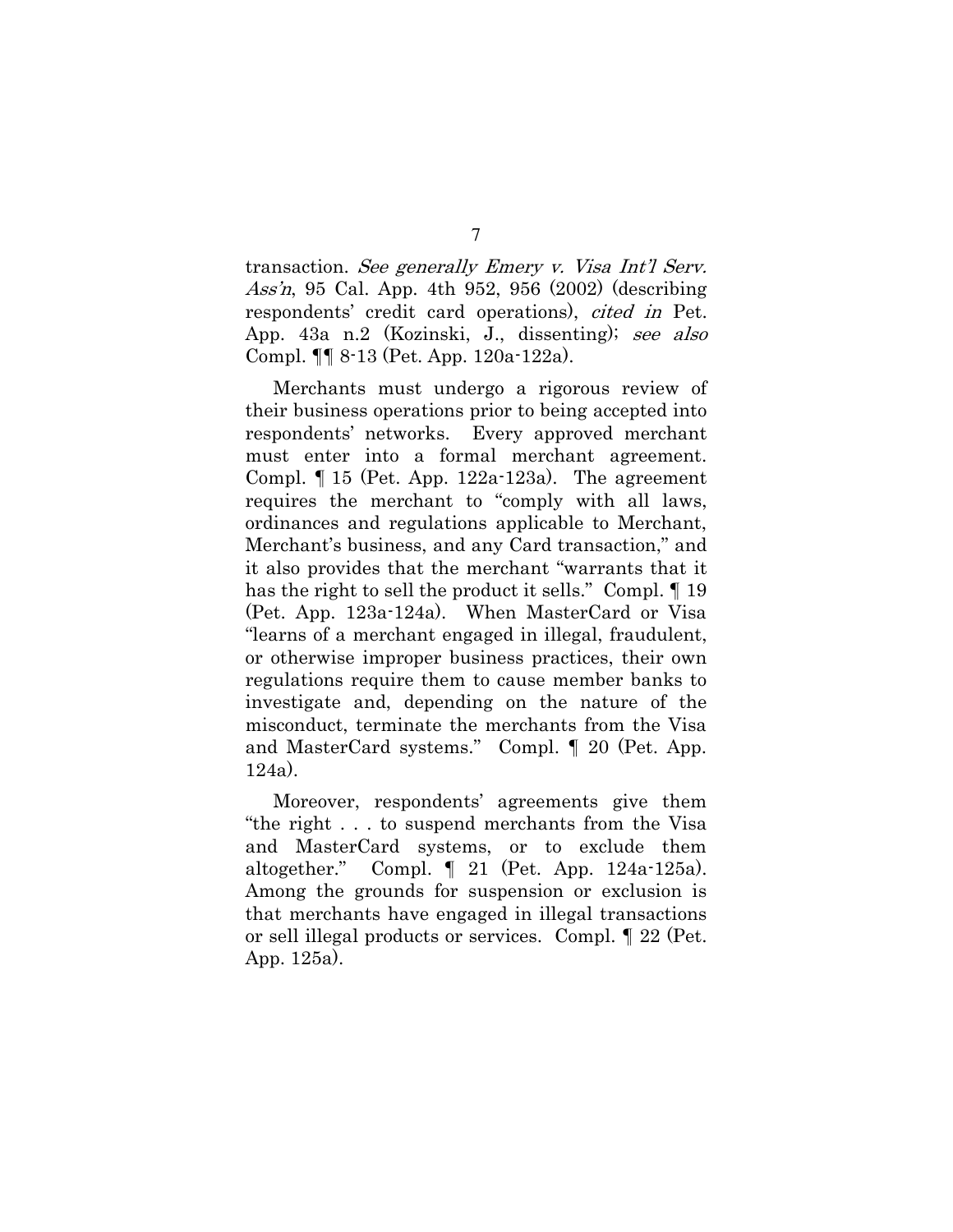Respondents "frequently" exercise" these Compl.  $\parallel$  21 (Pet. App. 124acontractual rights. 125a). Among other things, respondents refuse to process payments from sites that offer child pornography. And federal law bars respondents from processing payments stemming from illegal Internet gambling. 31 U.S.C. § 5364.1

3. The instant case arises out of petitioner Perfect 10's request that respondents cease their support of these known pirate websites. Perfect 10 operates the website perfect10.com and previously published Perfect 10 Magazine, which was forced to cease publication due to massive infringement. Perfect 10 has spent millions of dollars to create and acquire the copyrights for thousands of photographs of models and actresses, which are made available on its website for a subscription fee. Perfect 10 owns the registered trademark "Perfect 10" in connection with these goods and services. Perfect 10 Magazine has been featured on many television and radio shows, including the Tonight Show, The Sopranos, and Monday Night Football. Compl. 155 (Pet. App.  $136a)$ .

Perfect 10's copyrighted photographs are of high quality and are in great demand. As a result,

<sup>&</sup>lt;sup>1</sup> In addition, in 2002 the New York Attorney General reached a settlement of potential enforcement actions against financial institutions in which they agreed to "block cardholders from using their credit cards for transactions identified as online gambling." See Press Release, Office of the New York Attorney General, Spitzer Hails Establishment of New Banking Industry *Standard* (Feb. 11, 2003), *available at* http://www.oag.state.ny. us/press/2003/feb/feb11b 03.html.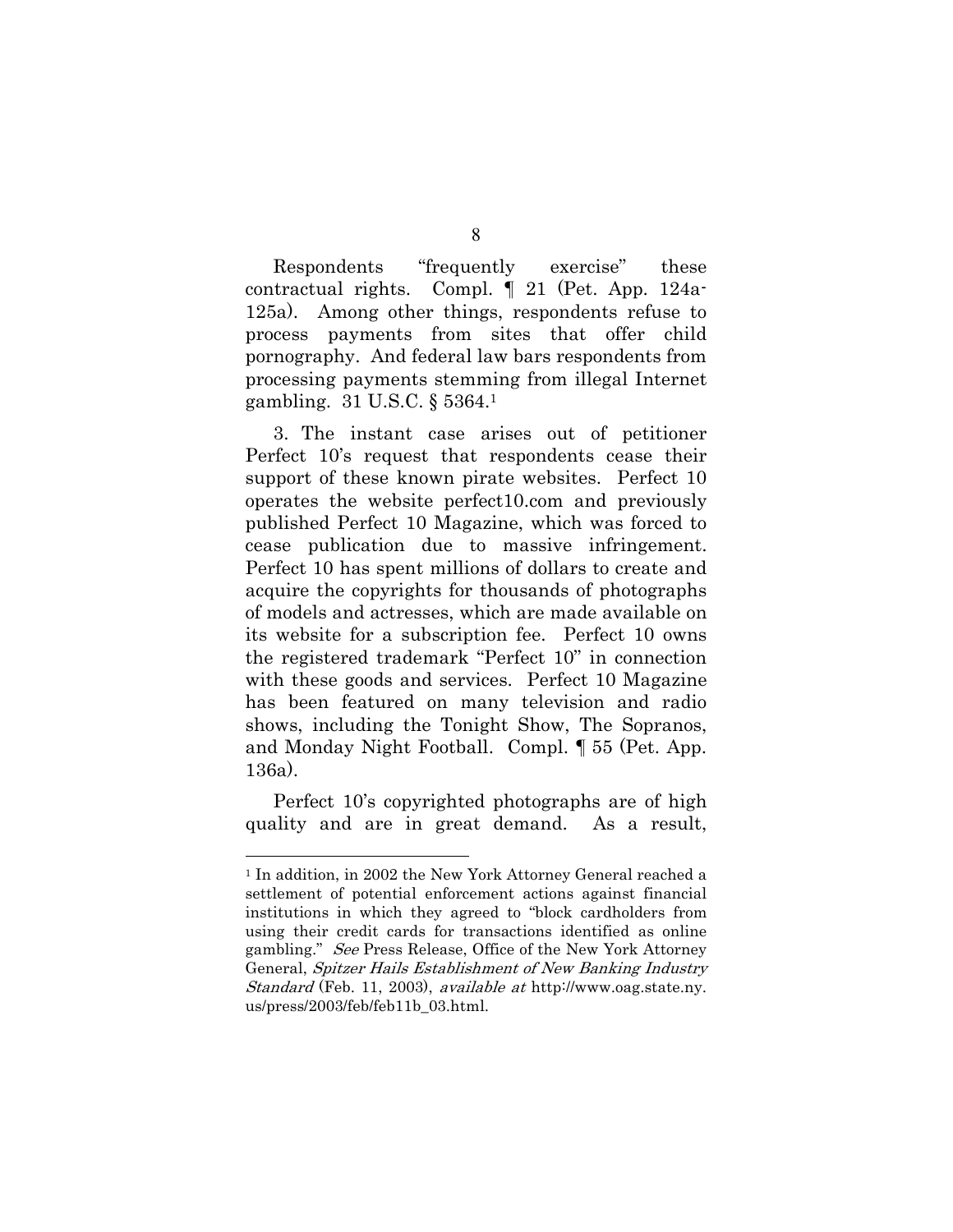all of them have been unlawfully virtually expropriated by cyberthieves around the world and are being offered for sale on pirate websites. Petitioner repeatedly notified respondents that specific pirate websites with which they are doing business are engaged in massive infringement, and asked respondents to exercise their contractual rights to stop providing credit card services to these websites.

As the Ninth Circuit recognized, respondents "took no action in response to the sel notices." Pet. App. 2a-3a. To the contrary, despite the clear notice respondents identifying to specific infringing websites and infringing sales, respondents continue to process payments to pirate websites devoted to the illegal sale of billions of dollars of copyrighted content, and they consistently refuse to exercise their broad rights of suspension or exclusion. Compl. 11 31, 38, 74-79 (Pet. App. 127a, 131a, 141a-143a).

The reason for this is plain enough: respondents receive substantial fees from the unlawful sale of copyrighted content. They receive a percentage of every infringing sale, thus assuming a direct stake in the success of the pirate website operators. And they charge these enterprises higher fees than other merchants pay for the same services. Compl.  $\llbracket 34 \rrbracket$ (Pet. App. 128a); ER 106-08.

#### **B.** Proceedings Below.

1. Petitioner filed this action in the United States District Court for the Northern District of California, alleging that respondents were liable for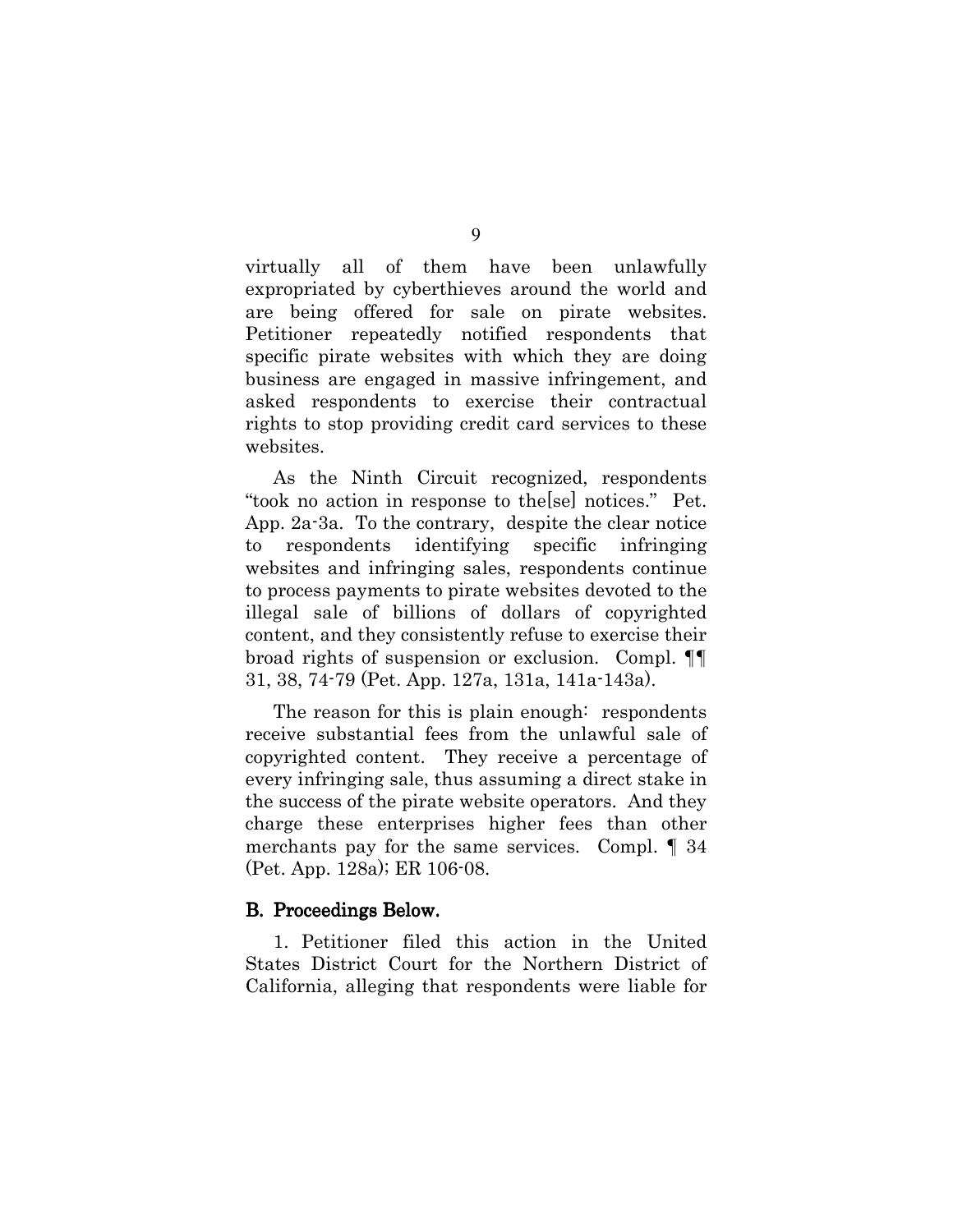contributory and vicarious copyright infringement for their active provision of payment services to  $$ and receipt of substantial fees from – websites they knew to be selling stolen copies of petitioner's copyrighted material. The district court granted respondents' motion  $\mathop{\mathrm{to}}$ dismiss Perfect  $10's$ complaint, and Perfect 10 appealed.

2. A sharply divided Ninth Circuit panel affirmed. From the outset, Judge Milan Smith (joined by Judge Reinhardt) made clear that policy concerns would drive the majority's analysis. Thus, purporting to discover "the policy of the United States," the majority stated that it would "evaluate Perfect 10's claims with an awareness that credit cards serve as the primary engine of electronic commerce," and it asserted that Congress sought "to" preserve the vibrant and competitive free market that presently exists for the Internet and other interactive computer services." Pet. App. 6a (citing 47 U.S.C. § 230(b)(1) & (2)).

Turning from policy to law, the majority held first that respondents were not liable for contributory infringement, which requires a showing that the defendant, "with knowledge of the infringing activity, induces, causes or materially contributes to the infringing conduct of another." *Gershwin Publ'g* Corp. v. Columbia Artists Mgmt., Inc., 443 F.2d 1159, 1162  $(2d$  Cir. 1971) (footnote omitted). The majority acknowledged that respondents had the requisite level of knowledge. Pet. App. 2a-3a ("Perfect 10 alleges that it sent [respondents] repeated notices specifically identifying infringing websites and informing respondents that some of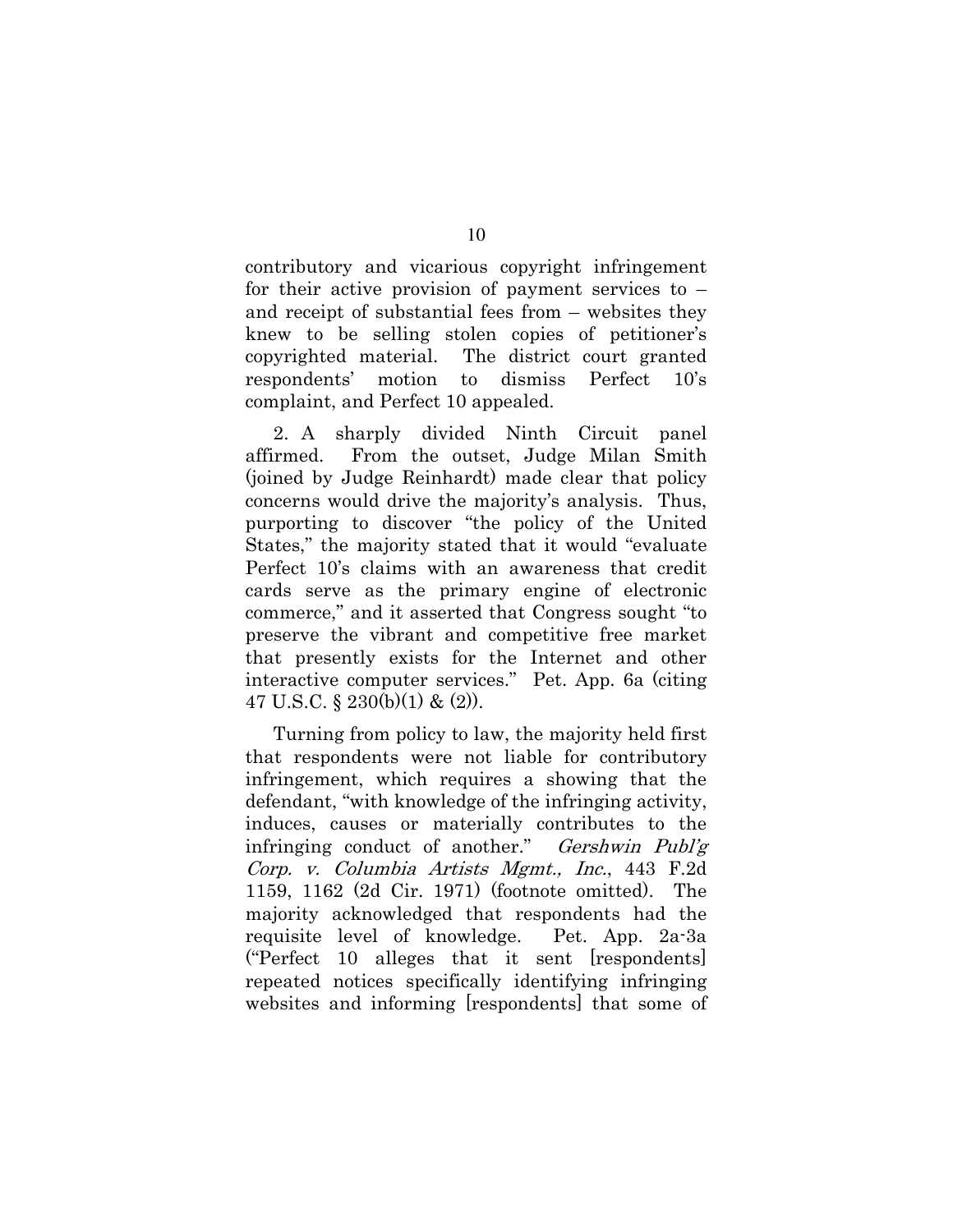their consumers use their payment cards to purchase infringing images. [Respondents] admit receiving some of these notices, but they took no action in response to the notices after receiving them."). And the majority recognized that respondents' credit card systems "make it easier for . . . infringement to be profitable, and that they therefore have the effect of increasing such infringement." *Id.* at 13a. The majority concluded nevertheless that respondents did not materially contribute to the infringement, for two reasons.

First, conjecturing that the website operators "might develop other payment mechanisms that do not depend on the credit card companies," the majority concluded that "other viable funding mechanisms are available" and thus, hypothetically, "infringement of Perfect 10's copyrights can occur without using [respondents'] payment system." Pet. App. 12a-13a. Second, even if the removal of credit cards would "undermine the pirate websites" commercial viability," the credit card companies still had "no direct connection" to the infringement because the relevant infringement consisted of "reproduction, alteration, display and distribution," all of which "can occur without payment." Id. at 10a, 19a.

The majority also held that petitioner had failed to state a claim for vicarious infringement, which exists when a defendant "is profiting from direct infringement while declining to exercise a right to stop or limit it." MGM Studios, Inc. v. Grokster, 545 U.S. 913, 930  $(2005)$ . The majority's holding did not rest on the absence of financial benefit. In fact, as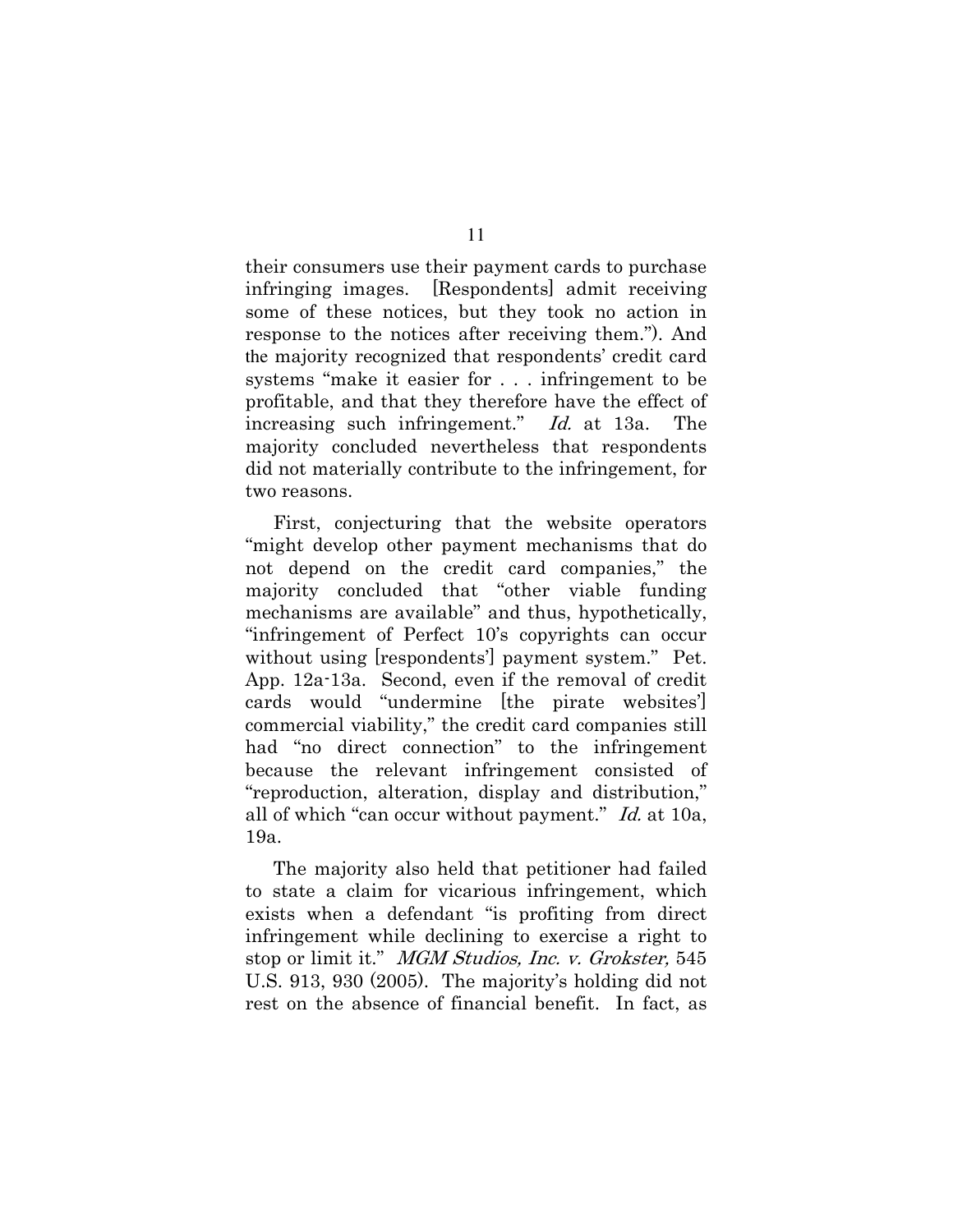Judge Kozinski stated, "[t] here is no doubt that respondents profit from the infringing activity of the Stolen Content Websites; after all, they take a cut of virtually every sale of pirated material.... The majority does not dispute this point . . . . " Pet. App. 56a. Instead, the majority held, as a matter of law, that petitioner had failed to plead that respondents had sufficient ability to stop or limit the infringing activity. The majority recognized that the credit card companies' rules "permit them to require member merchants to cease illegal activity presumably including copyright infringement  $-$  as a condition to their continuing right to receive credit Id. at 28a. The majority also card payments." recognized that respondents' contracts with the pirates "give [respondents] some measure of control over the offending websites since it is reasonable to believe that fear of losing access to credit card payment processing services would be a sufficient incentive for at least some website operators to comply with a content-based suggestion from [respondents]," and that respondents had sufficient knowledge of infringing activity that they "could have stopped processing credit card payments to the infringing sites." Id. at 25a, 29a. The majority concluded, however, that respondents' practical ability to control the websites by exerting financial pressure – in accordance with their contractual rights – could not establish the necessary power to stop or limit infringement. *Id.* at  $31a - 33a \& n.17$ .

Judge Kozinski dissented. He concluded that the credit card companies engage in "active participation" in infringing conduct" by "knowingly providling a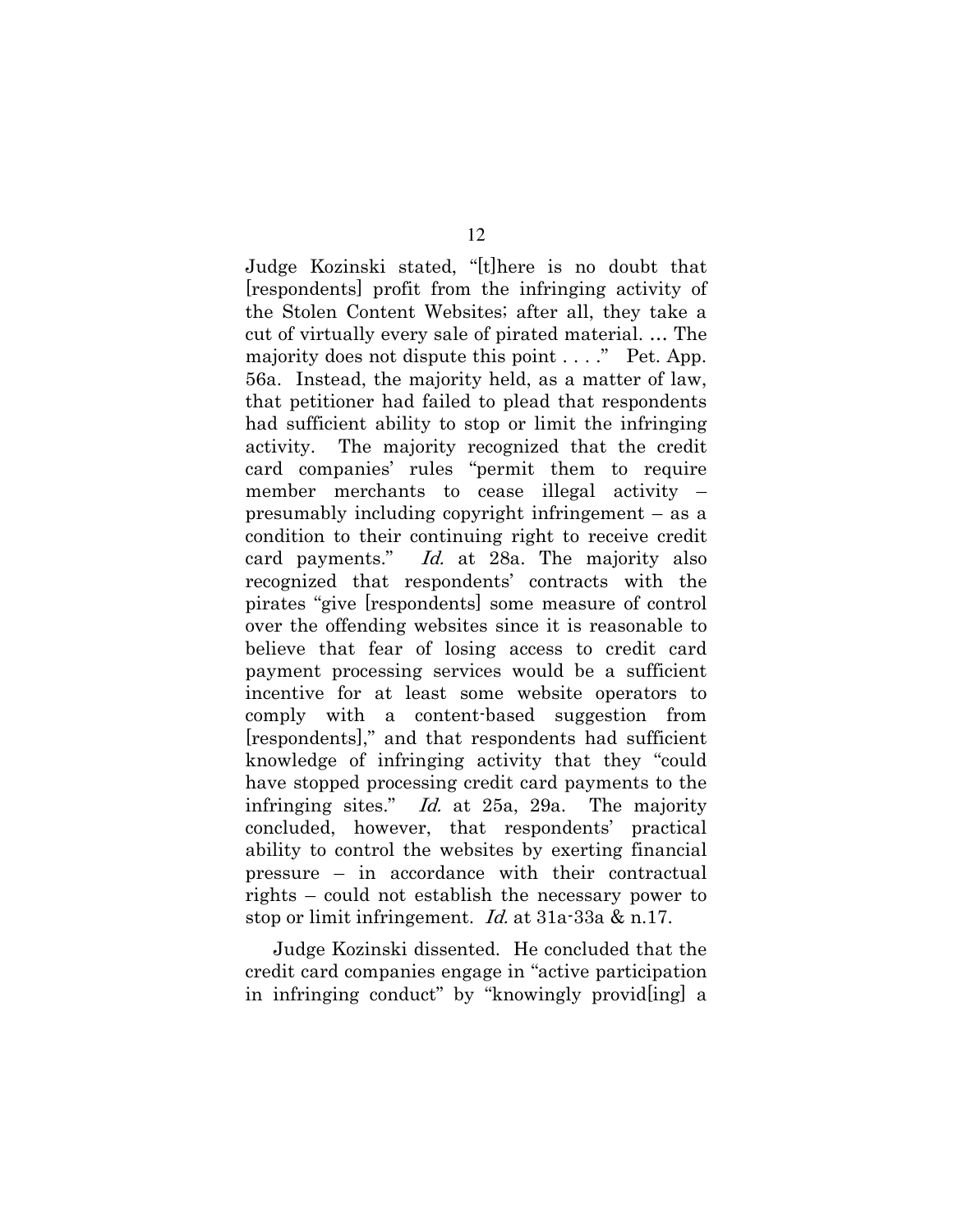financial bridge between buyers and sellers of pirated works, enabling them to consummate infringing transactions, while making a profit on every sale." Pet. App. 43a. The majority's contrary conclusion, Judge Kozinski asserted, "leaves our law in disarray," makes "very new – and very bad – law," and "will prove to be no end of trouble." Id. at 44a, 51a, 75a.

With respect to contributory infringement, Judge Kozinski took issue with the majority's contention that there was "no direct connection" between the credit card companies and the infringement. Noting that the credit card companies "participate in every credit card sale of pirated images," and that "the images are delivered only after respondents approve the transaction and process the payment," Judge Kozinski concluded that "[t] his is not just an economic incentive for infringement; it's an essential step in the infringement process." Pet. App. 45a. Judge Kozinski criticized the majority's principal response, namely, its effort to "dismissell the significance of credit cards by arguing that infringement could continue on a large scale without them because other viable funding mechanisms are available." Id. at 47a. He noted that the majority's "other viable ... mechanisms' test" conflicts with "every other material assistance case that I know of." Id. at 49a.

Judge Kozinski similarly rejected the majority's effort to argue that "helping an infringer get paid cannot materially assist infringement because the actual process of infringement – 'reproduction, alteration, display and distribution' – does not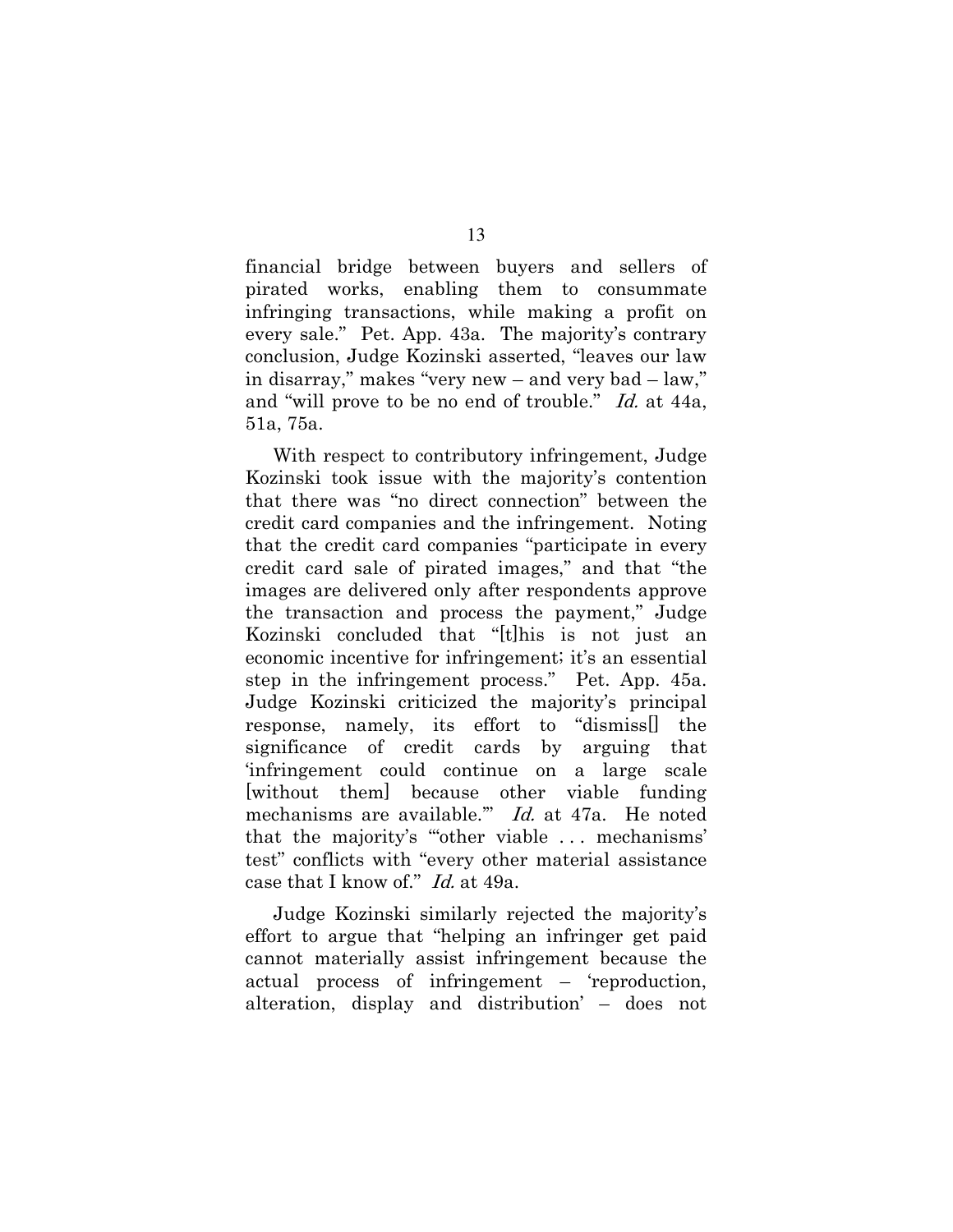include payment." Pet. App. 51a. Among other things, as Judge Kozinski noted, Perfect 10 alleged that the websites were infringing petitioner's right, under Section  $106(3)$  of the Copyright Act, of distribution "by sale," and "[i]t's not possible to distribute by sale without receiving compensation, so payment is in fact part of the infringement process." Id.

Turning to vicarious liability, Judge Kozinski concluded that respondents "have a right to stop or limit the infringing activity, a right they have refused to exercise." Pet. App. 56a. As Judge Kozinski noted, respondents "have the authority, given to them by contract, to force the Stolen Content Websites to remove infringing images from their inventory as a condition for using [respondents] payment systems." *Id.* at 57a. That infringement might continue by other means was irrelevant. Invoking the paradigm "dance hall" cases (which the majority had dismissed as irrelevant to Internetbased infringement, *id.* at  $13a-14a \& n.9$ , Judge Kozinski stated:

[There is no case involving secondary infringement, going back to the dance hall cases of the last century, where the secondary infringer's refusal to do business with the  $\mathrm{direct}$ infringer could have stopped infringement altogether and forever. Yet courts have presumed that removing the particular means of infringement challenged in each case would make direct infringement more difficult and thereby diminish the scale of infringing activity.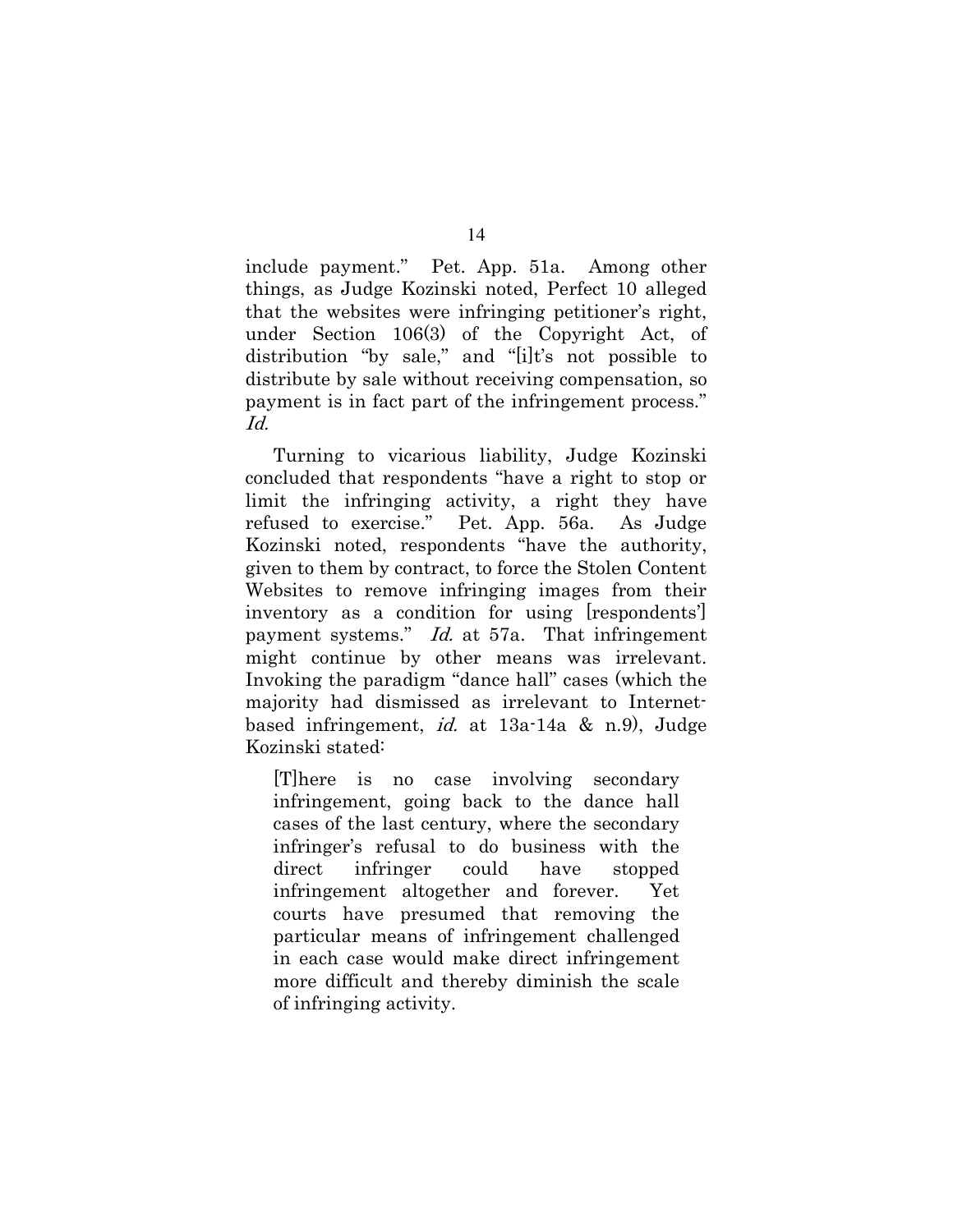*Id.* at 58a. Here, "[e]ven if the pirates could find an alternative way of plying their illegal trade, being denied their preferred means of doing business would sharply curtail their unlawful activities." Id. at 59a. Nothing more is required.

Finally, Judge Kozinski addressed the majority's effort to bolster its analysis by divining the "policy of the United States":

I am aware of no policy of the United States to encourage electronic commerce in stolen goods, illegal drugs or child pornography. When it comes to traffic in material that violates the Copyright Act, the policy of the United States is embedded in the FBI warning we see at the start of every lawfully purchased or rented video: Infringers are to be stopped and prosecuted. Preventing financial intermediaries from servicing such shady transactions is entirely consistent with that policy.... It does not serve the interests of a free market, or a free society, to abet marauders who pilfer the property of lawabiding, tax-paying rights holders, and who turn consumers into recipients of stolen property.

Pet. App. 73a-74a.

#### **REASONS FOR GRANTING THE WRIT**

As this Court knows, the Internet makes possible copyright infringement on a mind-boggling scale. In MGM Studios Inc. v. Grokster, Ltd., the Court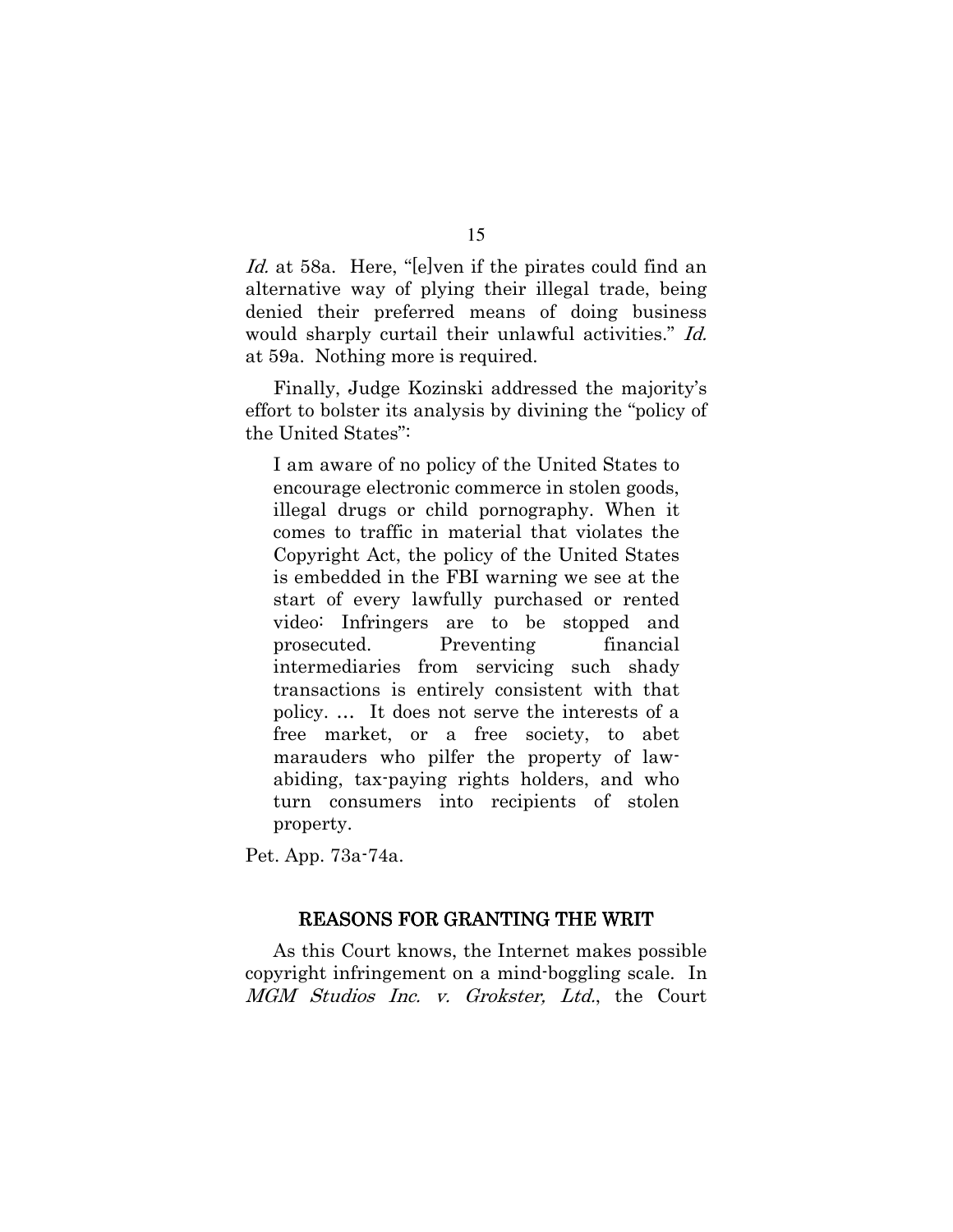addressed one aspect of that infringement: the distribution of copies for free by individuals through so-called "peer-to-peer" networks. In Grokster, the Ninth Circuit had rewritten the rules of secondary liability to grant effective immunity to the operators of those networks and distributors of the software that created the networks. Recognizing the importance of the issue and the confusion the Ninth Circuit's decision had caused, this Court granted certiorari and reversed. The Court's decision reflected a keen appreciation that suing individuals who acquire infringing material is not a feasible means of combating such large-scale infringement, see 545 U.S. at 929-30, and it recognized that secondary liability plays a critical role in protecting intellectual property. Criticizing the Ninth Circuit for unduly limiting the scope of secondary liability, the Court in *Grokster* held unanimously that third parties can be liable for conduct undertaken with the object of inducing direct infringement. See id. at  $933-37.$ 

As in *Grokster*, the direct infringement here is egregious. The infringers are sophisticated entities that brazenly sell stolen material out of the reach of the United States and its courts. Yet the Ninth Circuit majority has once again sharply curtailed the law of secondary liability to deny copyright owners their previously well-settled right to sue entities that knowingly aid infringement, or that profit directly from infringement that they have the power to stop or limit.

The Ninth Circuit's drastic revision of the law of secondary copyright liability merits this Court's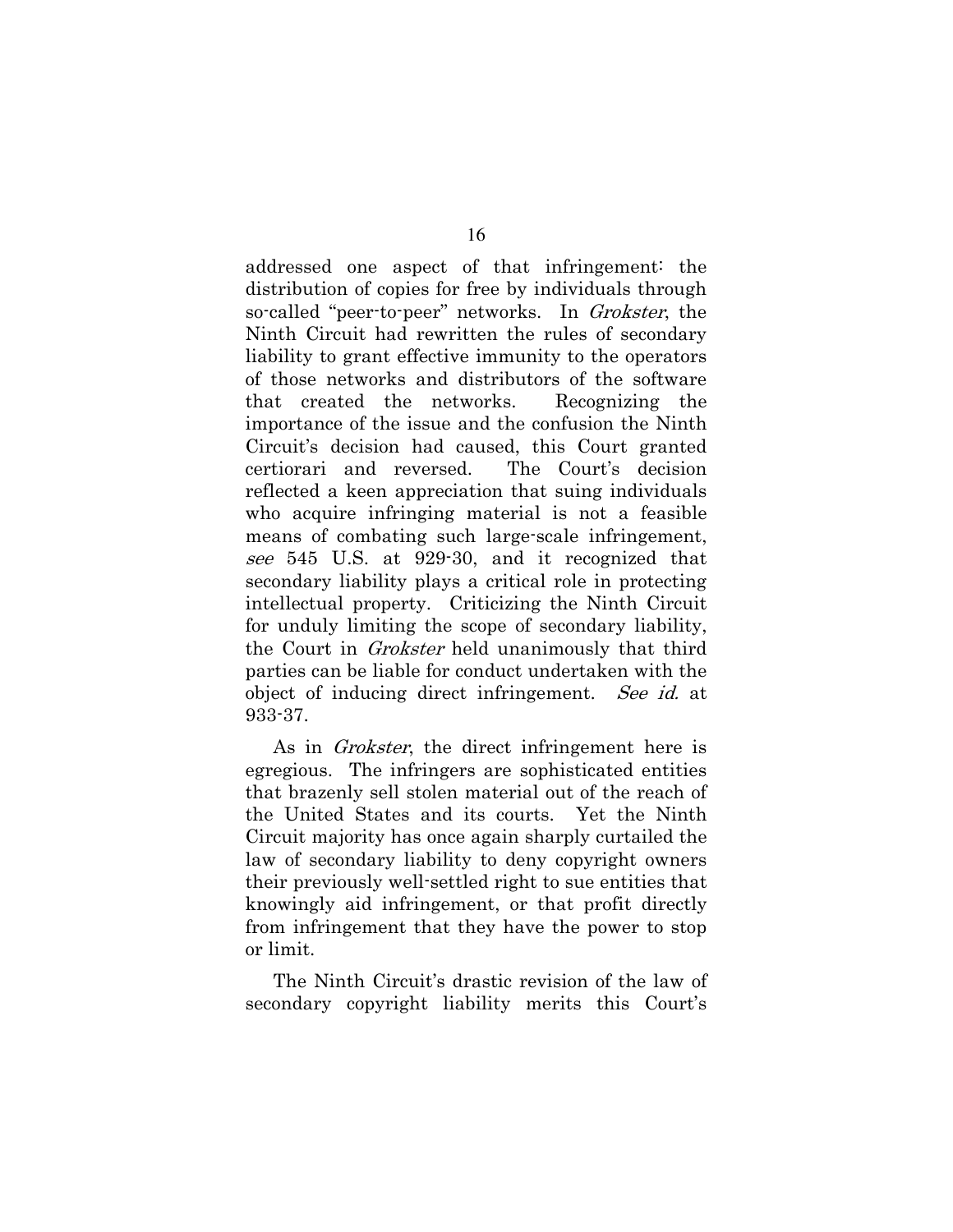immediate attention. The decision below leaves the law of secondary liability "in disarray." Pet. App. 44a (Kozinski, J., dissenting). It sharply restricts the role of secondary liability and creates insuperable obstacles to combating infringement. It encroaches on the legislative function, based on a misunderstanding of the "policy of the United States." And it creates a set of restrictions that conflict with secondary liability cases from numerous other circuits. A great deal is at stake here for content owners, whose survival is at risk. Very little is at stake for the respondents, who could very easily stop or drastically limit the massive infringement by pirate websites that constitute only a tiny fraction of respondents' clientele and are already known to respondents. As Judge Kozinski put it, petitioner "is not asking for a huge change in the way credit cards do business; [it asks] only that [respondents] abide by their own rules and stop doing business with crooks." Id. at 74a-75a.

Because the Ninth Circuit is home to much of the entertainment industry and is thus a principal venue for important copyright litigation, the decision – like Grokster before it  $\equiv$ is bound  $\mathbf{t}$ wreak disproportionate havor on federal copyright law. It also inflicts a crushing practical blow upon content owners by denying them the only realistic means at their disposal to shut down these pirate websites. This Court should therefore grant the petition.<sup>2</sup>

<sup>&</sup>lt;sup>2</sup> Perfect 10 also asserted claims for secondary trademark infringement, as well as various state law claims. In upholding the dismissal of these claims, the panel majority relied heavily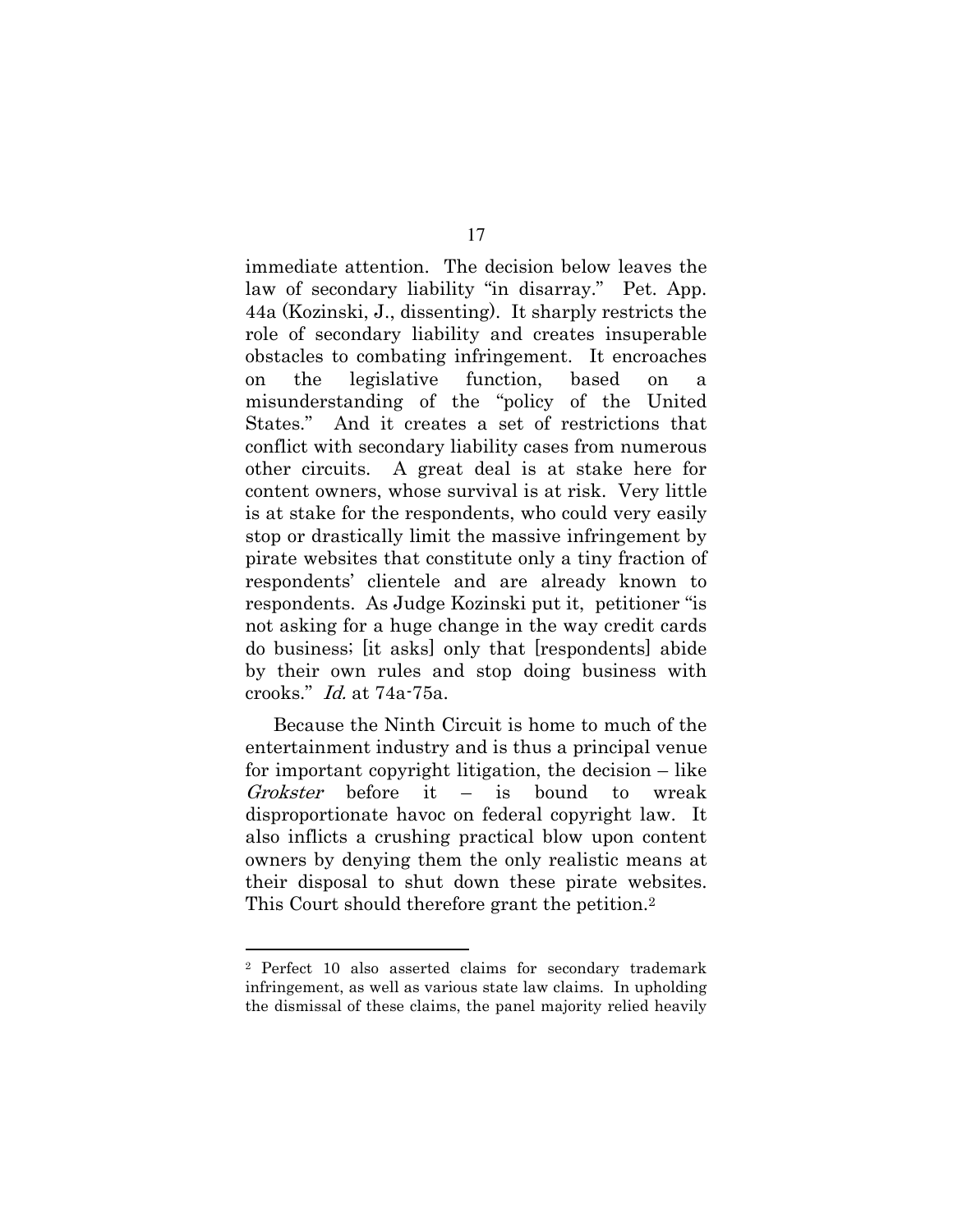#### CASE PRESENTS AN IMPORTANT I. THIS **QUESTION OF FEDERAL LAW THAT THIS COURT SHOULD SETTLE.**

The Ninth Circuit held that respondents cannot as a matter of law be liable for contributory copyright infringement even though they have specific and detailed knowledge that they are providing services that enable pirate websites to perpetrate massive infringement, and even though their payment systems "make it easier [for pirates] to profit from the infringing activity" and thus "have the effect of increasing [the] infringement." Pet. App. 13a. That is so, according to the Ninth Circuit, simply because the actual copying of infringing material does not take place on respondents' payment systems and could in theory occur without those systems.

the Ninth Circuit held Similarly, that respondents cannot be subject to vicarious liability, even though respondents profit directly (both by receiving a percentage of each infringing sale and by charging premium fees to known infringers), and even though respondents have – but decline to exercise – the contractual right "to require member" merchants to cease illegal activity," including copyright infringement. Pet. App. 28a.

on its reasoning with respect to the secondary copyright infringement claims. See Pet. App. 34a-36a, 39a n.20, 40a. For that reason, if this court grants the petition for a writ of certiorari and reverses the judgment below, it should remand for the court of appeals to reconsider all of Perfect 10's claims.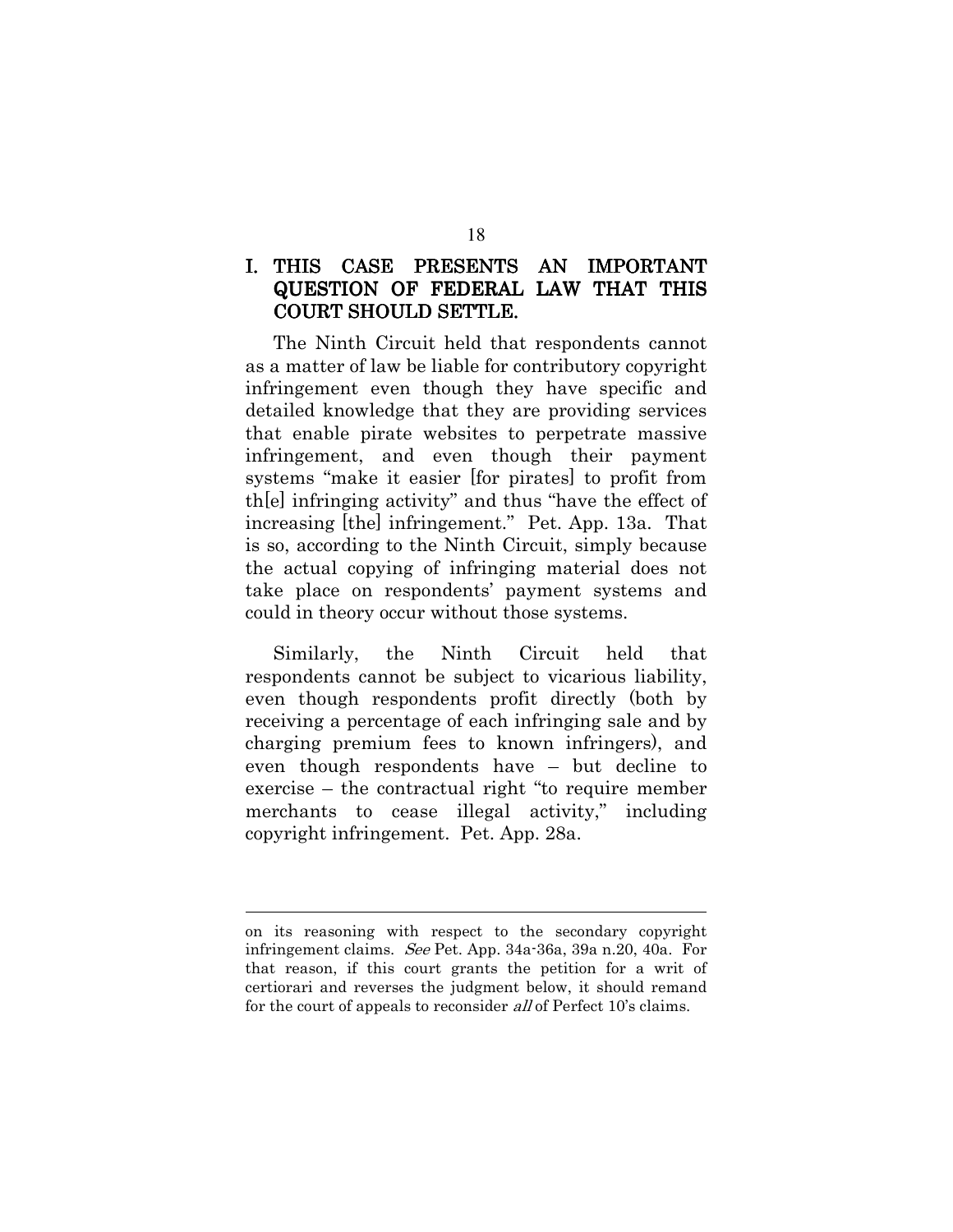In both of these respects, the Ninth Circuit's decision represents a substantial and unwarranted revision of the law of secondary copyright liability, and directly threatens the viability of copyright in the digital age.

## A. Federal law has long given copyright owners robust ways to combat infringement by suing secondary infringers.

Federal law has long provided an avenue for copyright owners to secure legal redress by suing entities other than direct infringers. See Kalem Co. *v. Harper Bros.*, 222 U.S. 55 (1911) (Holmes, J.). As the Court explained in Sony Corp. of America v. Universal City Studios, Inc., 464 U.S. 417 (1984), secondary liability "is imposed in virtually all areas of the law, and the concept of contributory infringement is merely a species of the broader problem of identifying the circumstances in which it is just to hold one individual accountable for the actions of another." *Id.* at 435. Secondary liability thereby furthers the "basic purposes" of the copyright laws to "stimulate artistic creativity for the general public good." *Id.* at 432 (internal quotation marks omitted).

Under that well-established law, which this Court reaffirmed in *Grokster*, a defendant is liable for contributory infringement when, "with knowledge of the infringing activity," he "induces, causes or materially contributes to the infringing conduct of another." *Gershwin*, 443 F.2d at 1162 (footnote omitted). And a defendant is subject to vicarious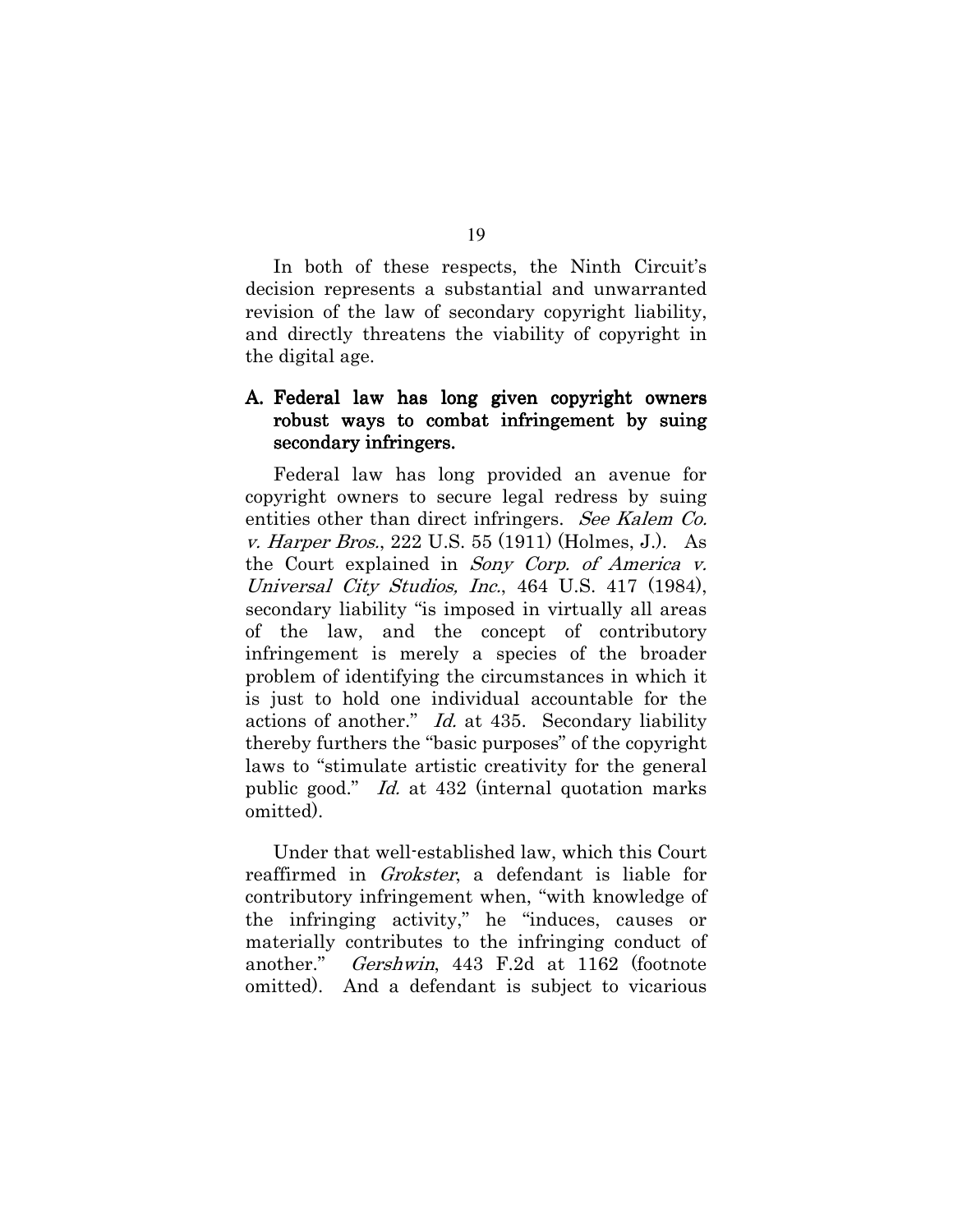liability if the defendant is "profiting from direct" infringement while declining to exercise a right to stop or limit it." *Grokster*, 545 U.S. at 930-31 (citing Shapiro, Bernstein & Co. v. H.L. Green Co., 316 F.2d 304, 307-08 (2d Cir. 1963)); see also Sony, 464 US. at 435 n.17, 437-39; Screen Gems-Columbia Music, Inc. v. Mark-Fi Records, Inc., 256 F. Supp. 399, 403 n.9  $(S.D.N.Y. 1966)$  (Weinfeld, J.).

These theories of secondary liability reflect the traditional tort principle of placing liability on "gatekeepers" who can most efficiently stop tortious activity. See, e.g., In re Aimster Copyright Litig., 334 F.3d 643, 645-46 (7th Cir. 2003) (Posner, J.); see also Jane C. Ginsburg, *Putting Cars on the* "Information Superhighway," 95 Colum. L. Rev. 1466, 1488 (1995); Tim Wu, When Code Isn't Law, 89 Va. L. Rev. 679, 711, 716-17 (2003). And courts have continued to recognize such "gatekeeper" liability even as new technologies change the nature and scope of both the underlying direct infringement and the assistance provided and control exercised by the secondary infringers. See, e.g., Grokster, 535 U.S. at 929-32; *Aimster*, 334 F.3d at  $654$  (finding the dance hall cases relevant in the Internet context); see also Pet. App. 54a-55a & n.10 (Kozinski, J., dissenting) (same).

### B. The Ninth Circuit has sharply departed from settled federal law.

1. The decision below has radically altered the legal landscape, severely restricting the availability of secondary liability in two significant respects.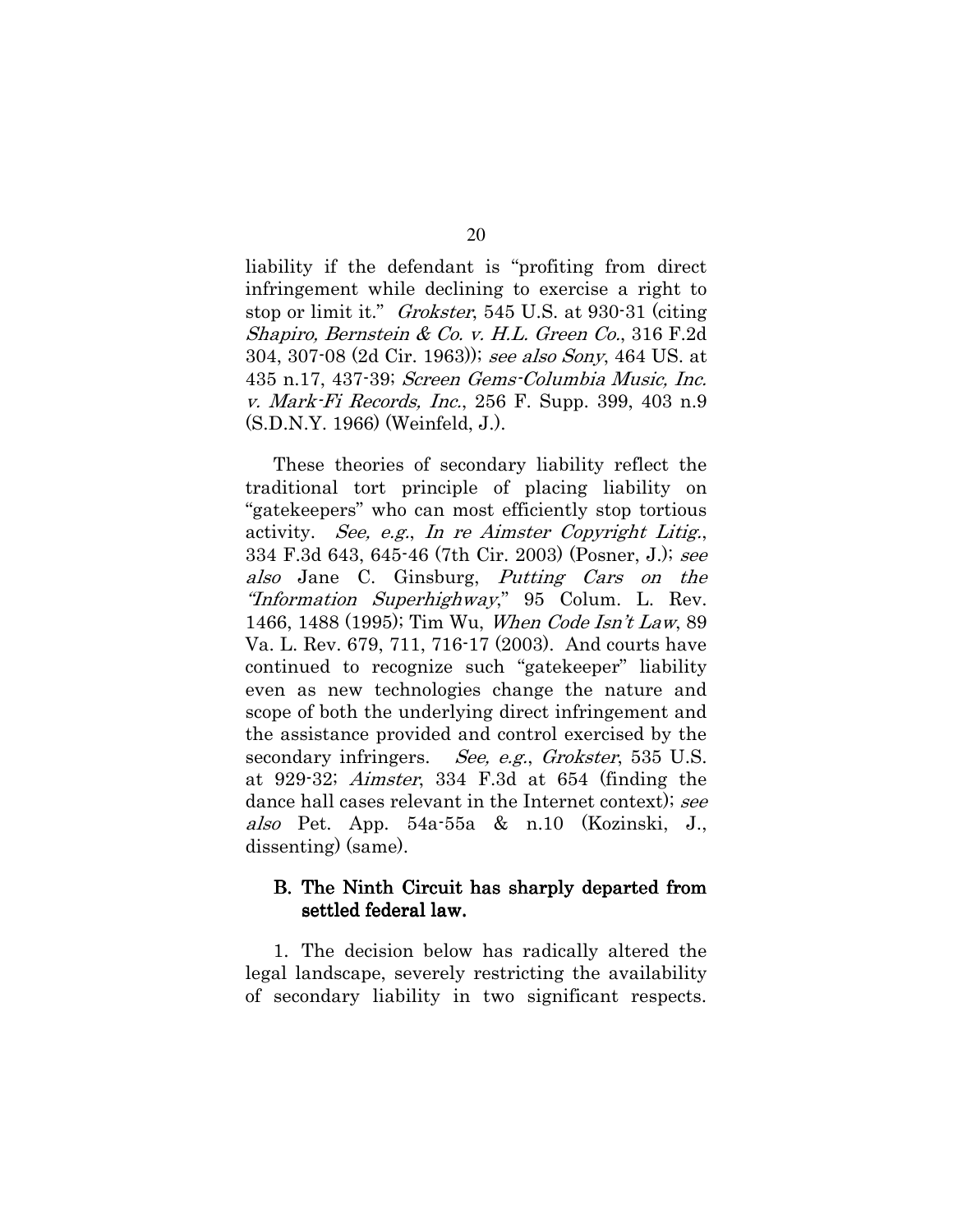First, with respect to contributory liability, the Ninth Circuit held that a defendant does not materially contribute to infringement when the relevant infringing activities – which the Ninth Circuit described as "reproduction, alteration, display and distribution" – "can occur" without the respondents' participation. Pet. App. 10a, 13a, 19a. Thus, for the panel majority, it is not enough that respondents' provision of payment services to known infringers in *fact* "makels" it easier to profit from this infringing activity," that such services "have the effect of increasing such infringement," or even that respondents' refusal to process payments for the pirate websites would "undermine [the pirate websites' commercial viability." *Id.* at 10a, 13a, 19a. Quite the contrary: because infringement could *theoretically* continue "without using [respondents'] payment system," according to the Ninth Circuit, "payment processing...does not constitute 'material" contribution' under the test for contributory infringement." Id. at 13a; see also id. at 10a-11a  $\frac{1}{2}$  ("The issue here is reproduction, alteration, display") and distribution, which can occur without payment. Even if infringing images were not paid for, there would still be infringement.").

Second, the Ninth Circuit held that a defendant liable be vicariously for copyright cannot infringement based on the defendant's "practical ability" to stop or limit the direct infringer's actions – for example, by exerting economic pressure. Pet. App. 31a n.17. And that is so even if that ability is ultimately grounded in contractual rights, *id.* at 28a-29a, and if exercising those rights would as a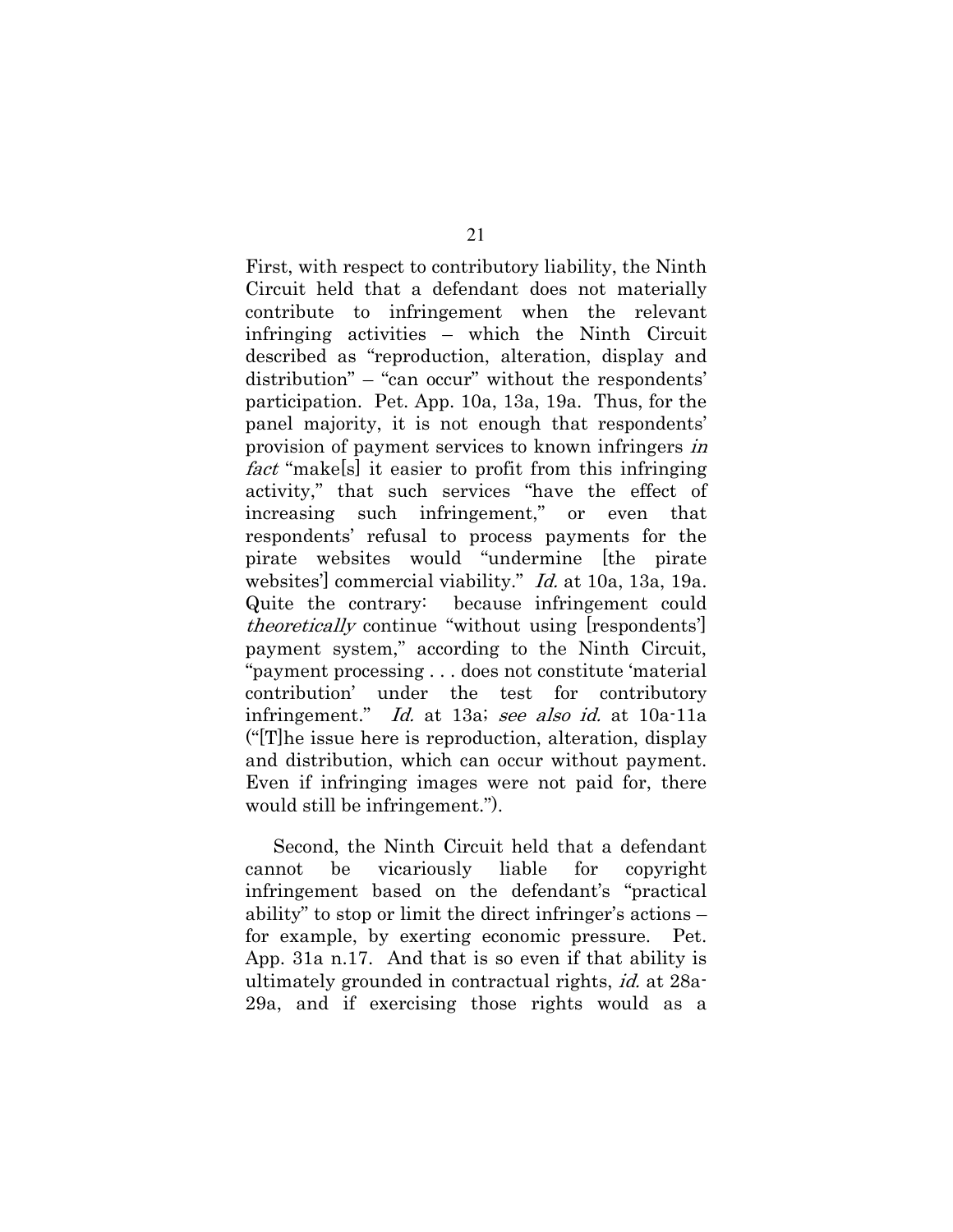practical matter bring a complete halt to the sale of infringing material, *id.* at 31a & n.18.

That the Ninth Circuit did all of this at the Rule  $12(b)(6)$  stage only confirms its opinion's sweep. As Judge Kozinski explained: "Accepting the truth of [petitioner's] allegations, as we must on a motion to dismiss, [respondents] are easily liable for indirect copyright infringement." Pet. App. 43a. That is because petitioner amply alleged that respondents "knowingly provide a financial bridge between buyers and sellers of pirated works, enabling them to consummate infringing transactions, while making a profit on every sale." Id.

2. The majority's holding that the respondents are insulated from secondary copyright liability as a matter of law because the infringement "can occur without" their conduct, Pet. App. 13a, eviscerates the law of contributory infringement. As Judge Kozinski observed, "infringement can always be carried out by other means; if the existence of alternatives were a defense to contributory infringement then there could never be a case of contributory infringement based on material assistance." Id. at 51a.

The crux of the panel majority's decision was its holding that "merely" providing a "method of payment" for infringing transactions cannot warrant liability for contributory infringement. Pet. App. 18a; see id. at 46a-47a (Kozinski, J., dissenting). But there is no principled basis to distinguish between providing known infringers with vital payment services, on the one hand, and providing them with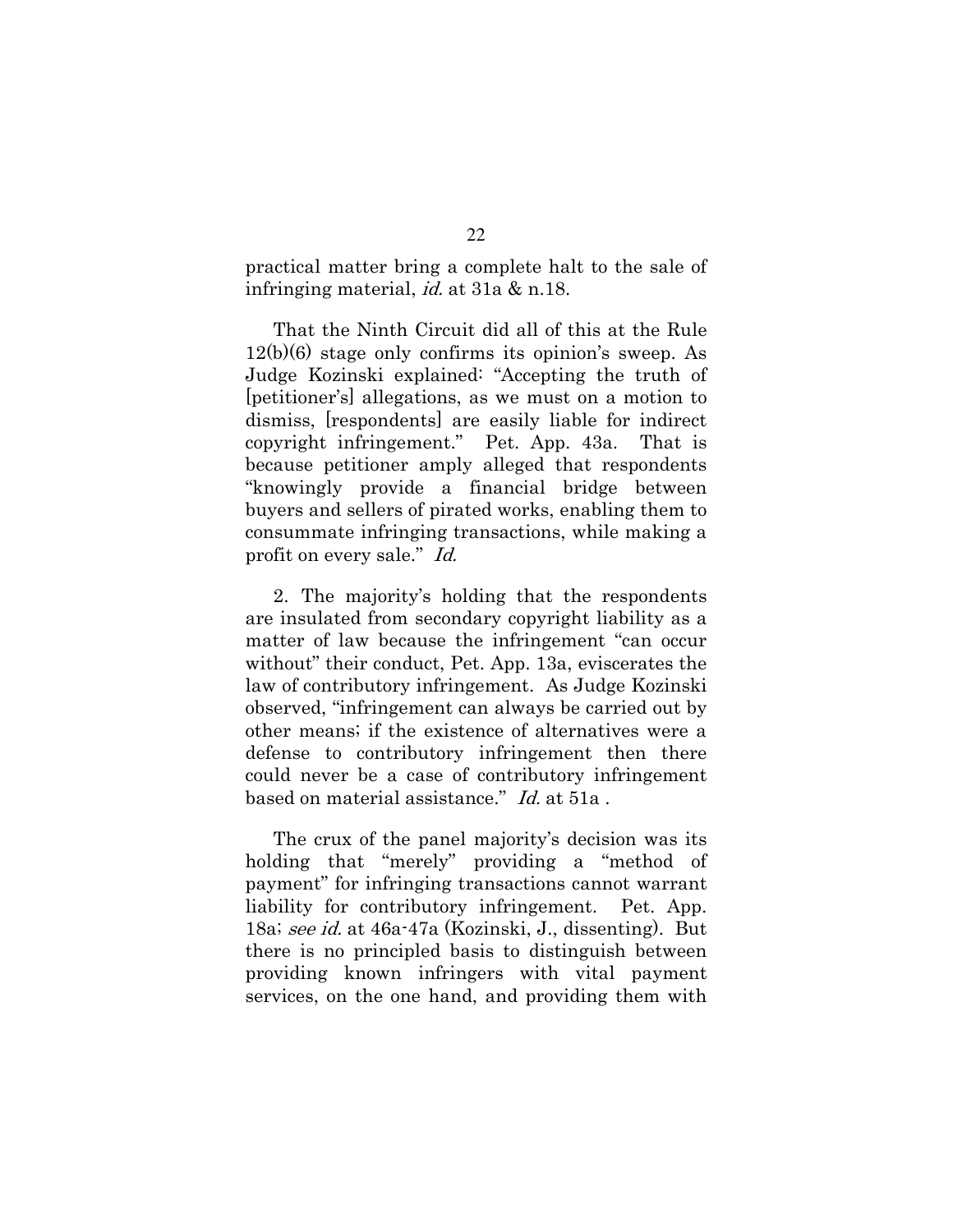services that the Ninth Circuit perceived as more directly linked to "reproduction" or "distribution," on the other. At the outset, the statute itself refutes the purported distinction:  $17 \text{ U.S.C. }$  §  $106(3)$  explicitly grants copyright owners the exclusive right of distribution "by sale." Thus, under the statute, the sale of infringing material is itself part of the infringement  $-$  a fact belying any notion that payment services are intrinsically less blameworthy than other kinds of material assistance, or are otherwise outside the scope of material contribution.

Even more fundamentally, providing efficient payment services to known infringers obviously increases infringement because "people are generally more inclined to engage in an activity when it is financially profitable." Pet. App. 11a. And here, the commercial viability of the infringing websites depends on the payment services respondents provide, Compl. ¶ 7, 35, 38 (Pet. App. 120a, 128a-To deny that payment services constitute  $130a$ ). material contribution when those services are the lifeblood of the known infringing operation is to turn the doctrine of secondary liability on its head. Judge Kozinski stated: "Defendants are directly involved in every infringing transaction where payment is made by credit card .... Credit cards don't provide some tangential service that marginally affects sales, they are the financial lifeblood of the Stolen Content Websites." Pet. App. 53a.

Outside the context of copyright law, the knowing provision of payment services and other financial support to wrongdoers falls well within the scope of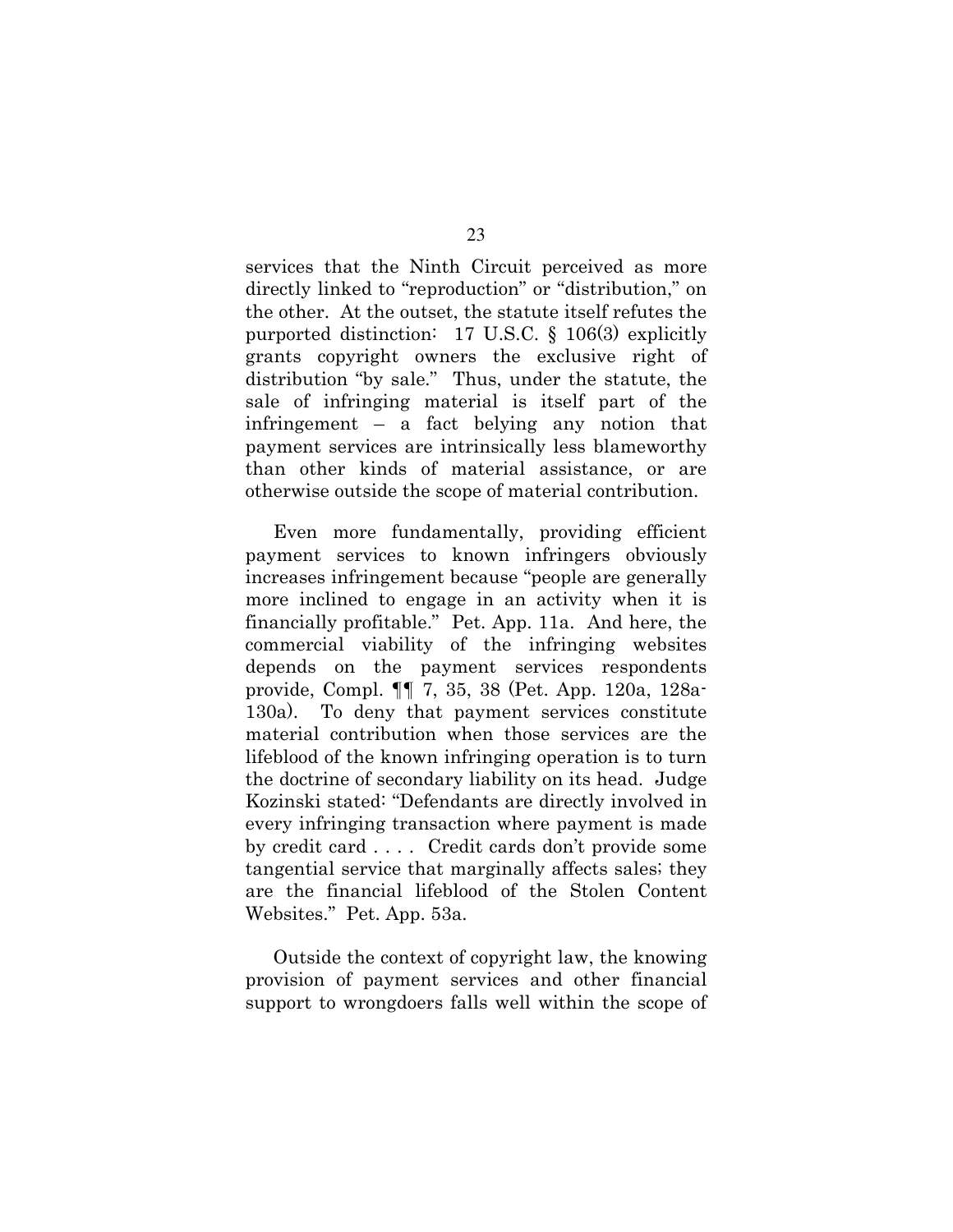traditional aiding-and-abetting liability, whether or not such services are strictly "necessary" for the wrongdoing to succeed. See, e.g., Aetna Cas. & Sur. Co. v. Leahey Constr. Co., 219 F.3d 519, 537 (6th Cir. 2000) (holding that loan to wrongdoer provided "substantial assistance" regardless of whether the loan was a "necessary component" of the scheme); see also United States v. \$734,578.82 in Currency, 286 F.3d 641, 649-50 (3d Cir. 2002); United States v. *Phibbs*, 999 F.2d 1053, 1074-75 (6th Cir. 1993); United States v. Orozco-Prada, 732 F.2d 1076, 1080 (2d Cir. 1984); Lawyers Title Ins. Corp. v. United Am. Bank of Memphis, 21 F. Supp. 2d 785, 798-801 (W.D. Tenn. 1998). As Judge Kozinski observed, "[i]f you lend money to a drug dealer knowing he will use it to finance a drug deal, you materially assist the transaction." Pet. App. 53a.

It is therefore not surprising that in the area of copyright infringement, too, courts have consistently imposed liability on defendants for the knowing provision of payment and other financial services that aid infringers, whether or not the defendant actually participates in reproducing or distributing the material. See, e.g., Columbia Pictures Indus., *Inc. v. Redd Horne, Inc.*, 749 F.2d 154, 161 (3d Cir. 1984) (upholding liability for advertising, accounting, financial, and administrative services); Screen Gems, 256 F. Supp. at 404-05 (permitting liability for placing and broadcasting advertisements for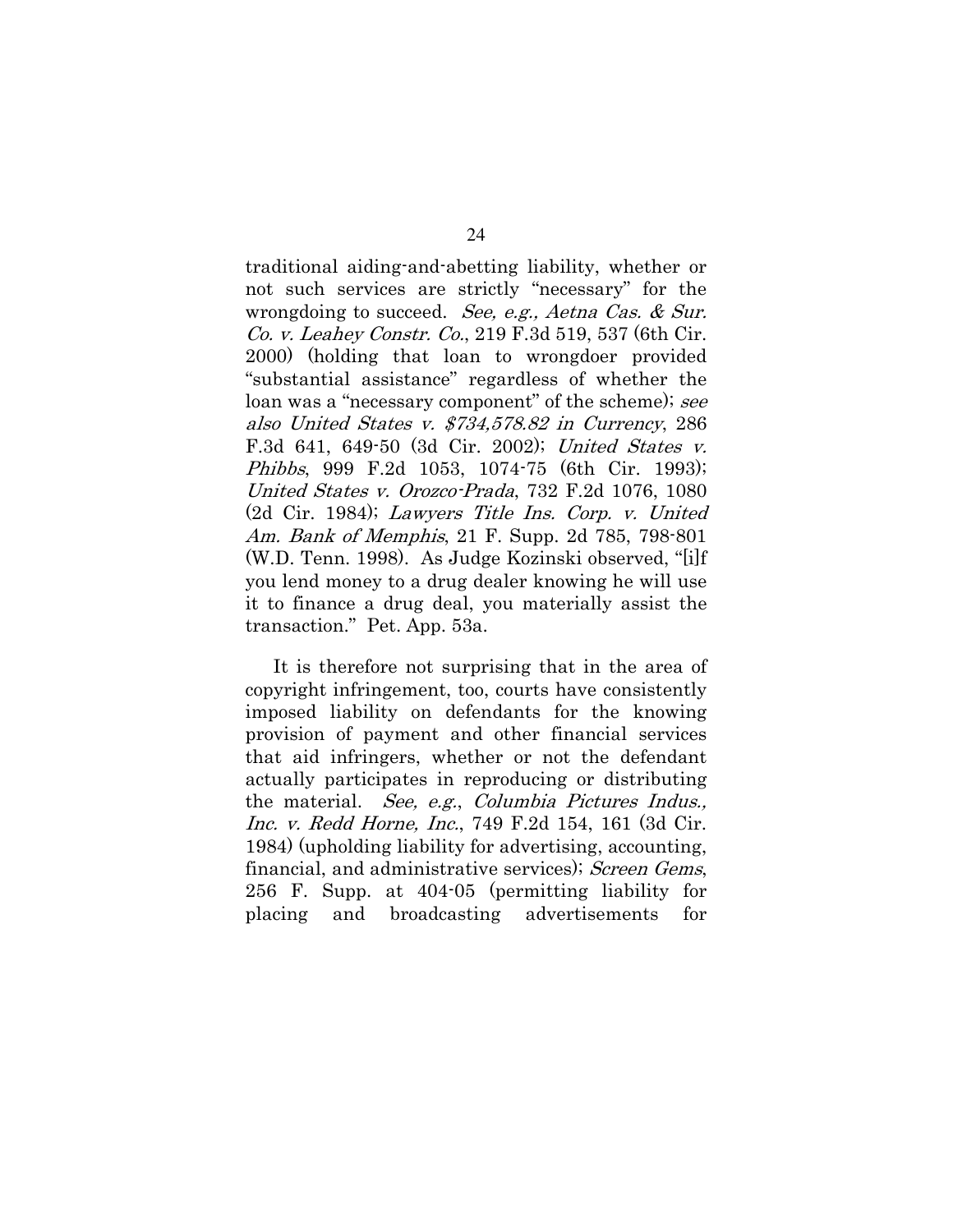infringing material).<sup>3</sup> What is surprising is the Ninth Circuit's departure from this established law.

3. The Ninth Circuit's revision of the law of vicarious liability is equally misguided. According to the panel majority, the exercise of contractual rights that provide the "practical ability" to stop or limit infringement cannot as a matter of law support a claim for vicarious infringement simply because the mechanism for stopping the infringement is a financial one. Pet. App.  $31a-32a$  & n.17. Here, too, the Ninth Circuit placed payment services on an entirely different footing from other forms of conduct. But there is no reason to treat control by means of financial considerations differently from other forms of control. As Judge Kozinski observed, "[w]e live in a commercial world and economic incentives are often the strongest possible motivators .... In an economy marked by competition, financial pressure which raises costs or diminishes patronage can be a powerful weapon." Id. at 62a n.18.4

<sup>&</sup>lt;sup>3</sup> Of course, not every entity that somehow knowingly contributes to infringement will be liable. That is not because of categorical exclusions from the scope of liability, however, but because many contributions simply are not "material." And as Judge Kozinski recognized, "courts have shown themselves adept" at this kind of line-drawing. Pet. App. 53a-54a.

<sup>&</sup>lt;sup>4</sup> In addition, *Grokster's* "right to stop or *limit*" language, 545 U.S. at 930 (emphasis added), demonstrates that the "right" that a defendant must possess is something less than an "absolute right" to bring a halt to reproduction or distribution of infringing material. Compare Pet. App. 30a-31a & n.18.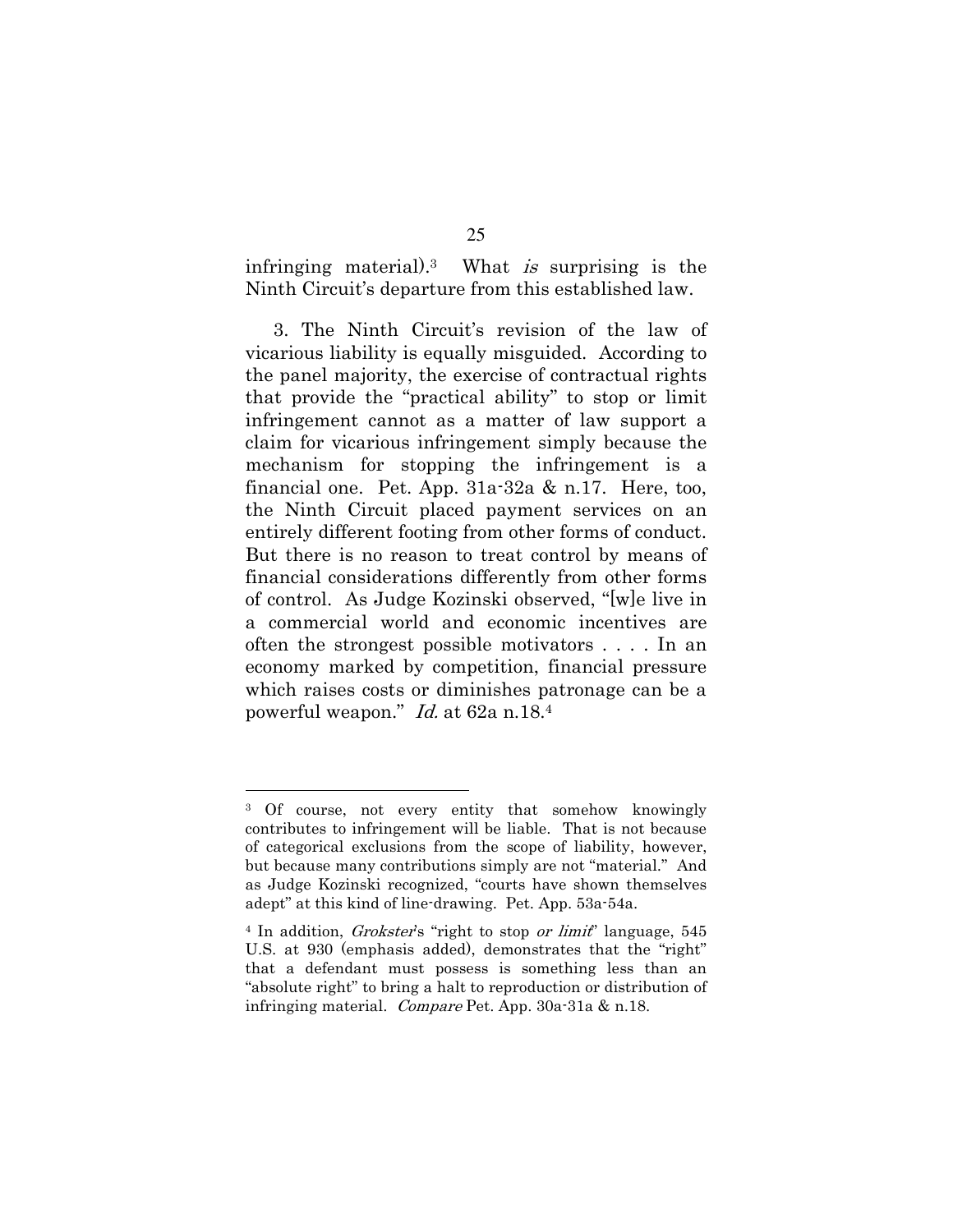### C. The Ninth Circuit's decision encroaches on the legislative function.

The Ninth Circuit's decision also merits review because its wholesale revision of the law of secondary copyright liability impermissibly encroaches on the legislative function. For all practical purposes, the Ninth Circuit has created a categorical, statute-like immunity for financial institutions. And it has done so based on its own views about the "policy of the United States." Pet. App. 6a. Specifically, the majority sought to implement the "policy of the United States  $\dots$  (1) to promote the continued development of the Internet and other interactive computer services and other interactive media [and] (2) to preserve the vibrant and competitive free market that presently exists for the Internet and other interactive computer services, unfettered by Federal or State regulation." Id. at 6a (quoting 47) U.S.C. §  $230(b)(1)-(2))$  (alteration in original).

That endeavor was fundamentally mistaken. It is not the role of the courts to carve out industry wide immunities from copyright law in light of their view of "the policy of the United States." And that is all the more so here, because Congress has not hesitated to act when policy considerations truly demand defenses to copyright liability. See, e.g., Digital Millennium Copyright Act (DMCA), 17 U.S.C. § 512 (creating a set of defenses to protect Internet service) providers against liability stemming from users' copyright infringement).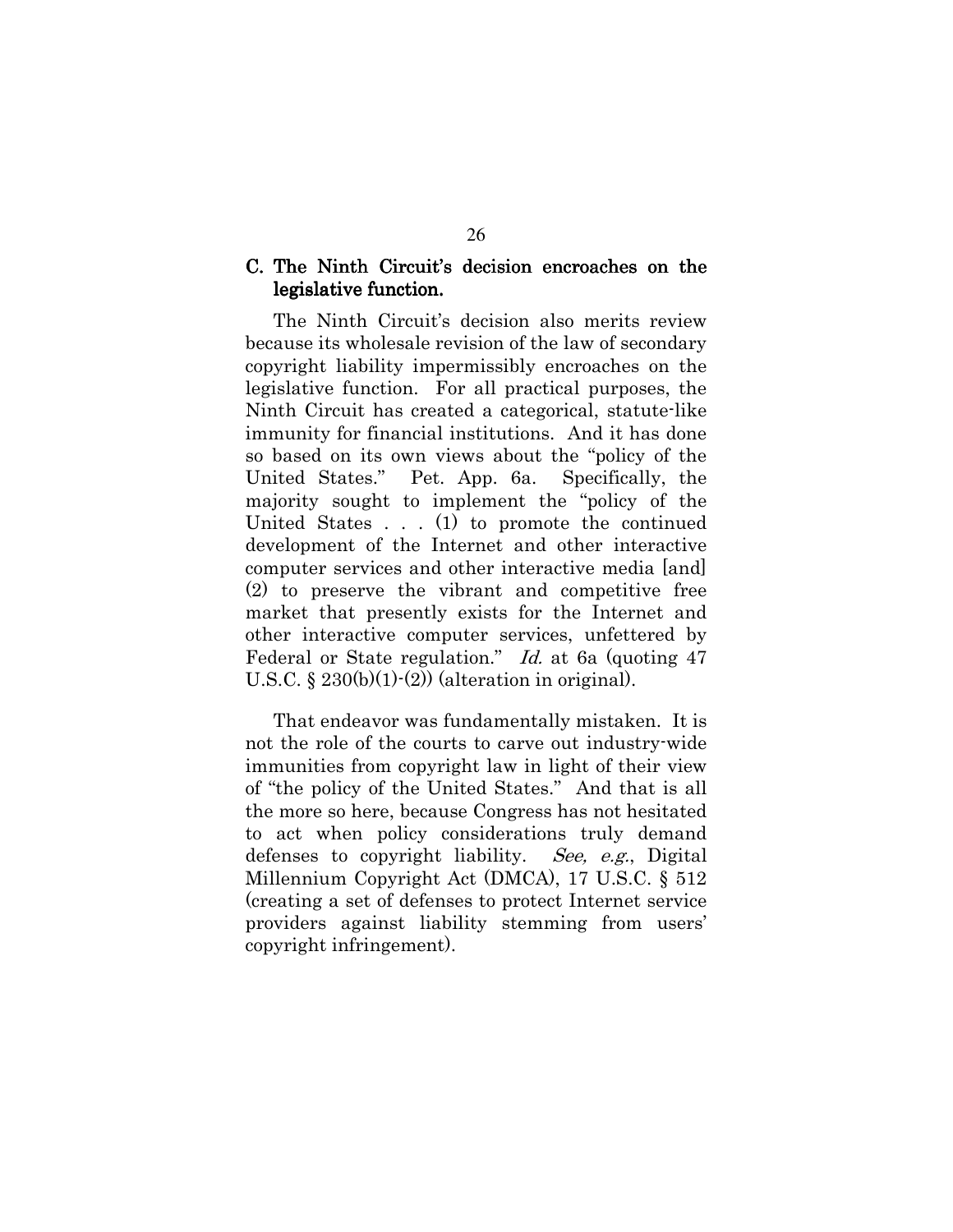"policy" that  $the$ Moreover. the majority purported to discover is at odds with any reasonable understanding of the policy that Congress actually has set.

First, the statute the majority cited to support its policy analysis is not a piece of copyright or trademark-related legislation at all, but is the Communications Decency Act of 1996. And the very same section that the Ninth Circuit quoted states (in language apparently overlooked by the majority) that "|n|othing in this section shall be construed to limit or expand any law pertaining to intellectual property." 47 U.S.C.  $\S$  230(e)(2). Thus, far from implementing the policies of  $\S$  230 of the Communications Decency Act, the Ninth Circuit directly violated them by construing  $\S$  230 to limit the reach of intellectual property law.

Second, the majority's apparent conclusion that holding credit card companies liable for their knowing assistance to illegal enterprises would cause "the engine of electronic commerce" to grind to a halt ignores that they *already* exercise their rights of exclusion and suspension to limit the provision of services to illegal enterprises. With respect to at least one category of such services – online gambling - Congress itself has recognized that the obligation not to promote discrete categories of known illegal activity does not unduly burden electronic commerce. *See* 31 U.S.C.  $\S 5364$  (requiring payment systems to block take measures to Internet gambling transactions).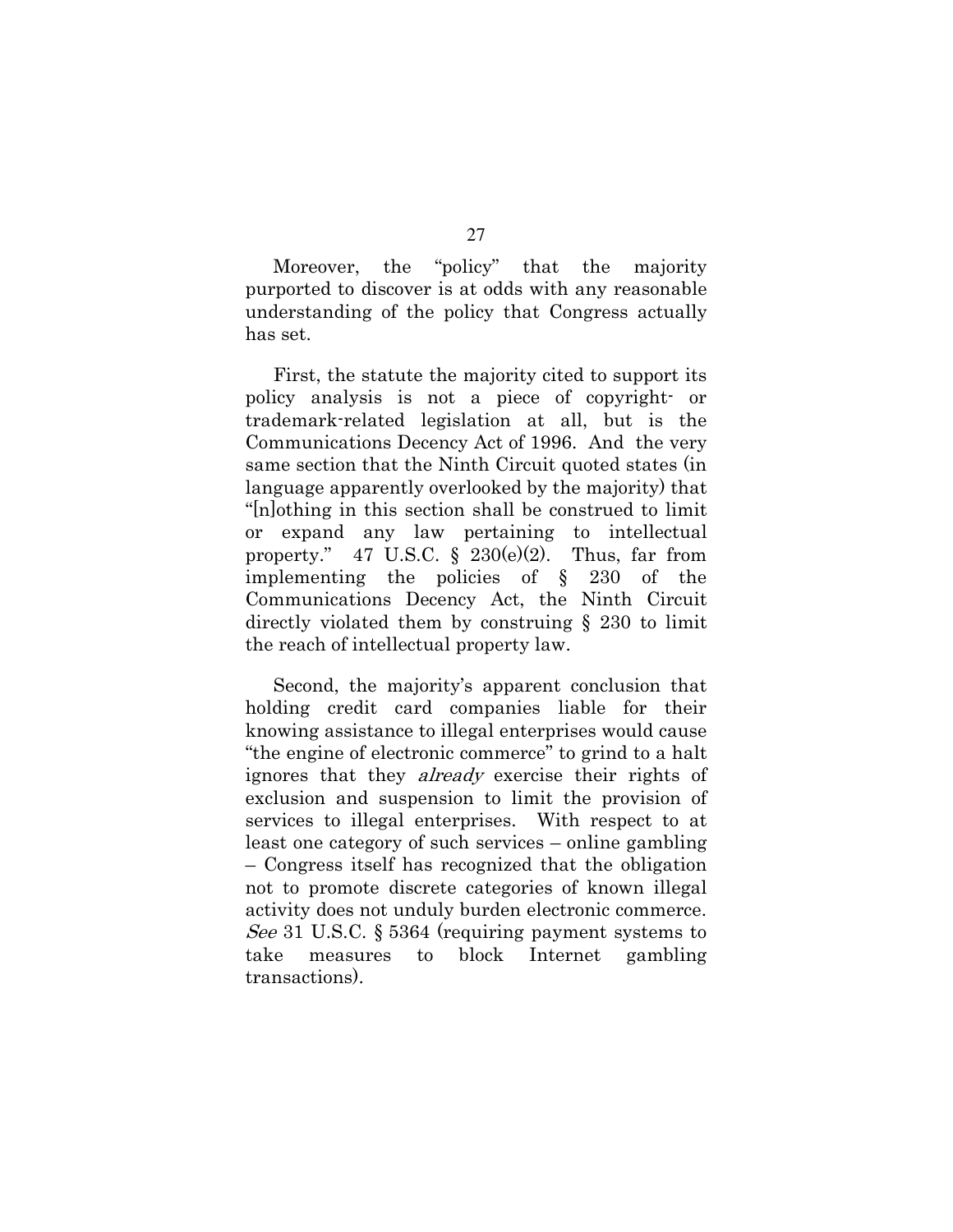Third, the majority's view that credit card companies merit absolute immunity is at odds with the Digital Millennium Copyright Act (DMCA). In that Act, Congress created a set of conditional defenses to protect Internet service providers (ISPs) from liability stemming from users' direct copyright infringement. See 17 U.S.C.  $\S$  512. To be sure, the DMCA reflected a broad goal of "facilitat ling the robust development and world-wide expansion of electronic commerce, communications, research, development, and education in the digital age." S. Rep. No. 105-190, at 1-2 (1998). But the DMCA did not broadly modify the scope of secondary liability for anyone engaged in electronic commerce. It provided only a focused set of protections for ISPs engaged in specific functions (essentially transmission, shortterm storage, hosting, and linking). Even more to the point, the DMCA did not confer blanket immunity upon *anybody* (including credit card companies). Rather, eligible ISPs can take advantage of the statute's protections only if they cooperate in the protection of intellectual property by complying with notice and take-down provisions and maintaining policies for dealing with repeat infringers. That balanced approach is a far cry from the sweeping categorical immunity the Ninth Circuit majority created for financial institutions and credit card companies here.

Finally, the majority's policy analysis ignores the critical policies that both the Framers and Congress have sought to pursue through the protection for copyright. As Judge Kozinski put it, there is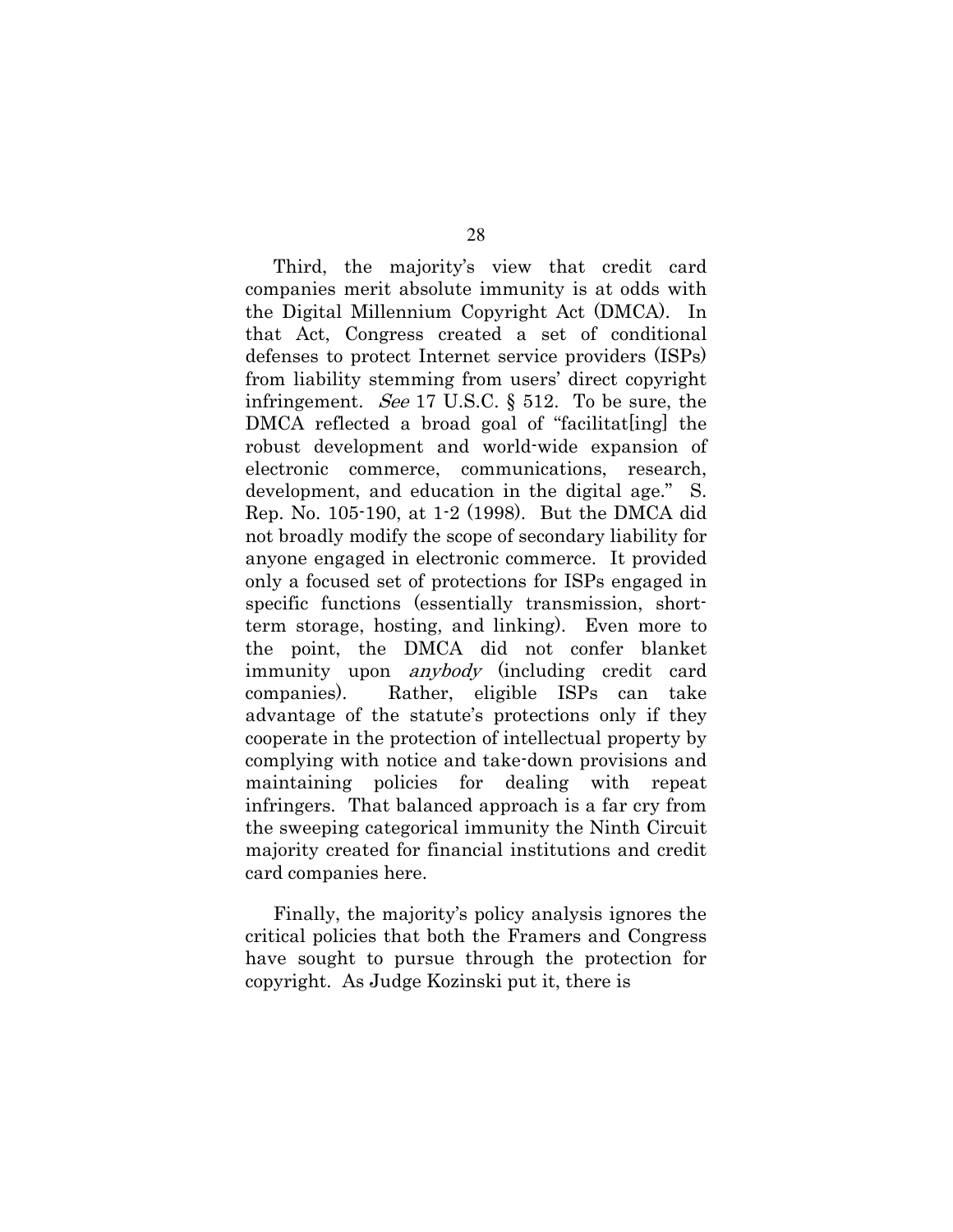no policy of the United States to encourage electronic commerce in stolen goods, illegal drugs or child pornography. When it comes to traffic in material that violates the Copyright Act, the policy of the United States is embedded in the FBI warning we see at the start of every lawfully purchased or rented video: Infringers are to be stopped and prosecuted. Preventing financial intermediaries from servicing such shady transactions is entirely consistent with that policy.

Pet. App. 73a.

#### D. The Ninth Circuit's decision will have devastating consequences for the content industry.

The Ninth Circuit's decision erects nearly insurmountable obstacles to invoking secondary liability to combat infringement, thus allowing offshore pirate websites to flourish and threatening to make secondary copyright liability a dead letter. The decision thereby upends the "balance" between copyright owners' "legitimate demand for effective – and not merely symbolic – protection" and the rights of others to engage in "substantially unrelated areas of commerce," which this Court has said must be the hallmark of this area of the law. Sony, 464 U.S. at 442.

Take, for example, the majority's holding that material contribution does not exist if the infringement "can occur without" the respondents' payment system. Pet. App. 13a. As Judge Kozinski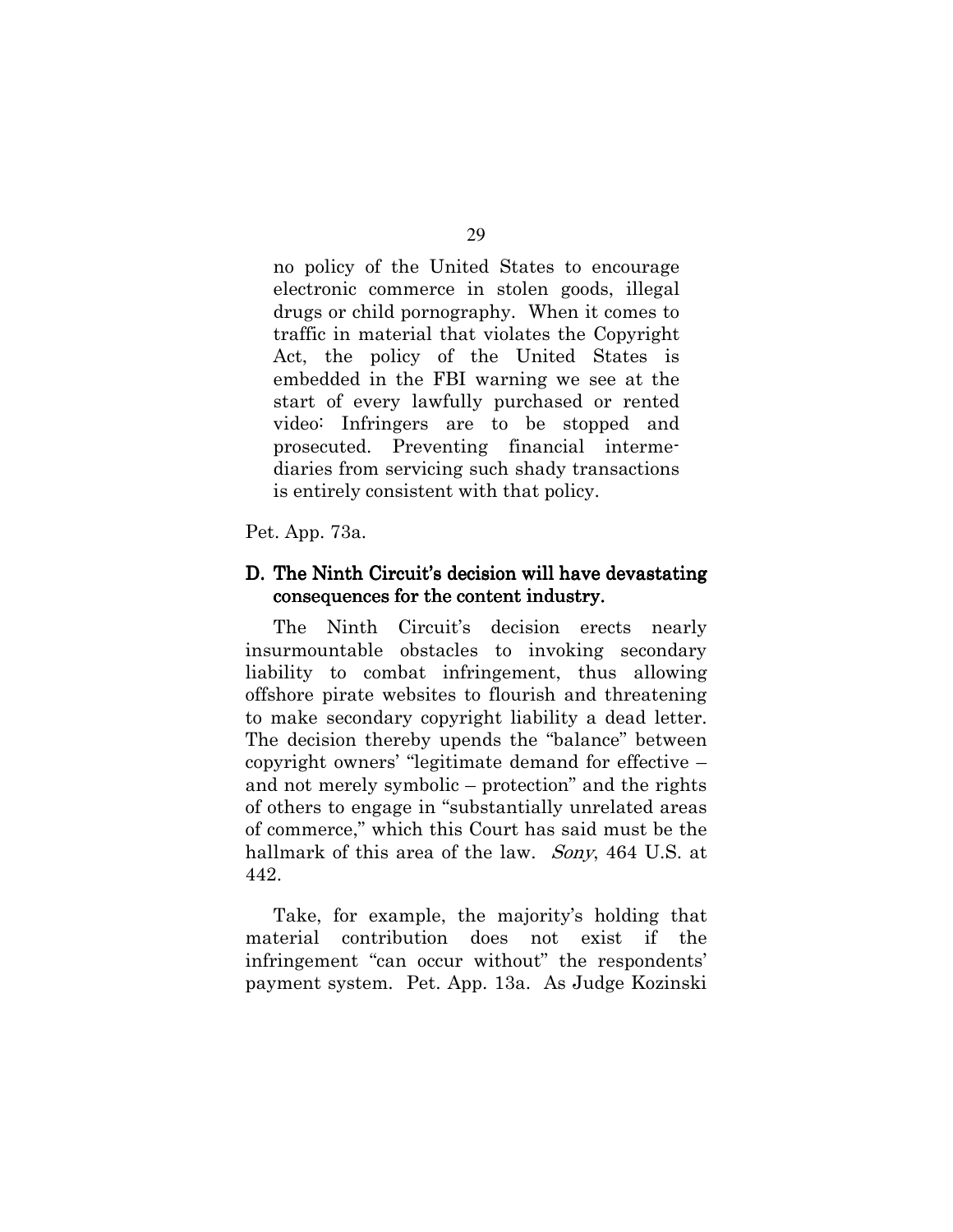noted, "infringement can always be carried out by other means; if the existence of alternatives were a defense to contributory infringement then there could never be a case of contributory infringement based on material assistance." *Id.* at 51a.

The same is true regarding the Ninth Circuit's rule that a defendant's contractual right to suspend or terminate a merchant for known infringement does not constitute the requisite "right to stop or limit" infringement to support a vicarious liability claim. Pet. App. 28a-31a. According to the Ninth Circuit, it is not enough, as a matter of law, to show that a defendant has the power to make infringing activity unprofitable. For copyright owners, however, often the only realistic way to combat infringement is to strike at its commercial linchpin. And the Ninth Circuit's decision eliminates that option. As Judge Kozinski stated: "By holding that the legal right to exercise financial pressure is an insufficient for establishing basis vicarious infringement, my colleagues take a hasty and unwise step in the development of the law." Pet. App. 62a n.18.

What all of this means is that, in their battle against Internet piracy, copyright owners have been Here, for instance, Perfect 10 asked disarmed. respondents, which knowingly provide vital payment processing services to offshore infringing websites, to cease that support. They refused. The Ninth Circuit held, on a motion to dismiss, that these entities cannot be liable for contributory or vicarious infringement – thereby removing any incentive on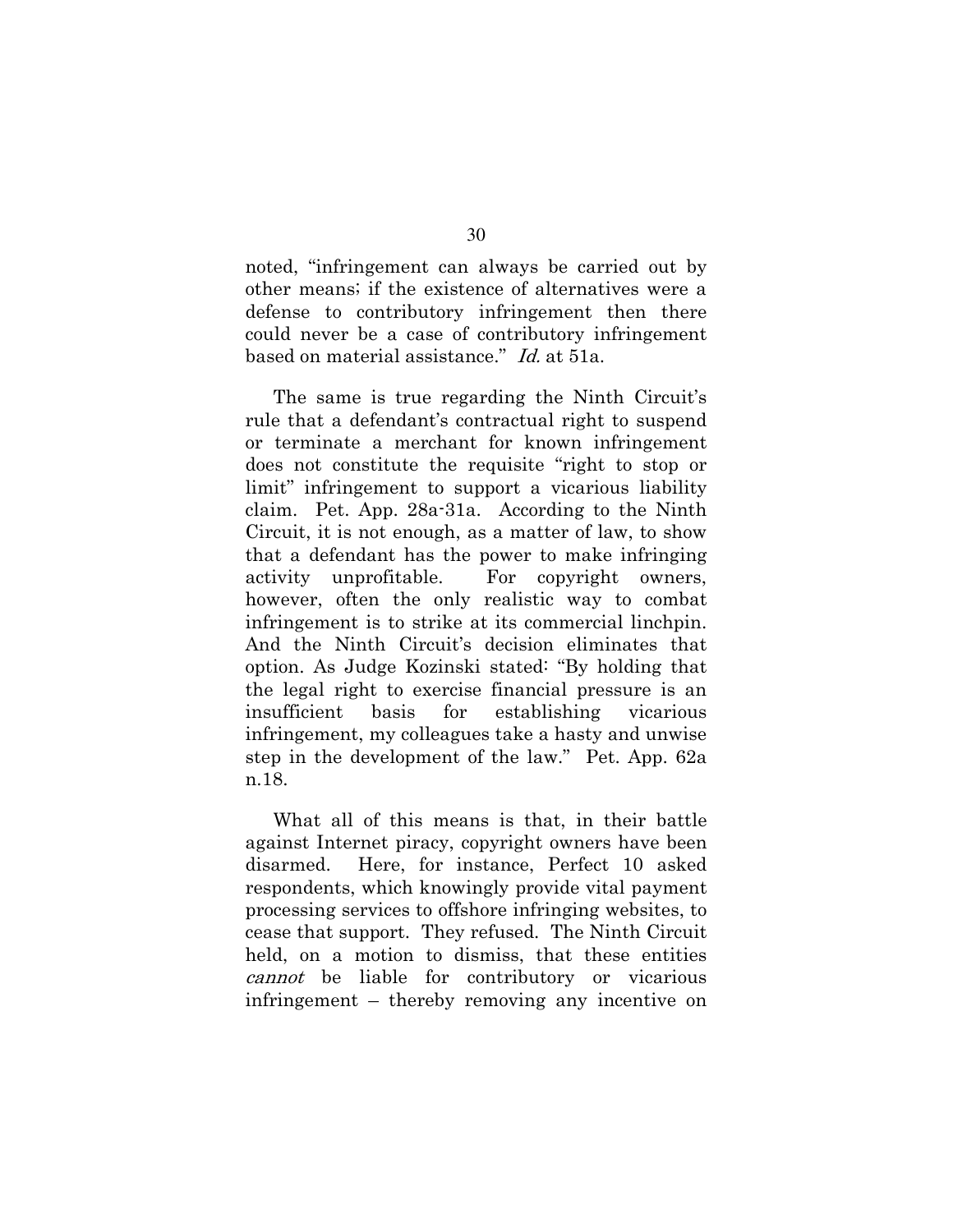their part to cooperate to reduce infringement. The Ninth Circuit's secondary liability rules thus leave offshore pirate websites and their massive infringement beyond the reach of U.S. law.

This Court has often granted certiorari to resolve issues involving the fundamental direction of copyright law, even absent a circuit conflict (which is present here, see Point II *infra*). It did so in *Sony Betamax* and in other seminal copyright decisions, Corp. Columbia see.  $e.g.,$ Teleprompter V. *Broadcasting. Sys., Inc.*, 415 U.S. 394, 399 (1974); Fortnightly Corp. v. United Artists Television, Inc., 392 U.S. 390, 393 (1968). The need for immediate review here is at least as pressing. The Ninth Circuit's ruling threatens not only petitioners' businesses, but also the very foundations of our copyright system in the digital era.

## II. THE DECISION BELOW CONFLICTS WITH DECISIONS OF OTHER CIRCUITS.

In dramatically narrowing the scope of secondary copyright liability, the Ninth Circuit's decision is a stark departure from the law in other circuits. This conflict underscores the importance of the question presented and reinforces the need for review.

1. Regarding material contribution, the Ninth Circuit determined that a defendant is not liable if the known direct infringement "can occur without" the defendant's conduct. Pet. App. 10a, 13a. It also determined that "provid[ing] a method of payment" to known infringers, *id.* at 18a, is not material contribution. And, the Ninth Circuit has concluded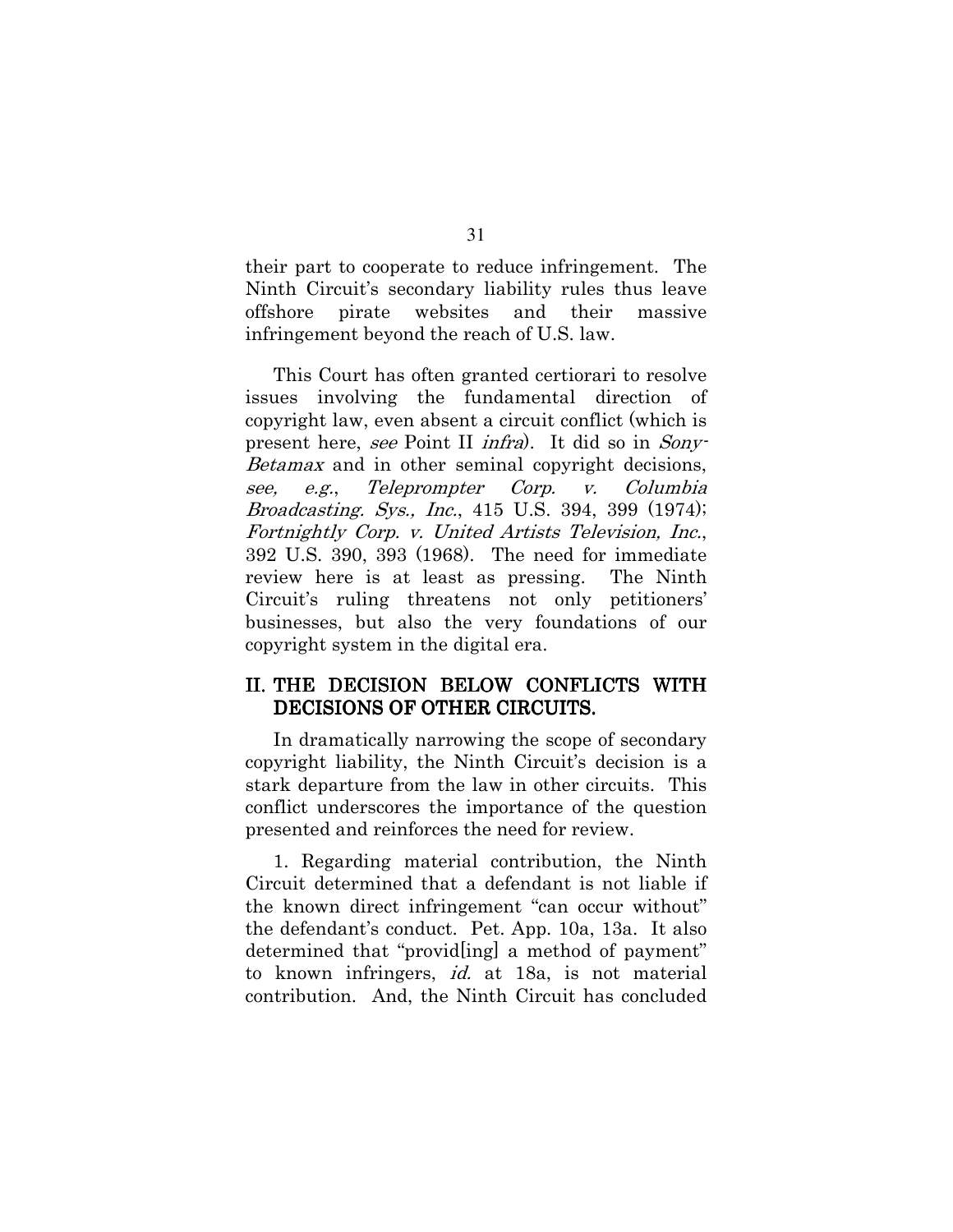that a defendant's activities to "make infringement" material more profitable" do not constitute contribution, because profitability is "an additional step in the causal chain." Id. at 11a-12a; compare id. at 45a-46a (Kozinski, J., dissenting) ("Materiality turns on how significantly the activity helps infringement, not on whether it's characterized as one step or two steps removed from it.").

That legal rule is directly at odds with the prevailing law in other circuits. Indeed, not only have other courts of appeals addressed contributory infringement claims without imposing restrictions like those the Ninth Circuit has now introduced, see *Gershwin*, 443 F.2d at 1159; *Columbia Pictures*, 749 F.2d at 160; *Bridgeport Music*, *Inc. v. Rhyme Syndicate Music*, 376 F.3d 615, 621 (6th Cir. 2004); see also ALS Scan, Inc. v. RemarQ Communities, *Inc.*, 239 F.3d 619, 622 n.1 (4th Cir. 2001) (dicta), those courts have repeatedly imposed liability even when the challenged assistance did not involve "reproduction, alteration, display and distribution," Pet. App. 10a, 19a, and even when the assistance functioned principally to make the infringement more profitable.

In *Columbia Pictures*, for example, the primary infringer had illegally screened copyrighted films in its stores for members of the public. The Third Circuit observed that the defendant charged with secondary infringement had "conducted all of the advertising and promotional work for the primary infringer. It also provided financial, accounting, and administrative services for the primary infringer. 749 F.2d at 161. The court had no trouble finding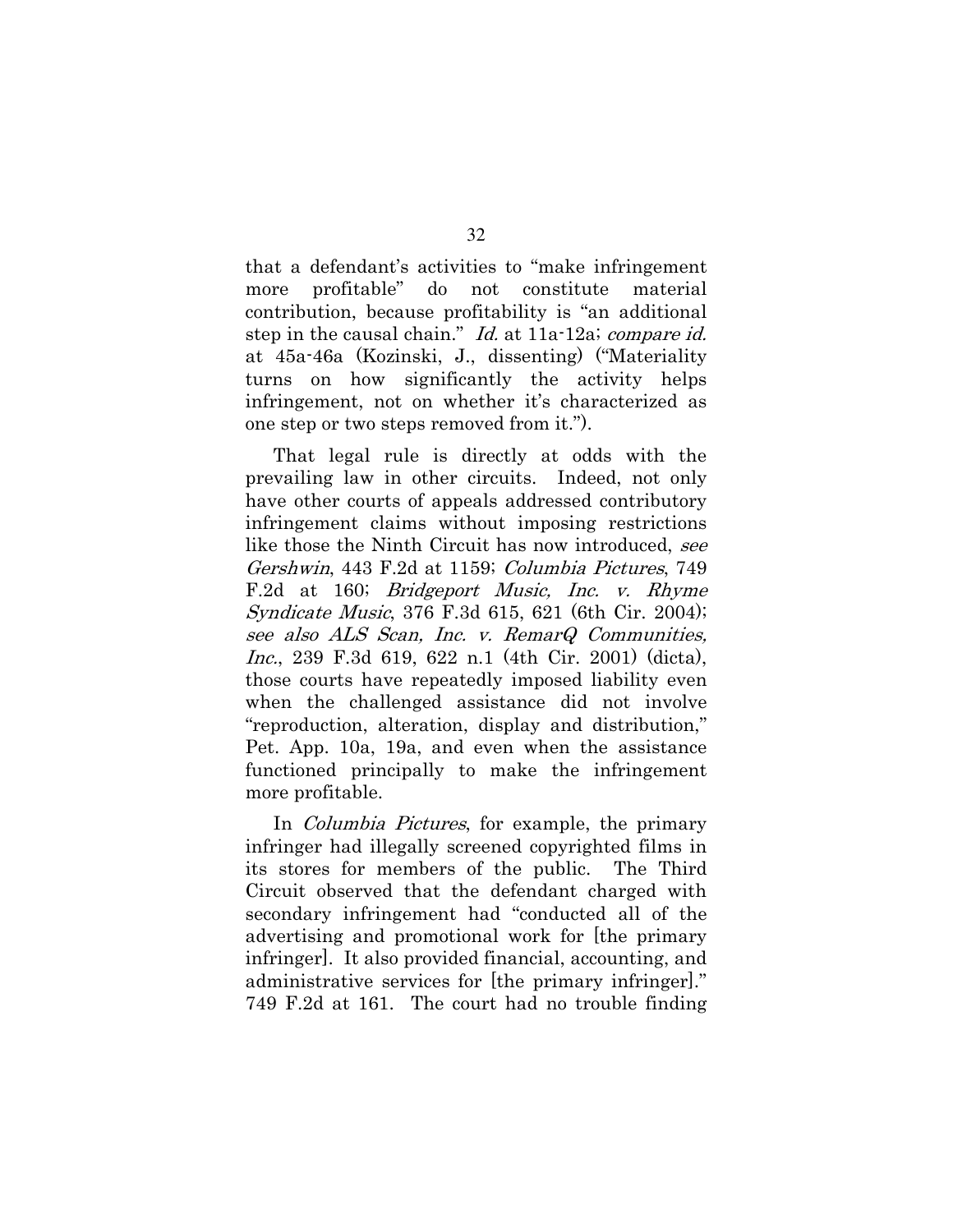this conduct sufficient to establish secondary liability: "All of these services, and the advertising services in particular, contributed and, indeed, were essential to the copyright infringement." Id. Under the Ninth Circuit's reformulated materialcontribution standards, though, the court could not have reached this conclusion. The infringement surely could have occurred without the defendant's advertising and promotional work, because the direct infringer could have used other mechanisms to draw people into the stores. And the defendant's financial and accounting services can only be understood as activities to "make infringement more profitable," which the Ninth Circuit has expressly deemed insufficient. Pet. App. 11a.

In re Aimster Copyright Litigation, 334 F.3d 643 (7th Cir. 2003), likewise conflicts with the decision below. In *Aimster*, the defendant created and distributed peer-to-peer software – similar to the software at issue in this Court's *Grokster* decision – that individual users employed  $\mathbf{t}$ download copyrighted material. See id. at 646-47. While this Court resolved *Grokster* on an inducement theory, the Seventh Circuit in *Aimster* used a conventional contributory infringement theory to uphold the preliminary injunction. See id. at 647-53. But the direct infringement plainly could have occurred through other mechanisms. Most obviously, the Aimster service was only "one of a number" of filesharing services. *Id.* at 645. In addition, a person seeking to reproduce copyrighted music could simply have borrowed the physical CD from a person who owned it. *Cf. id.* at 652 (noting the possibility that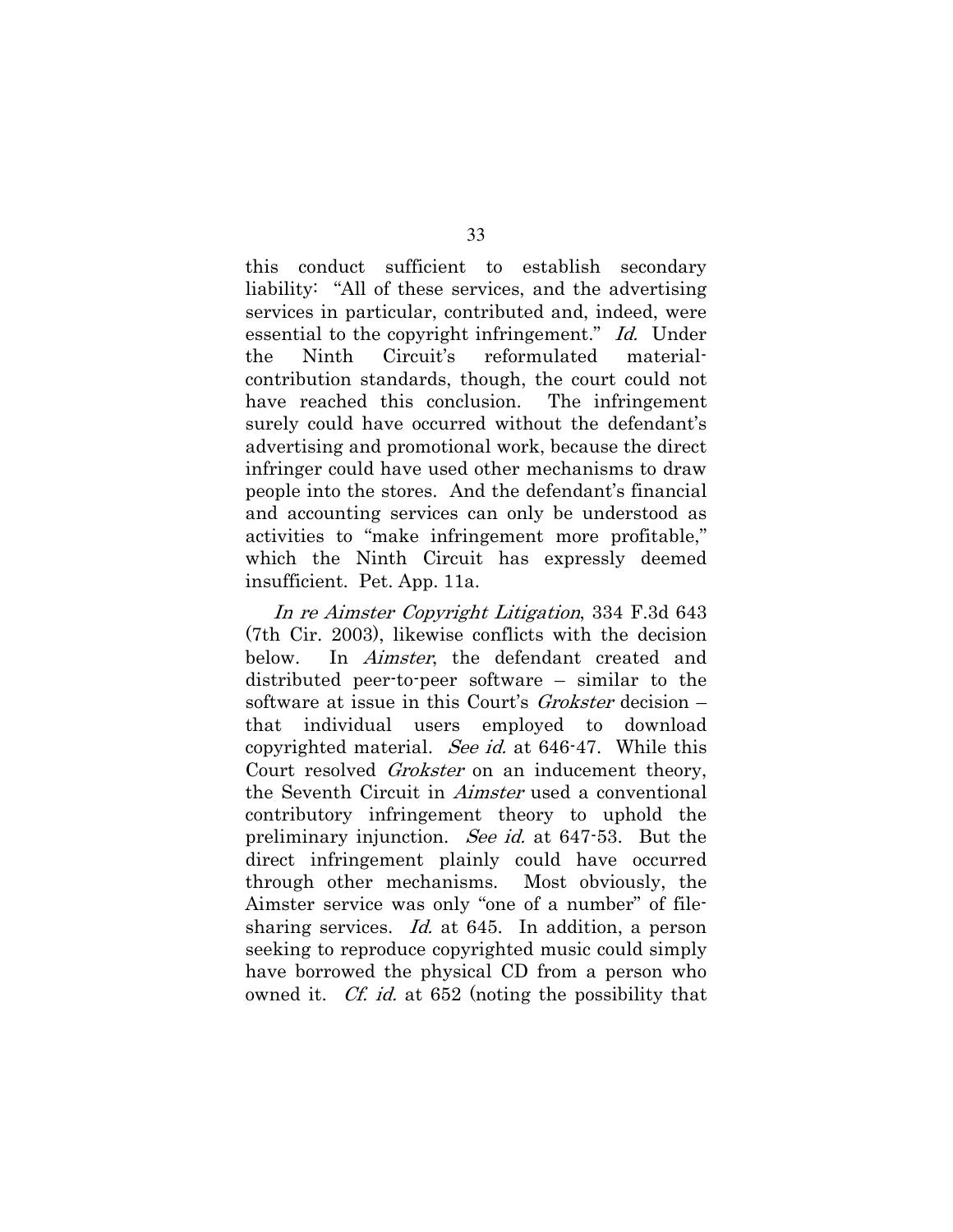the Aimster software might legitimately substitute for loading one's own CD into a computer). Under the material contribution standards articulated by the Ninth Circuit in this case, the existence of these "other viable . . . mechanisms" of infringement would have prevented liability. Pet. App. 47a (Kozinski, J., dissenting) (omission in original); see id. at 12a.

The Second Circuit's decision in *Gershwin* is to similar effect. In *Gershwin*, the defendant managed a group of musical artists. It also helped another organization promote and stage a concert where these artists violated the plaintiff's copyright. As part of the concert enterprise, the defendant printed and sold programs listing the songs to be performed. See Gershwin, 443 F.2d at 1160-61. On these facts, the Second Circuit upheld liability for contributory infringement. It explained: "The defendant created the ... audience as a market for [the] artists. The defendant's pervasive participation in the formation and direction of this association and its programming of compositions presented amply support the district court's finding that it 'caused this copyright infringement." Id. at 1163 (citation omitted). In *Gershwin*, the defendant's activities to "create a market" were simply efforts to "make" infringement more profitable." Pet. App. 11a. And there were certainly other mechanisms by which the infringement might have occurred: for instance, the artists might have performed the same songs in different venues, or to audiences that had been attracted in other ways.

2. The Ninth Circuit's reformulated standard for vicarious liability is similarly irreconcilable with the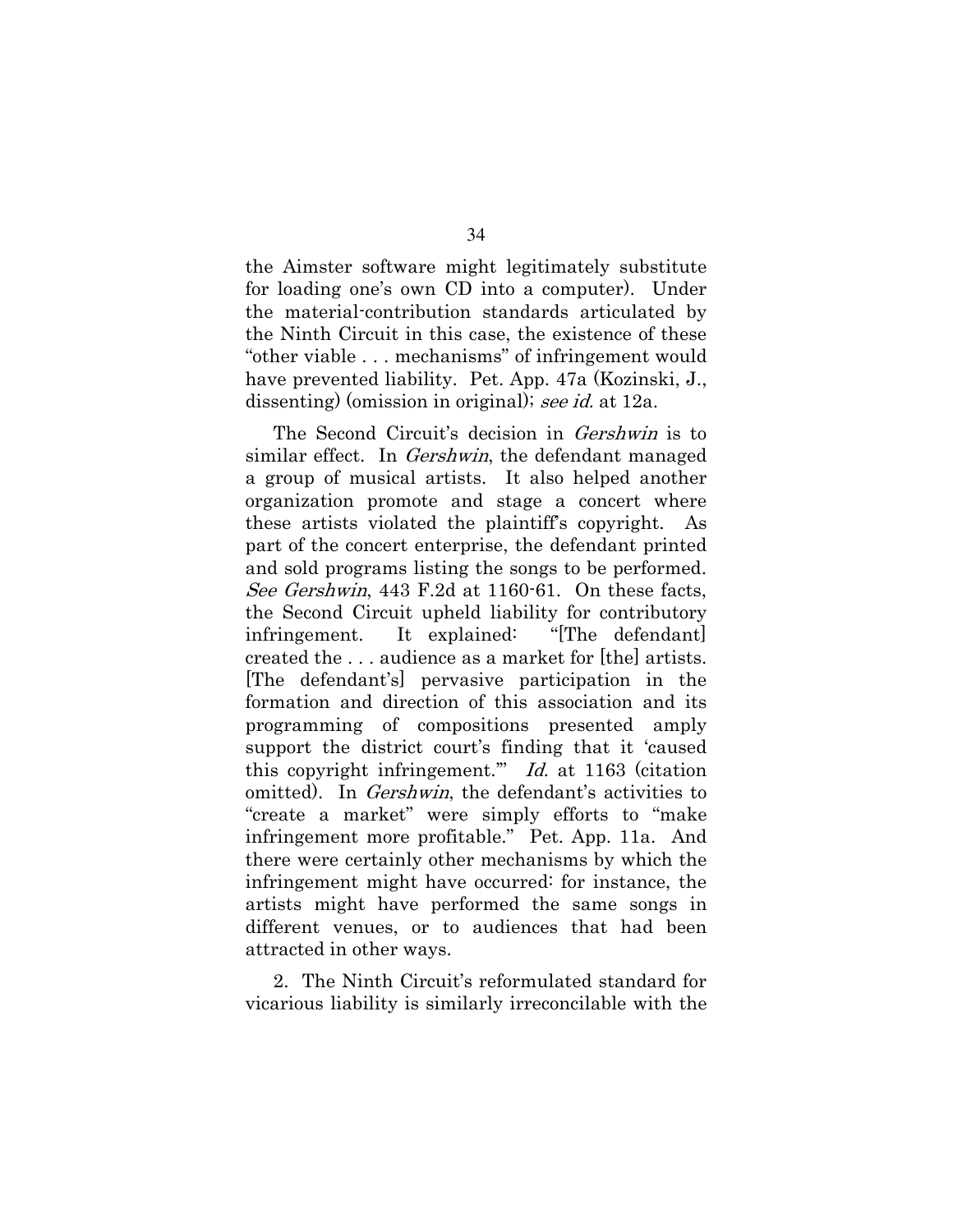law that prevails in other Circuits. The Ninth Circuit has now held, as a matter of law, that the ability" to "practical stop or limit known infringement through financial pressure, even when grounded in express contractual rights, does not establish the right and ability to supervise the infringement. Pet. App. 28a-31a & n.17. Likewise, the court has now determined that the ability to exercise those rights to completely halt the sale of infringing material is insufficient. *Id.* at  $31a-32a \&$ And the court has gone beyond the n.18. requirement of a "right and ability to supervise," demanding instead that the plaintiff show "direct. control over the infringing activity, *id.* at 26a, or a "direct role" in reproduction, alteration,  $or$ distribution, *id.* at 27a.

As with contributory infringement, other circuits have addressed vicarious liability claims without articulating restrictions like the Ninth Circuit's. See Shapiro, Bernstein, 316 F.2d at 307-08; Gershwin, Nelson-Salabes, 443 F.2d at 1162; Inc.  $\overline{V}$ *Morningside Dev., LLC*, 284 F.3d 505, 513 (4th Cir. 2002); *Bridgeport Music*, 376 F.3d at 621; RCA/Ariola Int'l, Inc. v. Thomas & Grayston Co., 845 F.2d 773, 781-82 (8th Cir. 1988); see also Hard Rock Café Licensing Corp. v. Concession Servs., Inc., 955F.2d 1143, 1150 (7th Cir. 1992) (dicta).

And again, the absence of such restrictions has been outcome-determinative. The Second Circuit's *Gershwin* decision upheld vicarious liability even though the defendant "had no formal power to *control* either the local association or the artists for whom it served as agent." 443 F.2d at 1163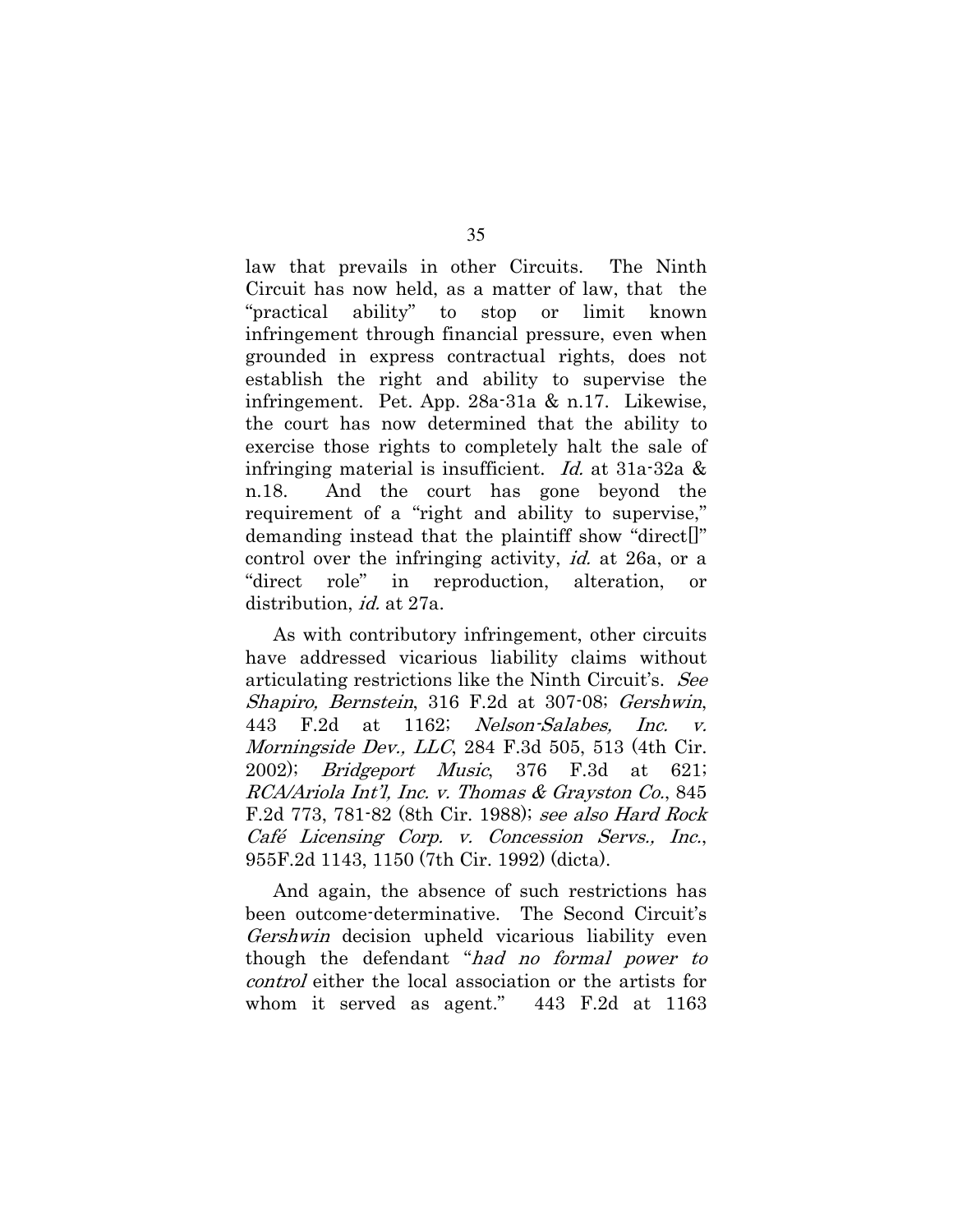(emphasis added). What was critical, the court held, was that "the local association depended upon the defendant for direction in matters such as this, that the defendant was in a position to police the infringing conduct of its artists, and that it derived substantial financial benefit from the actions of the primary infringers." Id. That holding cannot be squared with the Ninth Circuit's proclamation that vicarious liability requires "direct" control over the primary infringer's infringing activities, Pet. App. 26a, and it conflicts sharply with the Ninth Circuit's conclusion that the "practical ability" to limit infringement does not suffice. *Id.* at  $30a-31a \& n.17$ .

The result in *Shapiro*, *Bernstein*, too, conflicts with the Ninth Circuit's restrictions on the scope of vicarious liability. In that case, the direct infringer was a concessionaire operating the record department in the defendant's department store. The concessionaire manufactured bootleg records and sold them in the store. Although the store paid the concessionaire's employees' salaries out of the cash register proceeds, it "did not actively participate" in the sale of the records." Shapiro, Bernstein, 316 F.2d at 306. The Second Circuit held the defendant liable, explaining: "[The defendant] has the power to police carefully the conduct of its concessionaire . . . ; our judgment will simply encourage it to do so, thus placing responsibility where it can and should be effectively exercised." Id. at 308. So while the defendant played no direct role in the reproduction or distribution of the infringing material, the Second Circuit still found it liable. See Pet. App. 26a-27a.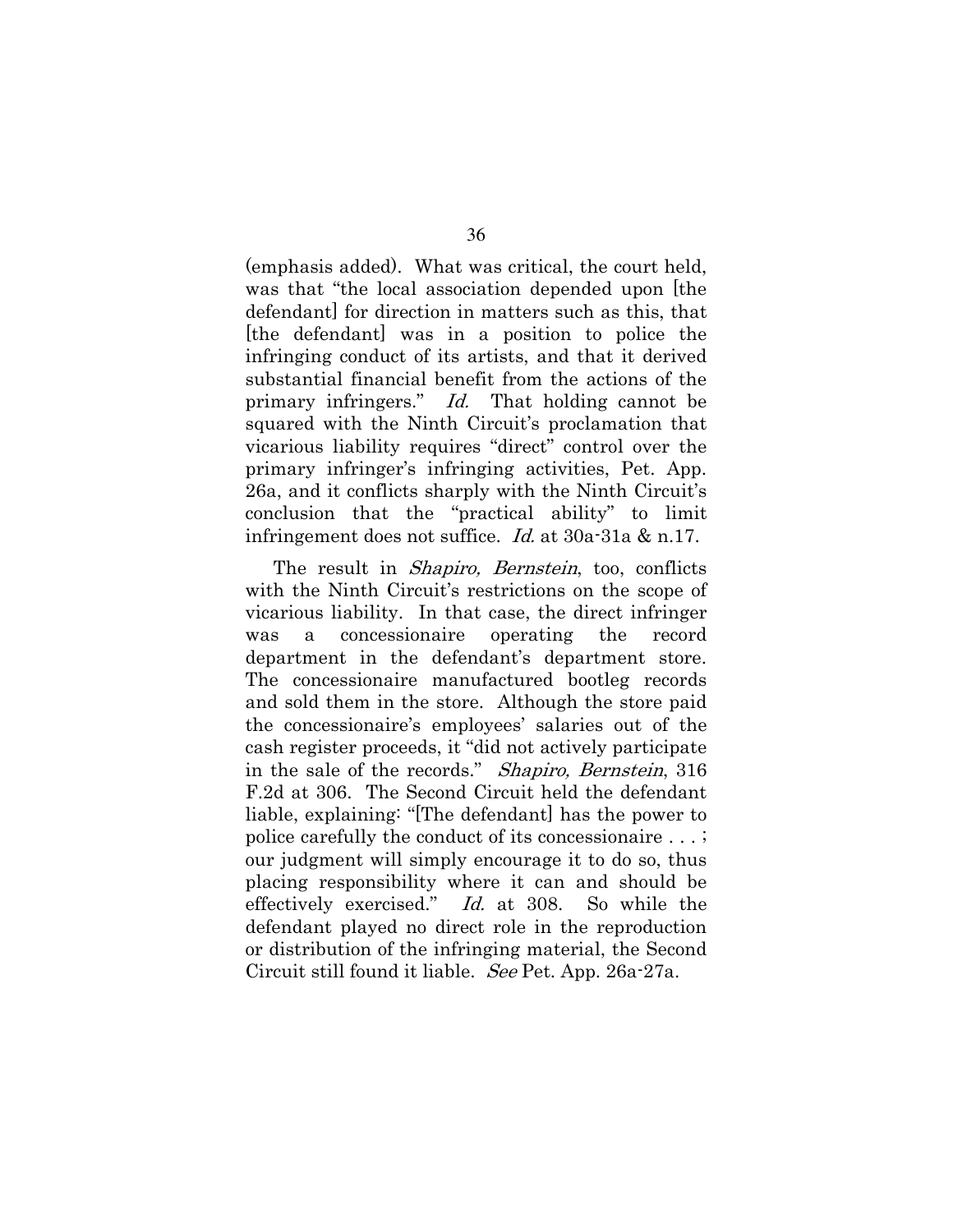And in *RCA/Ariola*, the Eighth Circuit addressed vicarious infringement claim against the  $\mathbf{a}$ manufacturer of audiotape copying machines placed in others' retail stores, where the retailers assisted customers in copying protected material. See 845  $F.2d$  at 776-77. The manufacturer "require[d] compliance with the rules and regulations set out in [its] operation manual." *Id.* at 776. The court upheld liability not because the defendant retained title to the copiers, but "because it exercised control over the retailers' use of the machines by issuing directives on the use of the machines." *Id.* at 781. Here, too, the defendant did not play a "direct role" in reproduction or distribution, nor did it "direct[ly] control" the infringement." Pet. App. 26a-27a. Rather, the defendant merely "providled instructions for use" of the machines,  $845$  F.2d at  $781$  – which did not even include "directions on how to limit or prevent duplication of copyrighted material." *Id.* at 778.

 $* * *$ 

Websites outside the practical reach of copyright holders are illegally distributing virtually every kind of content imaginable, and the scope of the infringement is massive.<sup>5</sup> That infringement is possible, however, only because the websites have access to the payment services that respondents

<sup>&</sup>lt;sup>5</sup> One website, for instance, lists no fewer than *eighty-four* Russian or Ukrainian websites that offer MP3s for download – including mp3sparks.com, successor to the notorious allofmp3.com. See The Russian Mp3 Download Sites, http:// www.squidoo.com/russianmp3sites (last visited January 31, 2008).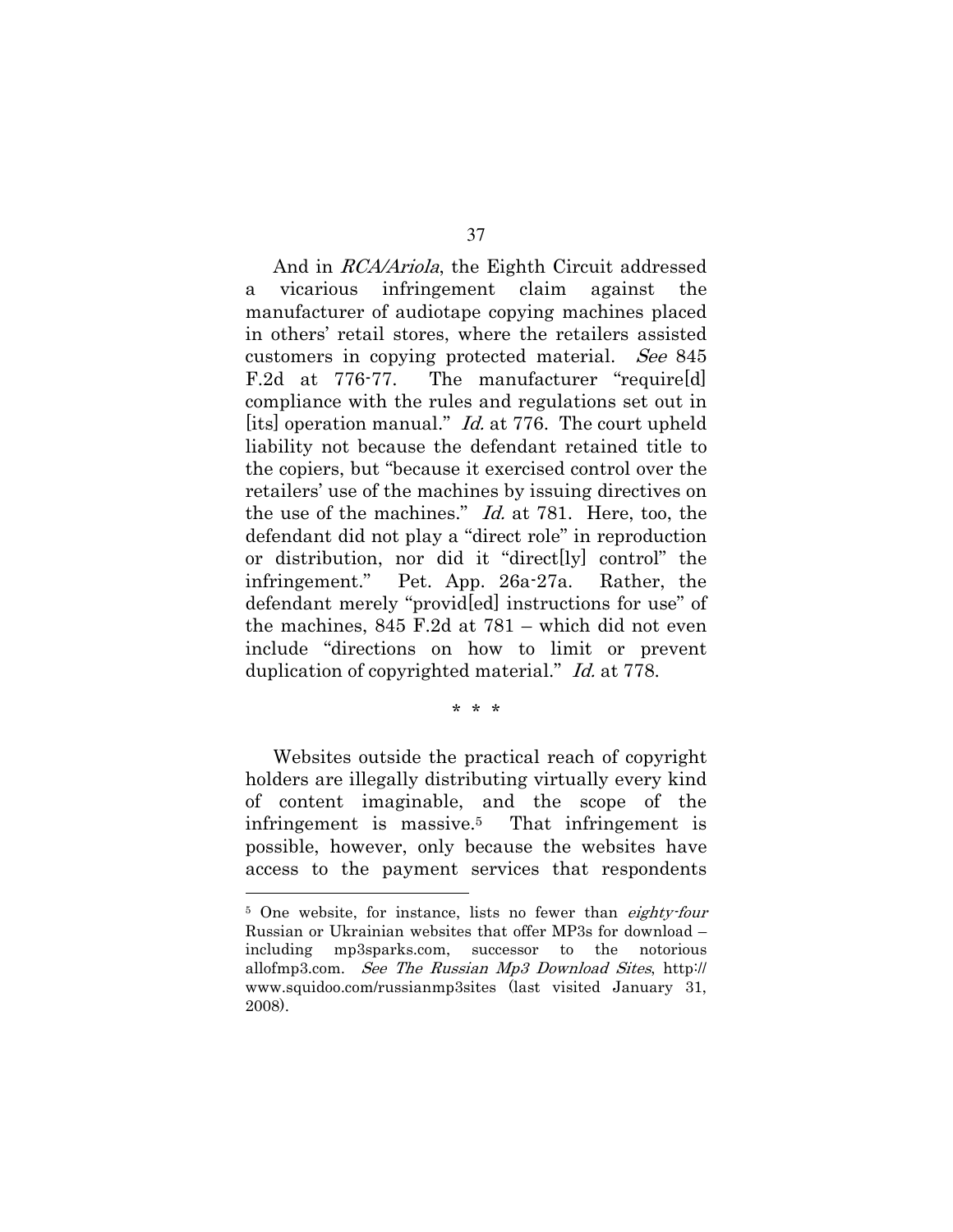provide. As *Grokster* recognized, suing individual users is not a realistic way of fighting large-scale infringement. And here, it is not feasible to sue the pirates themselves, for they set up shop outside the United States and take other measures precisely to elude enforcement. In this context, it is an appropriate strategy – and the only viable strategy – to pursue the entities that knowingly provide the critical payment connection between the websites and their U.S. customers.

The Ninth Circuit has now placed those entities outside the law's reach. The result is that credit card companies such as respondents may continue to profit directly and handsomely from their assistance to the illegal endeavor, without any incentive to cooperate to stop or limit the known infringement. Internet piracy will inevitably worsen.

The harm from that situation is obvious.  $\rm No$ rights-holder can compete with pirates selling its property – music, movies, pictures, or computer software – for a mere fraction of what it cost to produce. As this Court has recognized, "digital" distribution of copyrighted material threatens copyright holders as never before." Grokster, 545 U.S. at 928. The Ninth Circuit's decision thus strikes a blow at the economic viability of the content industry, for reasons that are unsound as a matter of policy and incorrect as a matter of law. This Court's intervention is needed.